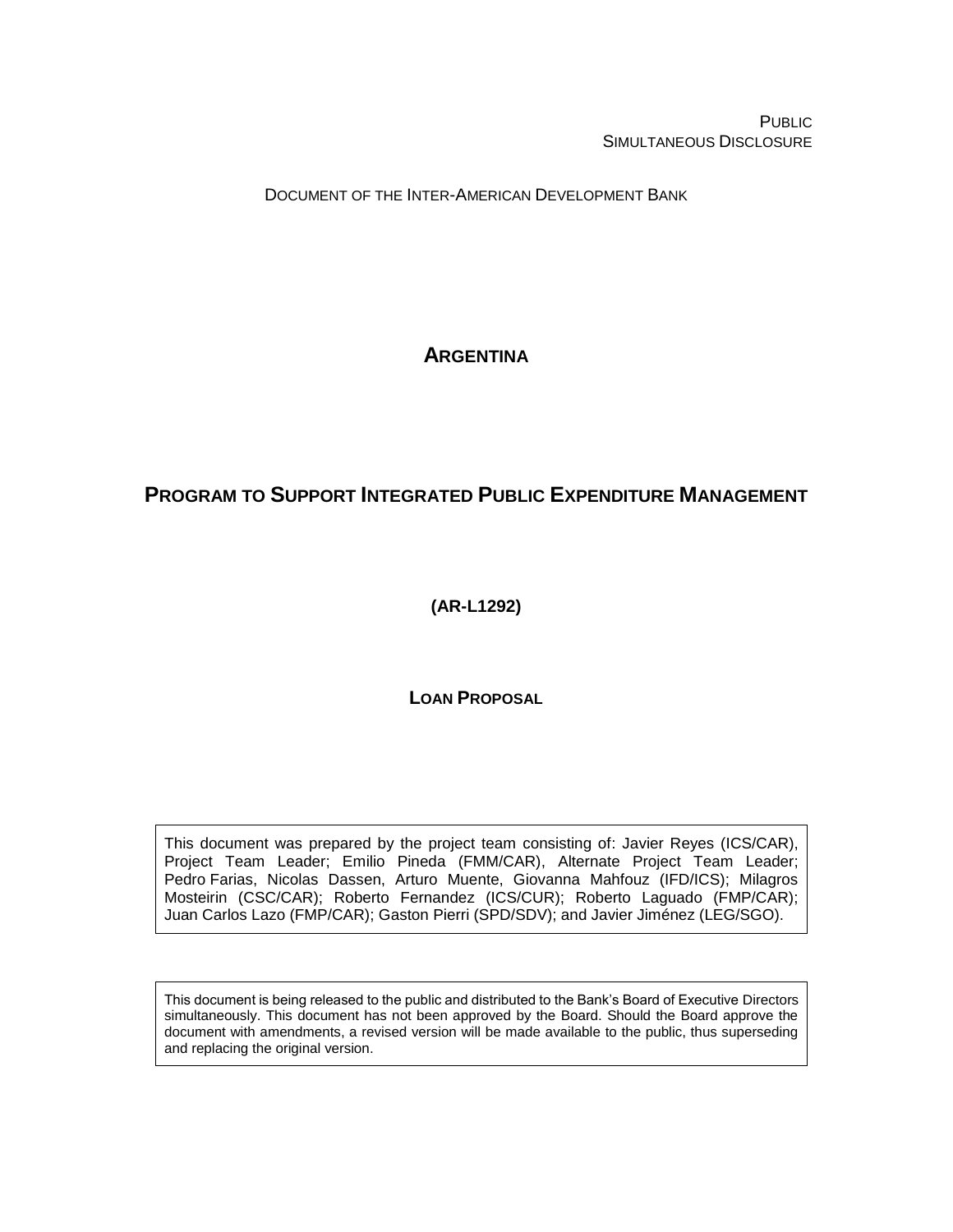### **CONTENTS**

### PROJECT SUMMARY

| L.   |                |  |  |  |  |
|------|----------------|--|--|--|--|
|      | А.<br>В.<br>C. |  |  |  |  |
| II.  |                |  |  |  |  |
|      | А.             |  |  |  |  |
|      | В.             |  |  |  |  |
|      | $C_{\cdot}$    |  |  |  |  |
|      | D.             |  |  |  |  |
| III. |                |  |  |  |  |
|      | А.<br>В.       |  |  |  |  |

### **APPENDIX**

Proposed resolution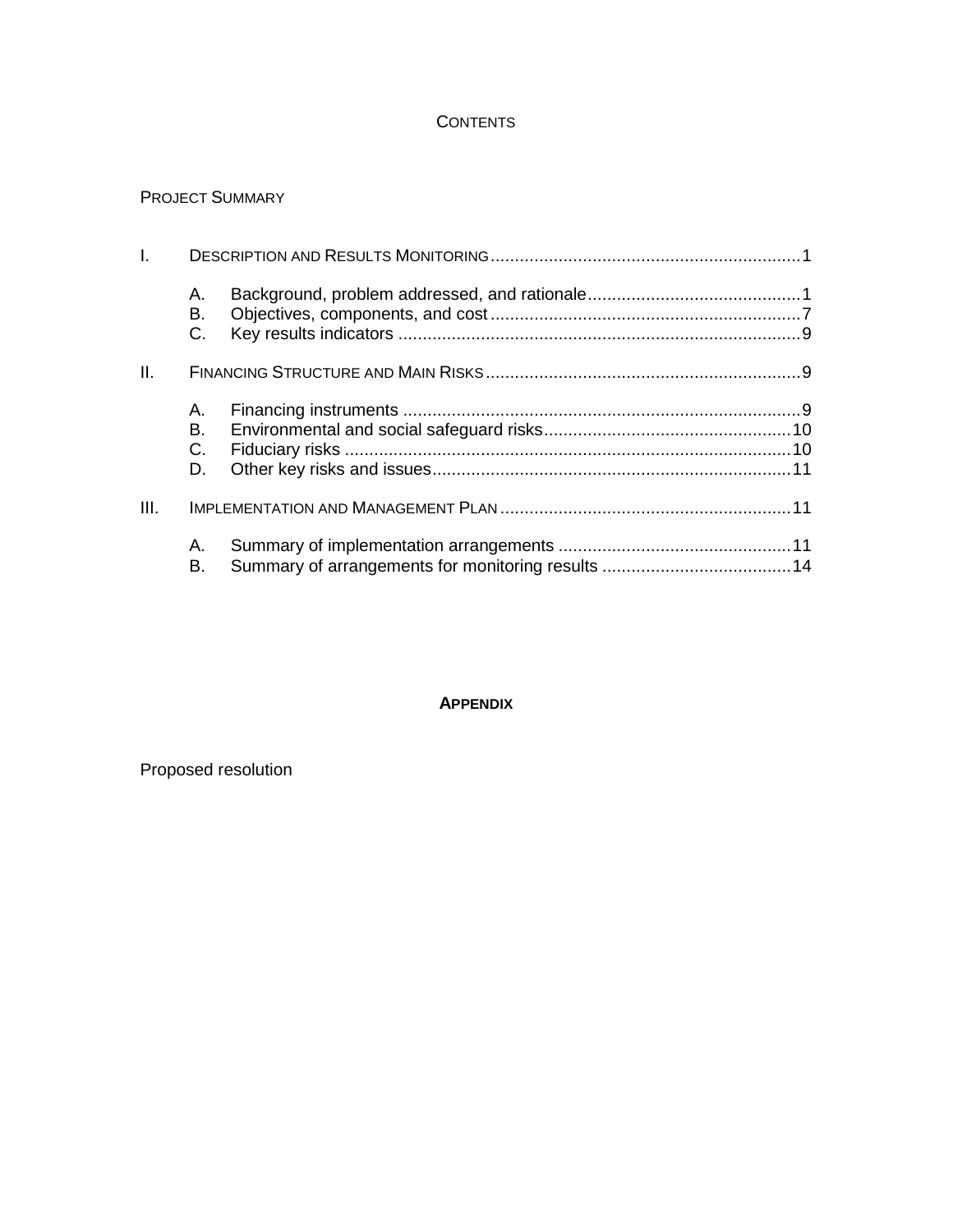| <b>Annexes</b> |                                                  |  |  |  |
|----------------|--------------------------------------------------|--|--|--|
| Annex I        | Development Effectiveness Matrix (DEM) - Summary |  |  |  |
| Annex II       | <b>Results Matrix</b>                            |  |  |  |
| Annex III      | <b>Fiduciary Agreements and Requirements</b>     |  |  |  |

| <b>REQUIRED LINKS</b> |                                             |  |
|-----------------------|---------------------------------------------|--|
|                       | Multiyear execution plan / annual work plan |  |
|                       | Monitoring and evaluation plan              |  |
|                       | <b>Procurement plan</b>                     |  |

| <b>OPTIONAL LINKS</b> |                                                                                                 |  |  |
|-----------------------|-------------------------------------------------------------------------------------------------|--|--|
|                       | Project economic analysis                                                                       |  |  |
| 2                     | <b>Itemized budget</b>                                                                          |  |  |
| 3                     | <b>Program Operating Regulations</b>                                                            |  |  |
| 4                     | <b>Third National Open Government Plan</b>                                                      |  |  |
| 5                     | Progress on e-SIDIF interoperability with related systems                                       |  |  |
| 6                     | Implementation Criteria – Program to Support Integrated Public Expenditure Management           |  |  |
|                       | Safeguard policy filter (SPF) and safeguard screening form (SSF) for classification of projects |  |  |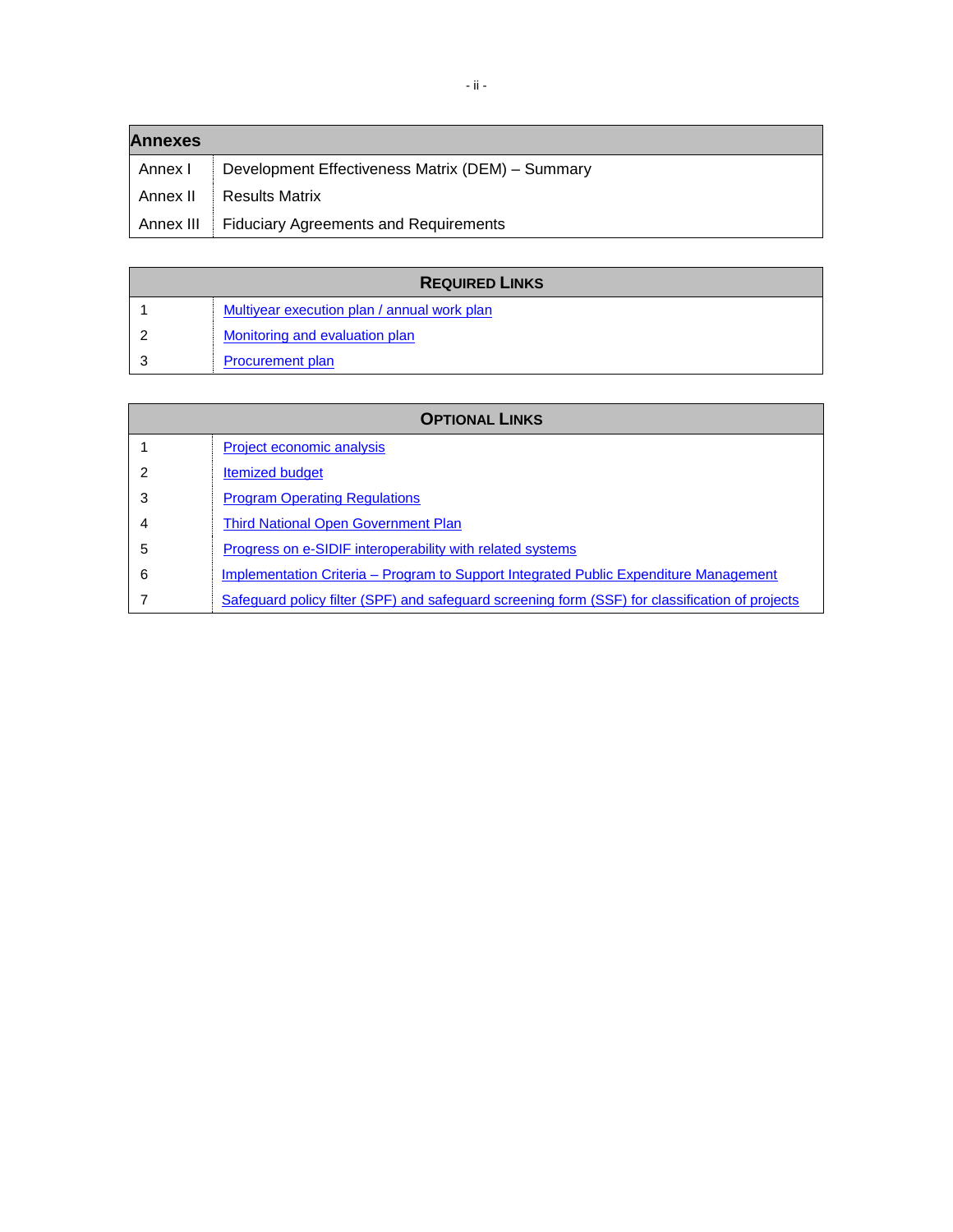### **ABBREVIATIONS**

| <b>APN</b><br><b>AWP</b>      | Administración Pública Nacional [National Public Administration]<br>Annual work plan                                                                         |
|-------------------------------|--------------------------------------------------------------------------------------------------------------------------------------------------------------|
| <b>BAPIN</b>                  | Banco de Proyectos de Inversión Pública [Public Investment Project                                                                                           |
| <b>CFRF</b>                   | Bank]<br>Consejo Federal de Responsabilidad Fiscal [Federal Fiscal<br><b>Responsibility Council]</b>                                                         |
| <b>COMPR.AR</b><br>CONTRAT.AR | <b>Public Procurement Management System</b><br><b>Public Works Contracting Portal</b>                                                                        |
| <b>DPYPEESA</b>               | Dirección de Programas y Proyectos Especiales con Enfoque Sectorial<br>Amplio [Directorate of Special Programs and Projects with a Sector-<br>wide Approach] |
| e-SIDIF                       | Sistema Integrado de Información Financiera [Integrated Financial<br>Information System]                                                                     |
| <b>GAT</b>                    | Gestor de Asistencias y Transferencias [Assistance and Transfer<br>Management System]                                                                        |
| <b>IMF</b>                    | <b>International Monetary Fund</b>                                                                                                                           |
| <b>LFRF</b>                   | Ley Federal de Responsabilidad Fiscal [Federal Fiscal Responsibility<br>Law]                                                                                 |
| LOyS                          | Locación de Obras y Servicios [Works and Services Module]                                                                                                    |
| <b>MEP</b>                    | Monitoring and evaluation plan                                                                                                                               |
| <b>OECD</b>                   | Organization for Economic Cooperation and Development                                                                                                        |
| <b>ONTI</b>                   | Oficina Nacional de Tecnologías de Información [National Information<br><b>Technology Office]</b>                                                            |
| <b>PCR</b>                    | Project completion report                                                                                                                                    |
| <b>PROFIP</b>                 | Programa de Fortalecimiento Institucional Productivo y de Gestión<br>Fiscal Provincial [Program for Strengthening Production-related                         |
| <b>SEPA</b>                   | Provincial Institutions and Fiscal Management]<br>Sistema de Ejecución de Planes de Adquisiciones [Procurement Plan<br>Execution System]                     |
| <b>SIAF</b>                   | Sistema Integrado de Administración Financiera [Integrated Financial<br><b>Administration System]</b>                                                        |
| <b>SIGEN</b>                  | Sindicatura General de la Nación [National General Accounting Office]                                                                                        |
| <b>SNPV</b>                   | Social net present value                                                                                                                                     |
| <b>UEPEX</b>                  | Sistema de Gestión de Unidades Ejecutoras de Préstamos Externos<br>[Management System for External Loan Execution Units]                                     |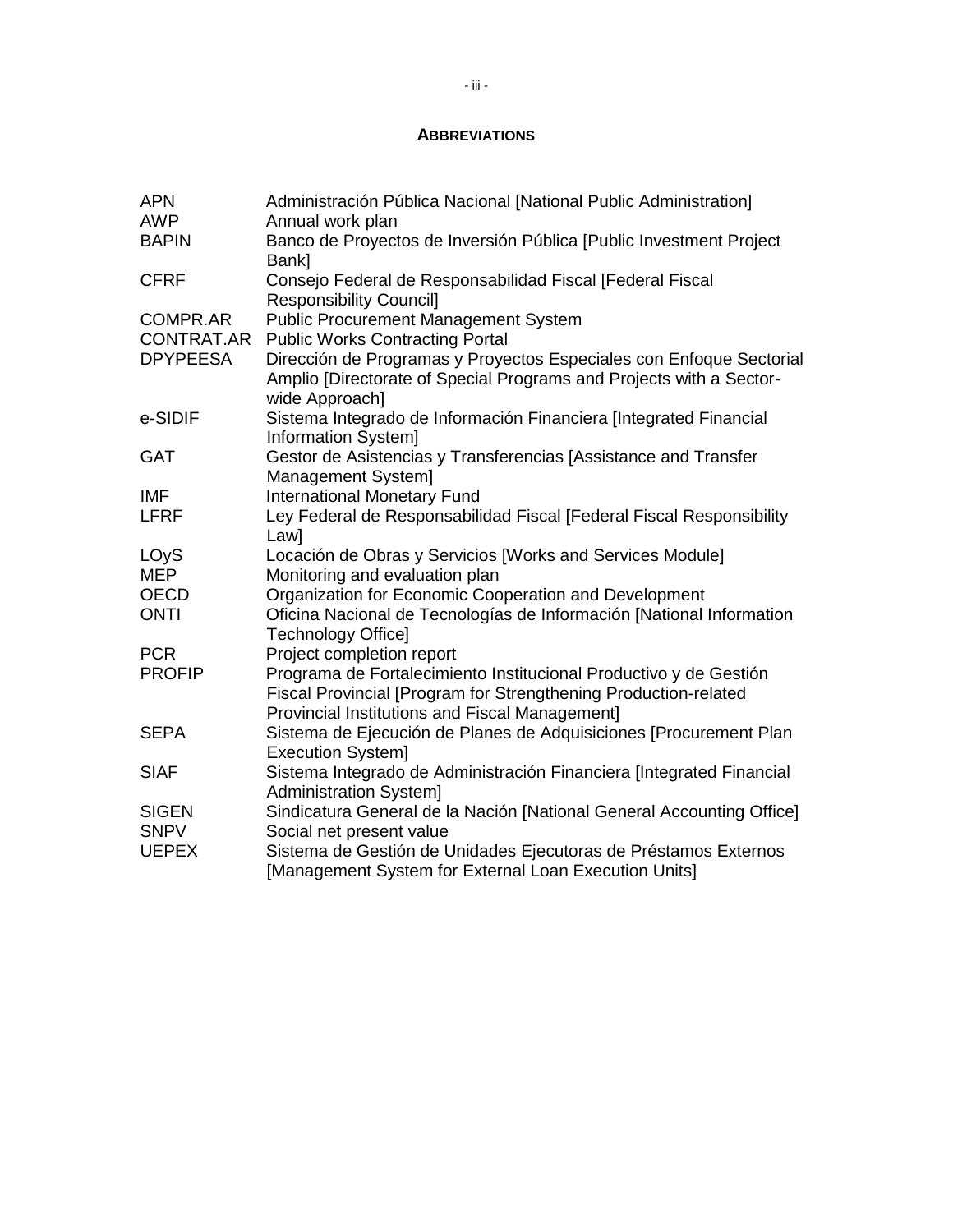### **PROJECT SUMMARY ARGENTINA PROGRAM TO SUPPORT INTEGRATED PUBLIC EXPENDITURE MANAGEMENT (AR-L1292)**

| <b>Financial Terms and Conditions</b>                                                                                                                                                                                                                                                                                                                                                                                                                                                                                                                                      |                |                            |                                   |                            |  |
|----------------------------------------------------------------------------------------------------------------------------------------------------------------------------------------------------------------------------------------------------------------------------------------------------------------------------------------------------------------------------------------------------------------------------------------------------------------------------------------------------------------------------------------------------------------------------|----------------|----------------------------|-----------------------------------|----------------------------|--|
| <b>Borrower:</b>                                                                                                                                                                                                                                                                                                                                                                                                                                                                                                                                                           |                |                            | Flexible Financing Facility $(a)$ |                            |  |
| Argentine Republic                                                                                                                                                                                                                                                                                                                                                                                                                                                                                                                                                         |                |                            | <b>Amortization period:</b>       | 25 years                   |  |
| <b>Executing agency:</b>                                                                                                                                                                                                                                                                                                                                                                                                                                                                                                                                                   |                |                            | <b>Disbursement period:</b>       | 5 years                    |  |
| Ministry of Finance, acting through the Office of the<br>Secretary of Finance                                                                                                                                                                                                                                                                                                                                                                                                                                                                                              |                |                            | Grace period:                     | $5.5$ years <sup>(b)</sup> |  |
| <b>Source</b>                                                                                                                                                                                                                                                                                                                                                                                                                                                                                                                                                              | Amount (US\$)  | %                          | Interest rate:                    | LIBOR-based                |  |
| <b>IDB (Ordinary Capital):</b>                                                                                                                                                                                                                                                                                                                                                                                                                                                                                                                                             | US\$40 million | 100%                       | <b>Credit fee:</b>                | (c)                        |  |
|                                                                                                                                                                                                                                                                                                                                                                                                                                                                                                                                                                            |                |                            | Inspection and supervision fee:   | (c)                        |  |
| Total:                                                                                                                                                                                                                                                                                                                                                                                                                                                                                                                                                                     | US\$40 million | 100%                       | Weighted average life (WAL):      | $15.25$ years              |  |
|                                                                                                                                                                                                                                                                                                                                                                                                                                                                                                                                                                            |                |                            | <b>Currency of approval:</b>      | U.S. dollars               |  |
|                                                                                                                                                                                                                                                                                                                                                                                                                                                                                                                                                                            |                | <b>Project at a Glance</b> |                                   |                            |  |
| <b>Project objective/description:</b> The main objective of this project will be to improve the efficiency and transparency of<br>public expenditure through support for the use of information in decision making and citizen oversight. The specific<br>objectives will be: (i) to improve the efficiency of national public expenditure by generating timely, comprehensive<br>information to improve the execution of priority programs; and (ii) to increase access to budget information at the<br>subnational level by strengthening financial information systems. |                |                            |                                   |                            |  |
| Special contractual conditions precedent to the first disbursement of the loan proceeds: Evidence will be provided<br>that the program Operating Regulations have entered into force on the terms and conditions previously agreed upon with<br>the Bank (see paragraph 3.5).<br><b>Exceptions to Bank policies: None.</b>                                                                                                                                                                                                                                                 |                |                            |                                   |                            |  |
|                                                                                                                                                                                                                                                                                                                                                                                                                                                                                                                                                                            |                |                            |                                   |                            |  |
| <b>Strategic Alignment</b>                                                                                                                                                                                                                                                                                                                                                                                                                                                                                                                                                 |                |                            |                                   |                            |  |

|                          | Strategic Alignment |    |          |
|--------------------------|---------------------|----|----------|
| $ $ Challenges: $($ d)   | SI                  | ΡI | ΕI       |
| Crosscutting themes: (e) | GD                  | CС | IC<br> ⊽ |

(a) Under the terms of the Flexible Financing Facility (document FN-655-1), the borrower has the option of requesting changes to the amortization schedule, as well as currency, interest rate, and commodity conversions. The Bank will take operational and risk management considerations into account when reviewing such requests.

<sup>(b)</sup> Under the flexible repayment options of the Flexible Financing Facility, changes to the grace period are permitted, provided that they do not entail any extension of the original weighted average life of the loan or the last payment date as documented in the loan contract.

<sup>(c)</sup> The credit fee and inspection and supervision fee will be established periodically by the Board of Executive Directors as part of its review of the Bank's lending charges, in accordance with the relevant policies.

 $<sup>(d)</sup>$  SI (Social Inclusion and Equality); PI (Productivity and Innovation); and EI (Economic Integration).</sup>

(e) GD (Gender Equality and Diversity); CC (Climate Change and Environmental Sustainability); and IC (Institutional Capacity and Rule of Law).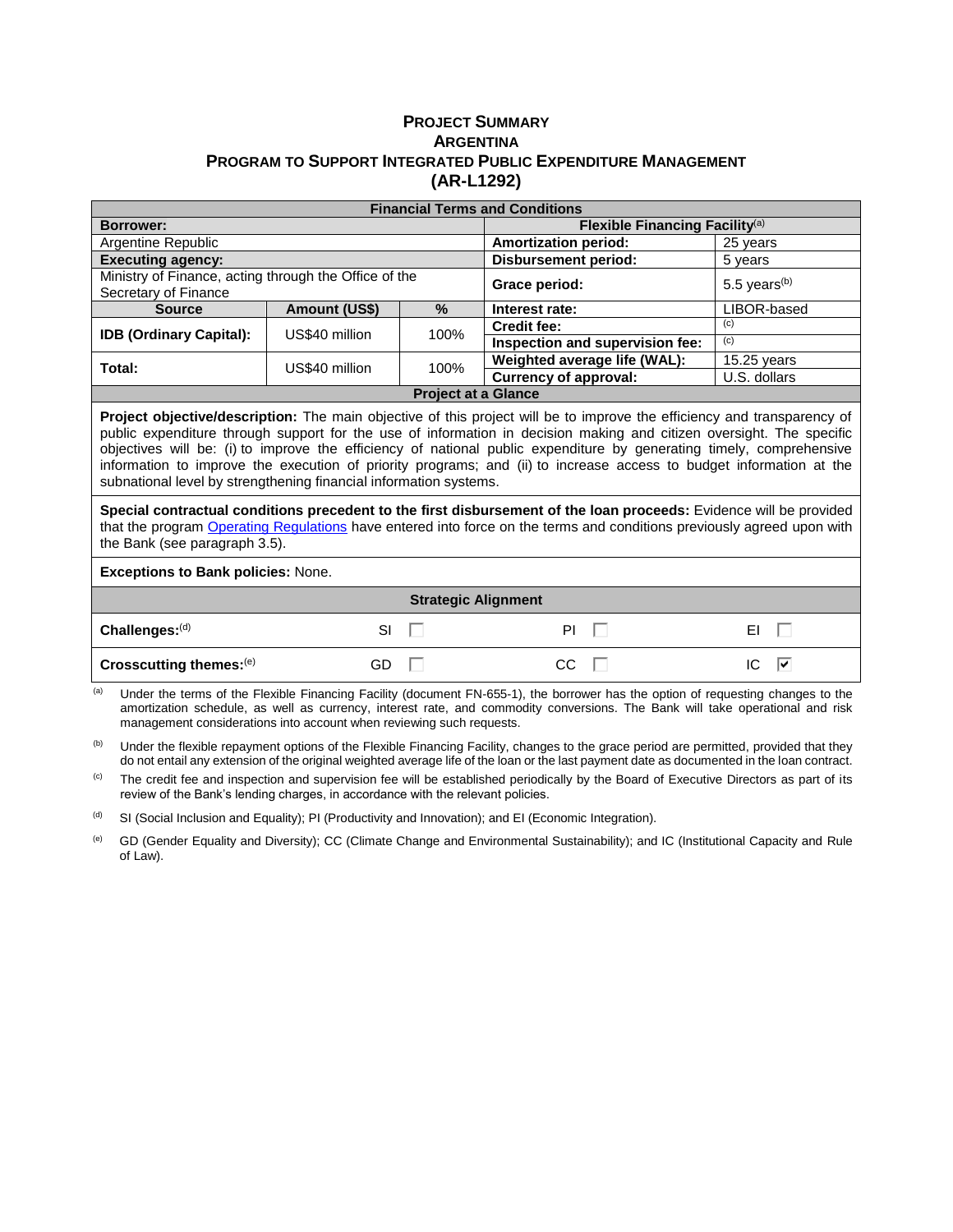### **I.** DESCRIPTION AND RESULTS MONITORING

### **A. Background, problem addressed, and rationale**

- 1.1 **Macroeconomic context in Argentina.** Argentina is now on a current account and fiscal adjustment path with no access to international debt markets under a stand-by arrangement with the International Monetary Fund (IMF). The central bank has also significantly tightened monetary policy. The macroeconomic adjustment path has been showing progress: the fiscal target for 2018 was met, Congress approved a 2019 budget with a primary balance, and the change in relative prices is helping to reduce the external imbalance. Despite these gains, inflation remains high, largely reflecting past and expected exchange rate adjustments, which are influenced by the election cycle. The tightening of fiscal and monetary policy, combined with the political uncertainty and its impact on country risk, is taking a toll on short-term economic activity, which is in recession. The market consensus is for GDP to decline 1.3% in 2019, after falling 2.5% in 2018. Economic activity should begin recovering in the second quarter of this year, buoyed by stronger farming activity as well as the potential recovery in real wages and relative prices, which favor exports, although the uncertainty surrounding the election will continue to have a negative impact on investment. In addition to stepping up fiscal and monetary adjustments in response to the currency crisis, Argentina has maintained the general macroeconomic policy and growth framework adopted in early 2016. The macroeconomic stabilization agenda has gained priority, but gradual pro-growth reforms continue to be promoted, albeit at a slower pace. This framework for action is characterized by re-establishing the private sector as the engine of development and building a more efficient and transparent State to support its growth. The government has made significant gains institutionally and in repositioning itself internationally, although it still faces considerable challenges in terms of growth, poverty reduction, deflation, and fiscal account balance.
- 1.2 Within this circumstantial context, the Argentine government has implemented financial information system improvement and integration projects that will enable it to make timely decisions and will, at the same time, provide the general public with access to this information. The implementation of an Integrated Financial Administration System (SIAF) in recent years has helped institutions operate more effectively and transparently. Nonetheless, Argentina still ranked 50th out of 100 on the Open Budget Index for 2017.<sup>1</sup> It also ranked lower than all Latin American countries in estimates for technical inefficiency in procurement, in payroll expenditure, and in targeted transfers for 2016.<sup>2</sup> This operation is part of the effort to achieve greater public management efficiency by integrating nonfinancial systems into the SIAF and implementing local versions of the SIAF and those systems in the subnational government.
- 1.3 Pursuant to 2017 Budget Law 27,341, Argentina undertook to develop a national budget system reform plan with the aim of achieving greater efficiency and detail in budget laws and increasing transparency across all stages of the budgetary cycle. This commitment builds on the work accomplished since the issuance of Law [24,156](http://servicios.infoleg.gob.ar/infolegInternet/anexos/0-4999/554/norma.htm)

 1 [International Budget Partnership, Open Budget Survey 2017.](https://www.internationalbudget.org/open-budget-survey/results-by-country/country-info/?country=ar) This evaluation is done once every two years, so the most up-to-date data are for 2017.

<sup>&</sup>lt;sup>2</sup> Better Spending for Better Lives, Alejandro Izquierdo, Carola Pessino, and Guillermo Vuletin, 2018, IDB.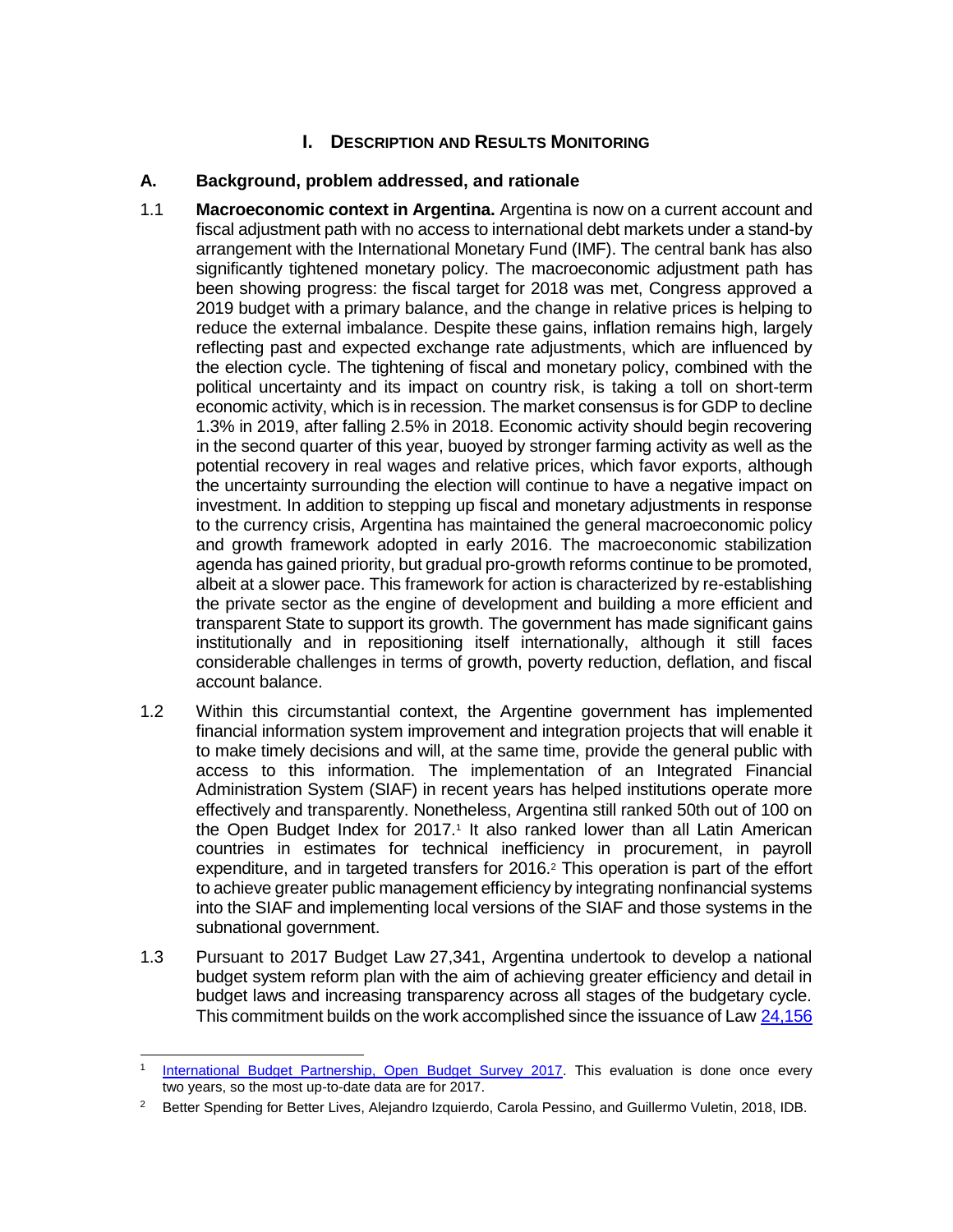of 1992 on Financial Administration and Controls Systems in the National Public Sector, which governs financial administration as well as the internal and external control systems of Argentina's national public sector, seeking to generate criteria for efficient resource use and promoting the development of systems that provide timely and reliable information. To support this effort, the Office of the Budget Undersecretary within the Office of the Secretary of Finance developed a Strategic Plan<sup>3</sup> outlining a set of guidelines and actions to: (i) promote medium-term fiscal sustainability and the continuous improvement of public financial management; (ii) encourage the adoption of a planning system that sets policy priorities to guide budget formulation, execution, and evaluation; and (iii) interact with provincial and municipal governments to share experiences that foster improved management.

- 1.4 In keeping with international obligations, such as those with the Open Government Partnership, and Federal Fiscal Responsibility Law (LFRF), [Law 25,917](http://servicios.infoleg.gob.ar/infolegInternet/anexos/95000-99999/97698/texact.htm) of 2004, mechanisms were created to improve public management transparency and provide citizens and civil society organizations with easier access to information. This law provides that provincial governments and the Autonomous City of Buenos Aires must implement integrated financial administration systems compatible with the national system. It also creates the Federal Fiscal Responsibility Council (CFRF), chaired by the Ministry of Finance, which is entrusted with monitoring its compliance.
- 1.5 **Transparency as the cornerstone of financial management.** Article 7 of the LFRF requires the State, provinces, and City of Buenos Aires to publish their financial and fiscal information, including annual budgets, quarterly expenditures, and public debt stock, on their websites. At the subnational level, compliance with the aforementioned transparency regulation has been mixed to date. Thus far, 21 provinces and the Autonomous City of Buenos Aires have adhered to the LFRF and publish their budget information. The 2018 CFRF report shows that just 9 of the 21 provinces published all the information required by the LFRF.
- 1.6 **Recent reforms and efforts.** Over the past three years, major institutional and regulatory changes have been introduced to improve administrative management and access to information of both the National Public Administration and provincial administrations. These changes include: (i) the creation of the Ministry of Modernization,<sup>4</sup> incorporated recently into the cabinet structure as the Office of the Government Secretary of Modernization; (ii) the establishment of the Federal Commitment for the Modernization of the State;<sup>5</sup> (iii) the issuance of *Interoperability*

 <sup>3</sup> Order 685/2015, Office of the Budget Undersecretary, Office of the Secretary of Finance, approves the Strategic Plan without a specific time horizon.

Decree [434/2016](http://servicios.infoleg.gob.ar/infolegInternet/anexos/255000-259999/259082/norma.htm) sets out the [five activity areas](https://www.argentina.gob.ar/sites/default/files/compromiso_federal_para_la_modernizacion_del_estado_0.pdf) of the Ministry of Modernization: (i) to eliminate government red tape; (ii) to establish a hierarchy within the civil service; (iii) to increase transparency in management and support innovation in order to provide public information and ensure citizen engagement; (iv) to strengthen results-based management and the quality of government policy and services; and (v) to incorporate technological infrastructure. The Ministry became the Office of the Government Secretary within the Cabinet of Ministers in July 2018, retaining its institutional structure and functions.

<sup>5</sup> The Federal Council for Modernization and Innovation in Public Management signed the [Federal](https://www.argentina.gob.ar/sites/default/files/compromiso_federal_para_la_modernizacion_del_estado_0.pdf)  [Commitment for the Modernization of the State on 18 April](https://www.argentina.gob.ar/sites/default/files/compromiso_federal_para_la_modernizacion_del_estado_0.pdf) 2017, under which the National State and the provinces undertook to take actions in line with the [five activity areas of the Office of the Government](https://www.argentina.gob.ar/sites/default/files/compromiso_federal_para_la_modernizacion_del_estado_0.pdf)  [Secretary of Modernization.](https://www.argentina.gob.ar/sites/default/files/compromiso_federal_para_la_modernizacion_del_estado_0.pdf)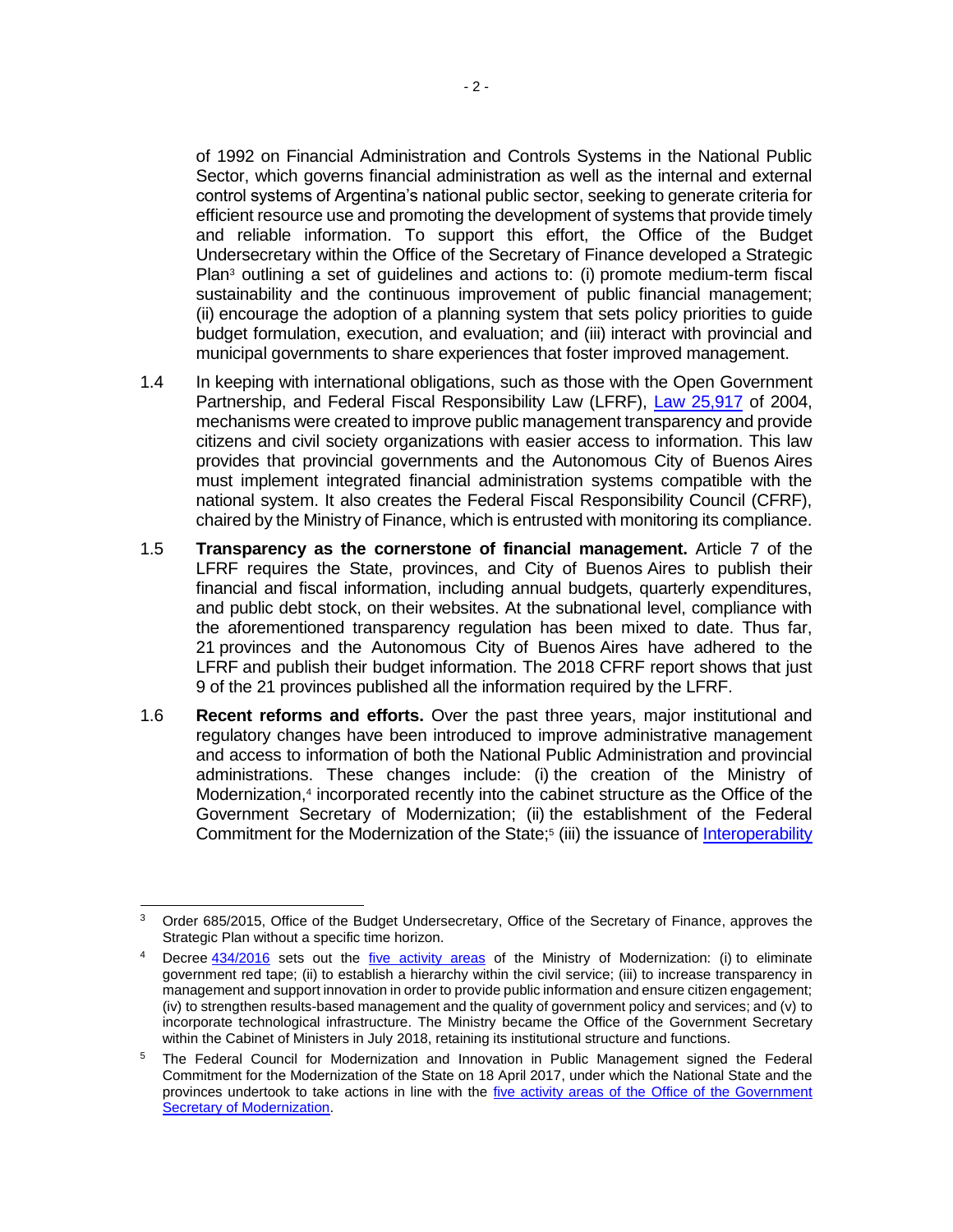[Decree 1273/2016;](http://servicios.infoleg.gob.ar/infolegInternet/anexos/265000-269999/269242/norma.htm)<sup>6</sup> (iv) the development of the National Open Government Plan;<sup>7</sup> and (v) the enactment of the Access to Public Information Law containing a chapter on active budget and public expenditure transparency, among others. These changes have fostered the implementation of new administration management support information systems within the National Public Administration, including Electronic Document Management, Public Procurement Management System (COMPR.AR), Public Works Contracting Portal (CONTRAT.AR), and Works and Services Module (LOyS), $8$  as well as the modernization of the Integrated Financial Information System (e-SIDIF).<sup>9</sup>

- 1.7 **OECD access process.** Argentina made a formal access request to the Secretary-General of the Organization for Economic Cooperation and Development (OECD) on 16 May 2016 with the aim of making the institutional improvement process sustainable. At the time, the government proposed a joint action plan with the OECD structured around 16 priority public policy pillars.<sup>10</sup> The main focus of these pillars is the need to increase State transparency and provide citizens and civil society organizations with data and information on administrative transactions. Significant progress has been made thus far in implementing this action plan, including adherence to various OECD instruments and the production of policy reviews and studies, a reflection of the Argentine government's commitment to the access process.
- 1.8 **Empirical evidence.** At the international level, the working papers by Farhan Hameed entitled "Fiscal Transparency and Economic Outcomes" (IMF, 2005) and by A. Bellver and D. Kaufmann entitled "Transparenting Transparency: Initial Empirics and Policy Applications" (World Bank, 2005) conclude that the implementation of actions aimed at increasing transparency in public financial management bolsters corruption control. The benefits of integrating systems, meanwhile, are analyzed in the work by Dale L. Goodhue, Michael D. Wybo, and Laurie J. Kirsch entitled "The Impact of Data Integration on the Costs and Benefits of Information Systems," MIS Quarterly, Vol. 16, No. 3 (September 1992), which concludes that designing and implementing management systems in an integrated manner is the right way.
- 1.9 **Problem and causes.** The effects of progress made in managing fiscal information have yet to be reflected in the implementation of government budget programs. In the 2017 fiscal year, 14% of planned physical targets and 10.7% of outcome indicators corresponding to national government budget programs were not met.

 6 Interoperability technical guidelines for the entities and jurisdictions listed in Article 8 of Law 24.156 to exchange public information they produce, obtain, or possess or over which they have control with any other public agency that requests such information, approved by Resolution SMA 6/2017. The implementation of the interoperability module as a public information sharing platform was approved by Resolution SMA 19/2018.

<sup>&</sup>lt;sup>7</sup> The Office of the Budget Undersecretary within the Office of the Secretary of Finance is responsible for: (i) making the budget accessible to citizens, that is, disseminating the draft budget law and monitoring priority public policies; and (ii) building capacities among specific players in the analysis of public accounts, particularly with respect to resource and expenditure execution, and of the investment account as an accountability instrument for the national public sector. [Third National Open Government Plan.](https://www.argentina.gob.ar/sites/default/files/digital_-_tercer_plan_de_accion.pdf)

<sup>8</sup> [Complete list of administrative systems.](https://idbg.sharepoint.com/teams/EZ-AR-LON/AR-L1292/05%20Basic%20Data/Listado%20de%20sistemas.pdf)

<sup>&</sup>lt;sup>9</sup> See [Progress on e-SIDIF Interoperability with Related Systems](https://idbg.sharepoint.com/teams/EZ-AR-LON/AR-L1292/05%20Basic%20Data/Avance%20de%20Interoperabilidad.pdf) (2016/17), Ministry of Finance, 2018.

<sup>10</sup> Argentina OECD Action Plan.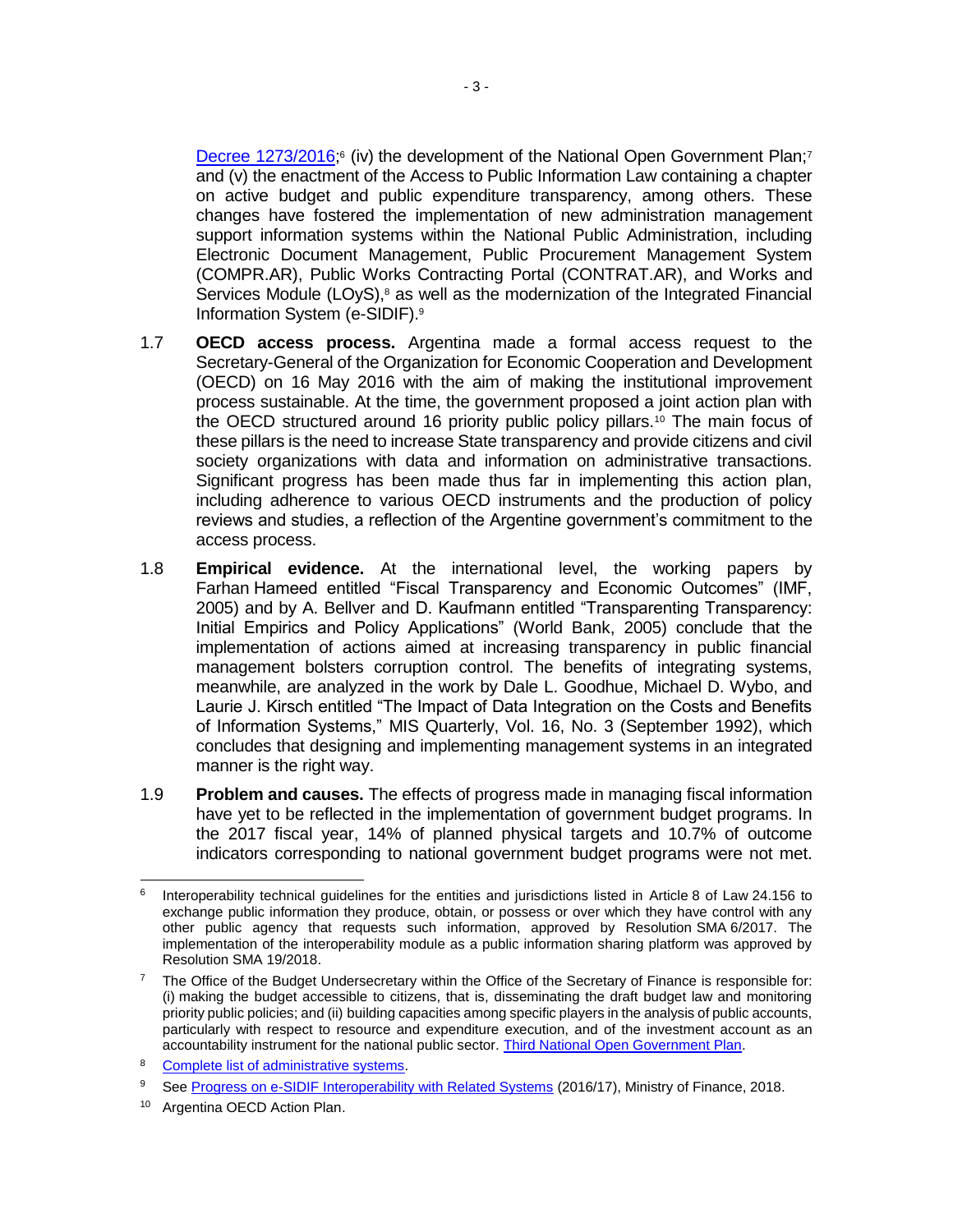This proportion is 30% for planned social program outcomes,<sup>11</sup> which has a negative impact on the beneficiaries of these programs.<sup>12</sup> As for compliance with the requirements to publish financial information under the LFRF, the completeness of financial information published by each province, as measured by a recognized independent entity, reached an average of just 58.7% for all provinces in 2017.<sup>13</sup> An average delay of 531 days was also noted in the presentation of the investment account by the Ministry of Finance of La Rioja Province,<sup>14</sup> whereas the legal time limit is only 180 days.

- 1.10 The key problem to be addressed by this project is the poor management of available fiscal information supporting the effectiveness of public expenditure, which is reflective of problems that affect both the efficiency and the transparency of public expenditure. These are: (i) the limited availability and low use of comprehensive, timely information by officials who make public expenditure management decisions; and (ii) the limited provincial capacity to manage financial information comprehensively.
- 1.11 **Limited availability and low use of comprehensive, timely information by officials who make public expenditure management decisions.** The previous Bank programs, Program for Strengthening Production-related Provincial Institutions and Fiscal Management—PROFIP I and PROFIP II—were mainly concerned with achieving nearly complete coverage of the e-SIDIF system in the physical monitoring of budget programs (see paragraph 1.13), but not integrating it with other nonfinancial systems, so only 2% of public expenditure is managed through integrated information systems and only about 5% of users registered in the e-SIDIF management module regularly access management reports.<sup>15</sup> The determinants identified for the insufficient availability of information are: (i) multiple, fragmented information systems (just 4 of the 19 systems that support financial management are interoperable with e-SIDIF), which frequently generates contradictory data and leads to distrust; and (ii) failure to implement, in 23.9%<sup>16</sup> of budget programs, physical monitoring mechanisms that generate progress-related information. At the same time, the low use of information in decision-making is related to the lack of awareness of the value added of structured information: (i) just 31 of the 124 organizations accessed management reports in e-SIDIF; and (ii) strategic institutional users and bodies, such as the National General Accounting

 $\overline{a}$ <sup>11</sup> Information from the Program for Strengthening Production-related Provincial Institutions and Fiscal Management (PROFIP III), Ministry of Finance, 2018. List included in the [monitoring and evaluation plan,](http://idbdocs.iadb.org/wsdocs/getDocument.aspx?DOCNUM=EZSHARE-119605780-38) Annex 3.

<sup>&</sup>lt;sup>12</sup> The negative impact is the delay that beneficiaries would experience in receiving budget program results; the one presented in the [Economic assessment,](http://idbdocs.iadb.org/wsdocs/getDocument.aspx?DOCNUM=EZSHARE-119605780-34) Benefit 1, is approximate.

<sup>13</sup> Argentinian Public Budget Association, "*Información Fiscal de las provincias, Cumplimiento de la Ley de Responsabilidad Fiscal*," September 2017.

<sup>14</sup> Results of the e-SIDIF financial management system implementation in La Rioja Province, a pilot case that is the only full study measuring the impact of financial system implementation.

 $15$  In the organizations that can access management reports, just 322 users on average accessed them in the first three months of 2018, out of a total of 6,427 registered public servants. Source: Metrics. PROFIP, Ministry of Finance.

<sup>&</sup>lt;sup>16</sup> Programs with physical monitoring show better performance in meeting targets. Information from PROFIP III, 2018.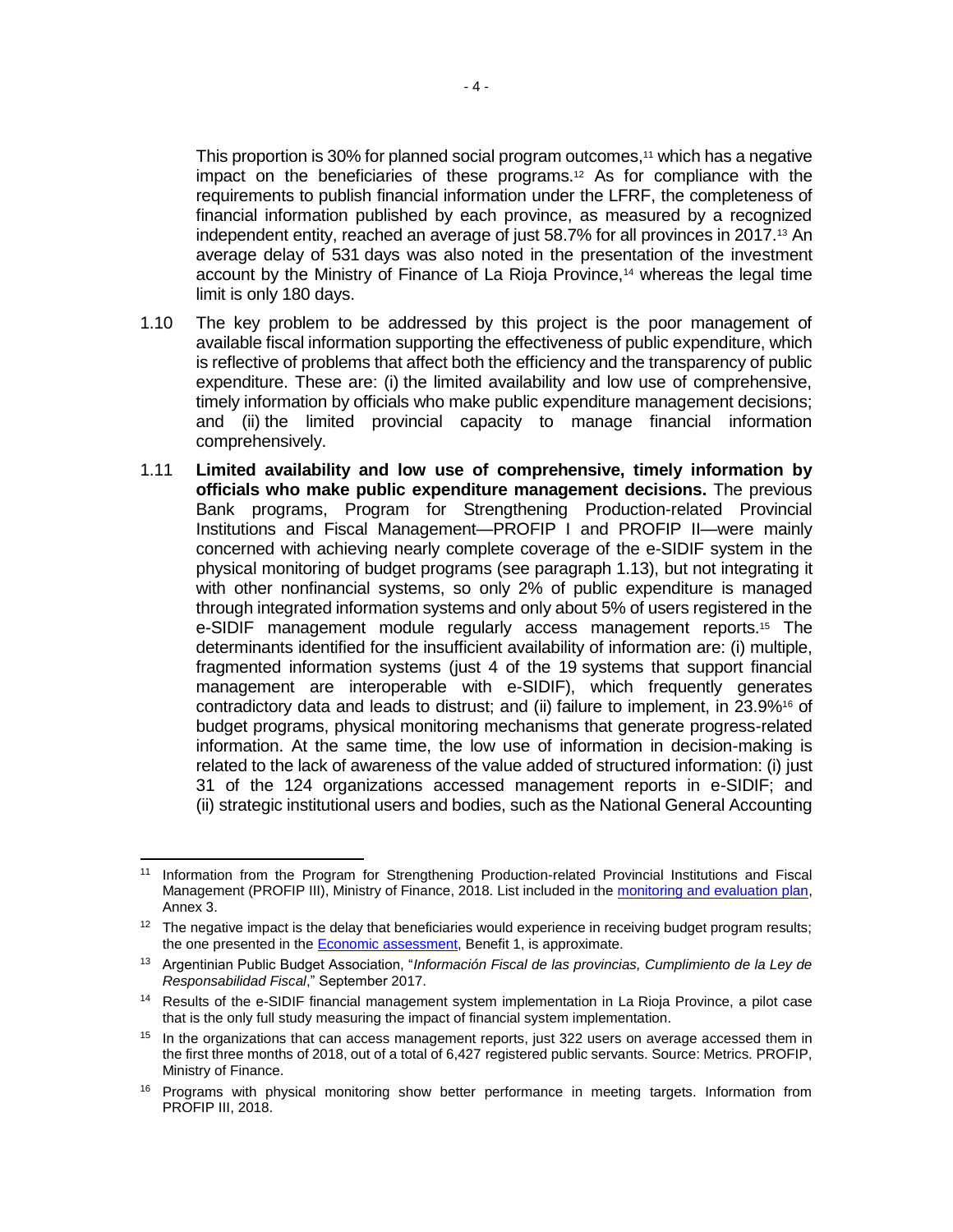Office (SIGEN) and the National General Auditing Office, do not have access to integrated information online or to data marts in e-SIDIF.

- 1.12 **Main causal factor of limited provincial capacity to manage financial information comprehensively.** SIAF weakness as demonstrated through the 2016 Provincial SIAF Maturity Surveys.<sup>17</sup> These surveys qualitatively measure not only the operational status of information systems that support financial management, but also the normative aspects, integration with other systems, and the human resource capacity to administer them. The analysis was conducted for three provinces: Catamarca, Jujuy, and La Rioja.<sup>18</sup> These provinces specifically did not have integrated financial systems (or had/have systems that are obsolete) for the timely publication of the annual budget and its modification and execution.
- 1.13 **The Bank's experience with the country and lessons learned.** With the Bank's support, over the past 13 years the Ministry of Finance has implemented improvements to financial administration systems and has made institutional strengthening efforts for results-based management in both the National Public Administration and the provinces through two projects: PROFIP I and PROFIP II.<sup>19</sup> At the national level, the main outcome of these operations was the development, implementation, and update of e-SIDIF, a modern IT platform that supports financial management with a focus on results-based management. The main results of e-SIDIF implementation are as follows: (i) the platform is used for the physical monitoring of 76.1% of budget programs, corresponding to 93.5% of the budget appropriation approved for 2017; (ii) it contains 22 customized National Public Administration budget monitoring data marts accessed by 31 agencies; and (iii) it publishes budget and budgetary execution open data on the Ministry of Finance website.<sup>20</sup>
- 1.14 In carrying out PROFIP II and preparing this project, various support studies were conducted for the creation of knowledge on this operation, the most relevant being: (i) the measurement of transaction costs in Argentina's national administration<sup>21</sup> to define the potential impact of the integration of transactional systems with e-SIDIF; (ii) the results of the implementation of the e-SIDIF financial management system in La Rioja Province, focused on measuring time reductions in various processes most important to provincial financial management; and (iii) the identification, as an important aspect in the project completion report (PCR) for PROFIP II (currently in progress), of the modality for updating and implementing both e-SIDIF software and hardware components not only nationally, but also in La Rioja Province.
- 1.15 **The Bank's experience with the regions and lessons learned.** The Bank provided support to strengthen financial administration and public investment systems and to overhaul and streamline administrative processes. Recent experiences include: Performance Monitoring and Public Financial Management

<sup>17</sup> Provincial SIAF Maturity Survey, PROFIP II, 2016.

<sup>&</sup>lt;sup>18</sup> La Rioja Province has had an operational SIAF financed through PROFIP II as of 2016.

<sup>19</sup> PROFIP I (loan 1588/OC-AR) and PROFIP II (loan 2754/OC-AR).

<sup>20</sup> PROFIP III information, Ministry of Finance, 2018.

 $21$  The study evaluates the transactional cost of processes involved in a potential integration of e-SIDIF with the rest of the systems in a no-project situation. The measurement was based on data provided by internal administrative system clients and on an adapted Standard Costing Model methodology.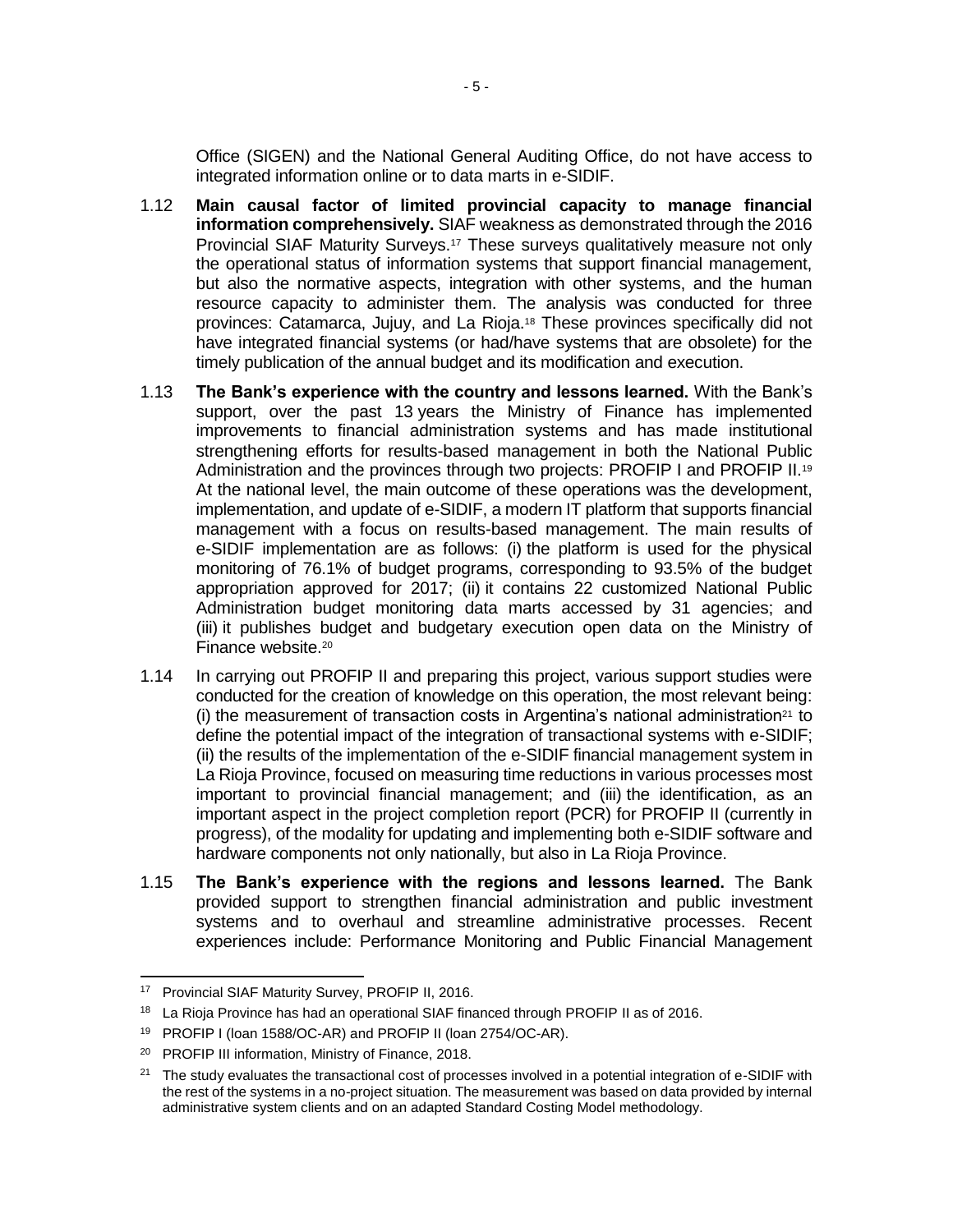Reform (loan 3340/OC-BH); Public Management Strengthening Program (loan 3398/OC-UR); Support to Strengthen Trinidad and Tobago's Public Financial Management System (loan 3473/OC-TT) (2016); and Program to Strengthen the Public Investment System of Colombia (loan 2977/OC-CO). The preparation and execution of these operations show the importance of supporting not only improvements to the quality and timeliness of the information provided, but also its more systematic use to increase expenditure efficiency and effectiveness and its impact on the provision of government services. The PCR for the Fiscal and Financial Management Program (loans 1550/SF-GY, 1551/SF-GY) shows that improvements to budget processes are directly related to the effectiveness of public expenditure, measured by the reduction in deviation between what is programmed and what is carried out, in addition to enabling better resource planning.<sup>22</sup> The evaluation report prepared by the Office of Evaluation and Oversight on the IDB's role in the fiscal sector based on the Bank's experience in supporting relevant projects states that resource effectiveness also benefits from the implementation of more reliable information systems.<sup>23</sup>

- 1.16 **Complementarity with other Bank operations.** The Bank has supported various initiatives in Argentina in terms of not only credit operations, but also ongoing technical dialogue with the Ministry of Finance and the Office of the Government Secretary of Modernization. With the Bank's support, the Ministry of the Interior is currently implementing the Provincial Management Strengthening Program (loan 3835/OC-AR) and the Provincial Management Strengthening Program II (loan 4753/OC-AR),<sup>24</sup> which aim to contribute to growth and private-sector employment in the provinces by improving revenue, expenditure, and public investment management and implementing investment projects. Component 2 of this project complements these efforts by intervening in provinces that are seeking to use e-SIDIF as the preferred solution for their financial administration. In addition, the Ministry of the Interior and the Office of the Secretary of Finance are coordinating efforts to improve provincial financial management within the framework of the CFRF to ensure that all modernization efforts meet the standards required by the Council. In this instance, a joint territorial approach strategy will also be formulated in some jurisdictions prioritized by operations 3835/OC-AR and 4753/OC-AR that are requesting the installation of e-SIDIF.
- 1.17 This operation is supplemented by a programmatic policy-based loan related to transparency and integrity reforms—as system integration will generate comprehensive information on the use of public funds, and publication of this information will contribute to transparency—as well as by the Program for Strengthening of the Digital Agenda: Connectivity, Electronic Government, and Digital Productive Transformation (loan 4755/OC-AR; approved in February 2019), which focuses on support to strengthen the interface between government and citizens. The planned system integration could lead to a faster response for citizens in certain interactions as well as better operational efficiency. It will also contribute

 <sup>22</sup> Program completion report, Fiscal and Financial Management Program (Ioans 1550/SF-GY, 1551/SF-GY).

<sup>&</sup>lt;sup>23</sup> [Evaluation of the IDB's Role in the Fiscal Sector.](https://publications.iadb.org/publications/english/document/Evaluation-of-the-IDB-Role-in-the-Fiscal-Sector.pdf)

<sup>&</sup>lt;sup>24</sup> Program 3835/OC-AR will benefit the provinces of Corrientes, Salta, Mendoza, and Neuquén, whereas 4753/OC-AR will assist the provinces of Misiones, Jujuy, Chaco, Entre Rios, Rio Negro, and Tierra del Fuego.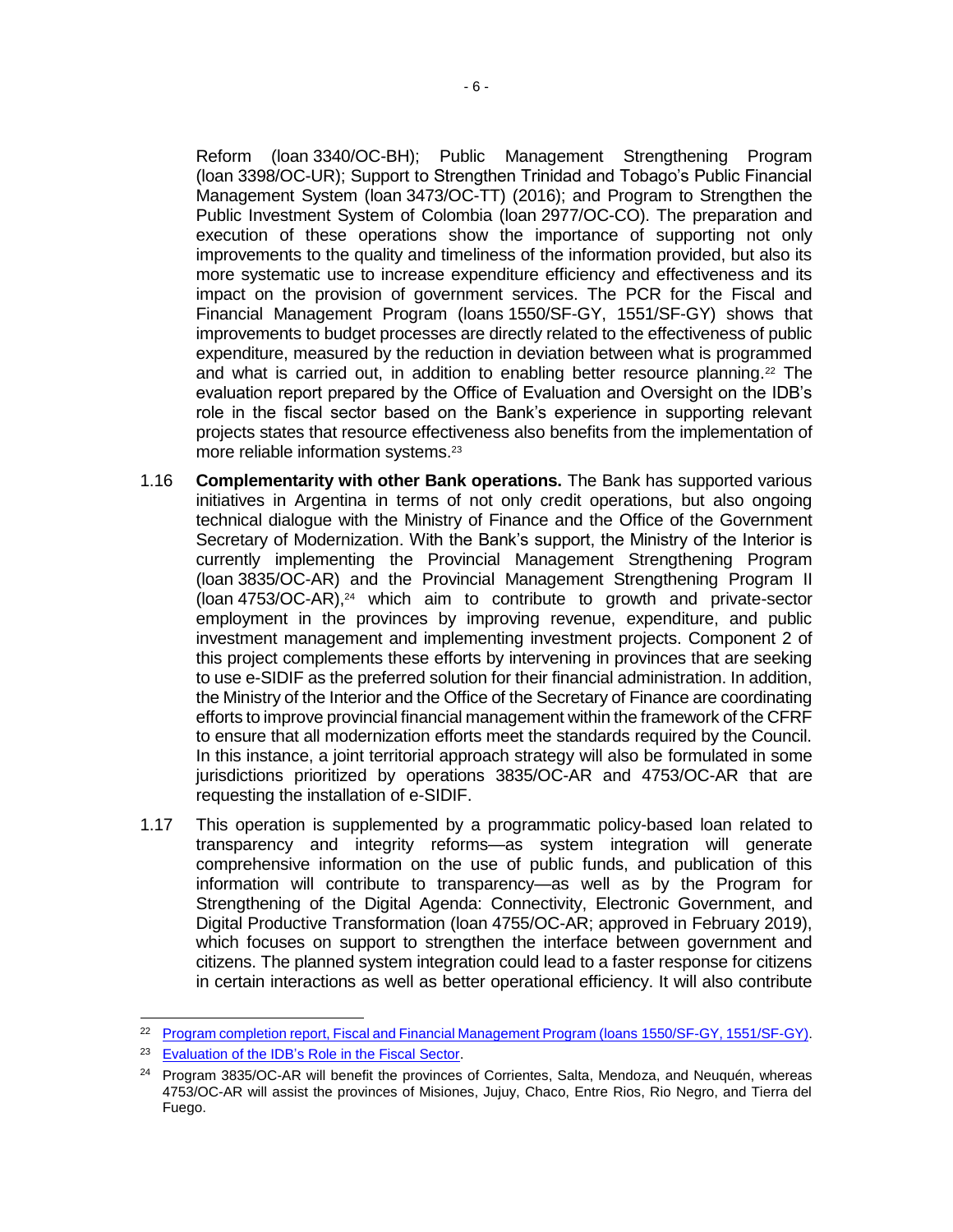to the Argentine government's efforts to encourage more efficient use of public resources, fostering fiscal sustainability by ensuring a timely flow of quality information to decision-makers.

1.18 **Strategic alignment.** The program is consistent with the Update to the Institutional Strategy 2010-2020 (document AB-3008) and aligns with the crosscutting theme of Institutional Capacity and Rule of Law, as it contributes to improving efficiency in the use of fiscal resources through the availability of comprehensive, timely information to decision-makers. The program will contribute to the Corporate Results Framework 2016-2019 (document GN-2727-6) through the following indicator: "government agencies benefited by projects that strengthen technological and managerial tools to improve public service delivery." The operation is also in line with the IDB Group country strategy with Argentina 2016-2019 (document GN-2870-1), particularly the strategic objective of "institutional strengthening of government." Additionally, the operation is aligned with the Sector Strategy: Institutions for Growth and Social Welfare (document GN-2587-2), particularly dimension 2: "governments build the public sector's institutional capacities to design and implement fiscal policies that improve efficient mobilization and allocation of resources." It is also consistent with the Decentralization and Subnational Governments Sector Framework Document (document GN-2813-8), particularly dimension 2 under the lines of action: "(i) strengthen public expenditure management capacity and service delivery at the subnational level, aiming to improve their quality through the opportunities provided by the digital economy and the use of ICTs; (ii) strengthen core government functions to promote effective public policies, facilitate private sector development, and enhance the public and/or private delivery of citizen services at the subnational level; and (iii) improve public investment management." Lastly, the project is included in the 2019 Operational Program Report (document GN-2948).

### **B. Objectives, components, and cost**

- 1.19 **Program objective.** The main objective of this project will be to improve the efficiency and transparency of public expenditure through support for the use of information in decision making and citizen oversight. The specific objectives will be: (i) to improve the efficiency of national public expenditure by generating timely, comprehensive information to improve the execution of priority programs; and (ii) to increase access to budget information at the subnational level by strengthening financial information systems.
- 1.20 **Beneficiaries.** The beneficiaries are citizens targeted by the programs listed in Annex 3 of the [monitoring and evaluation plan \(MEP\)](http://idbdocs.iadb.org/wsdocs/getDocument.aspx?DOCNUM=EZSHARE-119605780-38), which are aimed at both improving the country's infrastructure and directly supporting vulnerable groups. The users will be the staff of the agencies that manage public expenditure, mainly the Ministry of Finance and the Office of the Government Secretary of Modernization, as well as civil society organizations specializing in its analysis.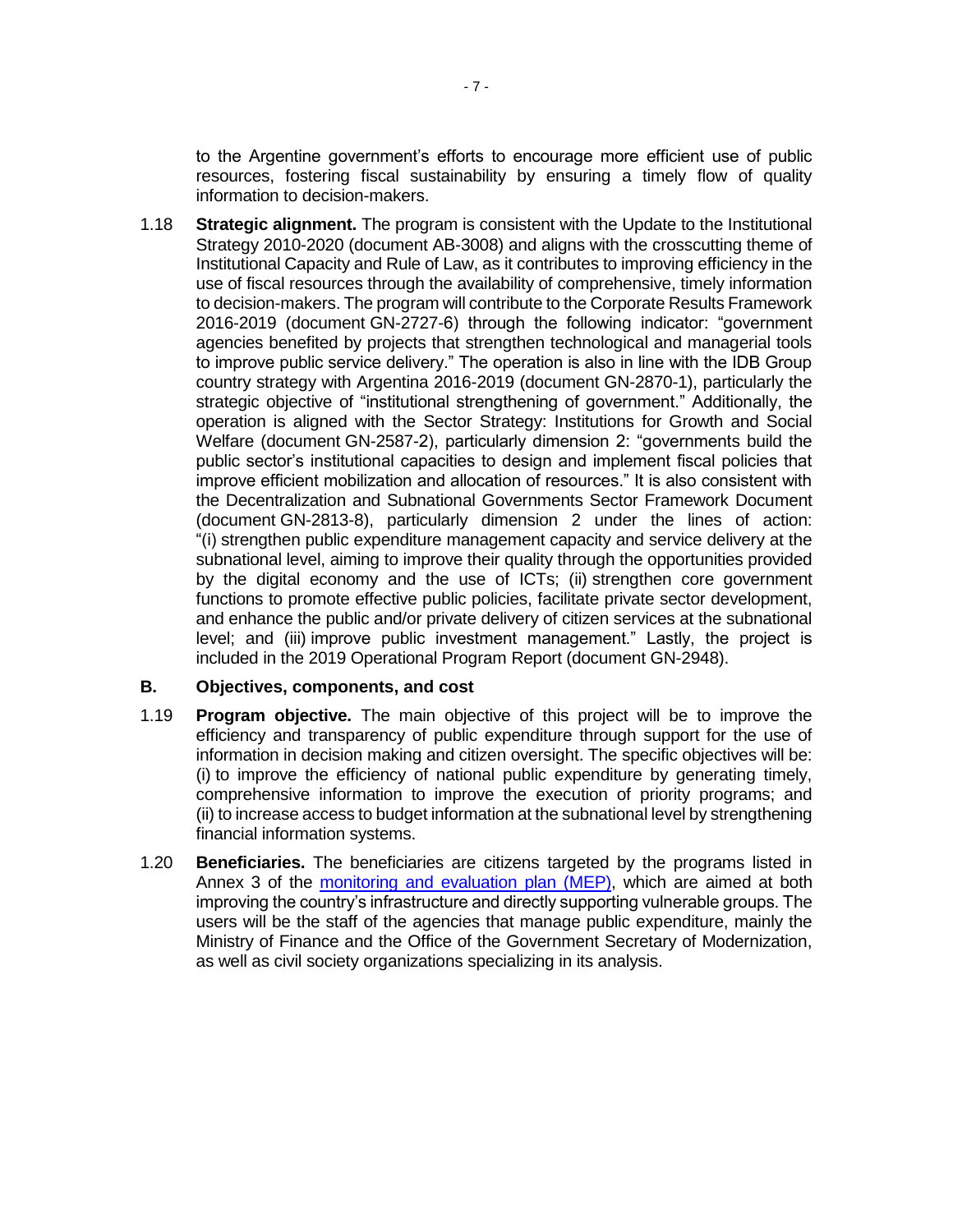- 1.21 **Component 1. Integration and modernization of national expenditure management support information systems (US\$24 million).** This component will support the updating and integration of national budgetary, administrative, and financial management support systems involved in the public expenditure cycle.<sup>25</sup> Financing will be provided for: (i) software for the interoperability of seven existing systems<sup>26</sup> with e-SIDIF; (ii) purchase of software and hardware to update the technological infrastructure, <sup>27</sup> and evolutionary development of e-SIDIF to expand its coverage and add new functionalities; (iii) data analysis tools to support the generation and use of management information; and (iv) change management activities to implement the system, train institutional users on the systems, and educate civil society organizations and citizens in general about the use of budget information. The implementation of special projects to strengthen budget and financial management at agencies and institutions of the National Public Administration is planned within the scope of activity (iii) under Component 1 (Results Matrix output 1.10).<sup>28</sup> The national interventions to be financed under this component are identified in the [Implementation Criteria](http://idbdocs.iadb.org/wsdocs/getDocument.aspx?DOCNUM=EZSHARE-119605780-64) to be included in the program Operating Regulations, and relate to three main areas: (i) the initiative must be connected to the intervention priorities and strategy of the Office of the Secretary of Finance and fall within the objectives and lines of action of this program; (ii) it must be viable in terms of its implementation options, given the scope, time, and resources required; and (iii) it must be relevant in terms of its contribution to improving the efficiency of financial management and public expenditure control.
- 1.22 **Component 2. Support for provincial and municipal expenditure management (US\$14 million).** The component will support increased transparency in resource management at the subnational level by strengthening how financial information is handled in provinces and municipios. Financing will be provided for: (i) the implementation of new processes and information systems, as well as management tools for the consolidation and visualization of information in keeping with the guidelines set by the National Public Administration; (ii) technical assistance in reviewing financial rules and operational processes and change management, so that new processes can be implemented; and (iii) training for individual and institutional users on the use of publicly available information.

 $\overline{a}$  $25$  For the purposes of this project, integrated systems are e-SIDIF and other administrative management support systems that interoperate on a regular basis. Interoperability allows for the constant exchange of data between separate systems and ensures the integrity of available information to support expenditure management.

 $26$  The seven systems selected are those that close the national budget expenditure cycle: Public Investment Project Bank (BAPIN); COMPR.AR; CONTRAT.AR; LOyS; Assistance and Transfer Management System (GAT); Debt Management and Analysis System (SIGADE); and Management System for External Loan Execution Units (UEPEX).

<sup>&</sup>lt;sup>27</sup> Infrastructure Obsolescence Report – Directorate of Special Programs and Projects with a Sector-wide Approach [\(DGSIAF\).](https://idbg.sharepoint.com/:w:/r/teams/EZ-AR-LON/AR-L1292/_layouts/15/Doc.aspx?sourcedoc=%7bF831F0B3-E306-4ED2-8CB5-C020D28A18BB%7d&file=Obsolescencia-Infraestructura%20DGSIAF.docx&action=default&mobileredirect=true)

<sup>&</sup>lt;sup>28</sup> The pre-identified projects are the following: (i) strengthening of the Argentine Tax Court; (ii) access to budget information for special users and supervisory bodies; (iii) development of open budget initiatives; (iv) implementation of a new Web portal for users of financial administration systems; (v) rollout of e-SIDIF at autonomous agencies of the National Public Administration; (vi) implementation of telephone exchanges to facilitate incident management and consultation; (vii) SIGEN; (viii) strengthening of the Federal Public Oversight Network; and (ix) strengthening of accounting.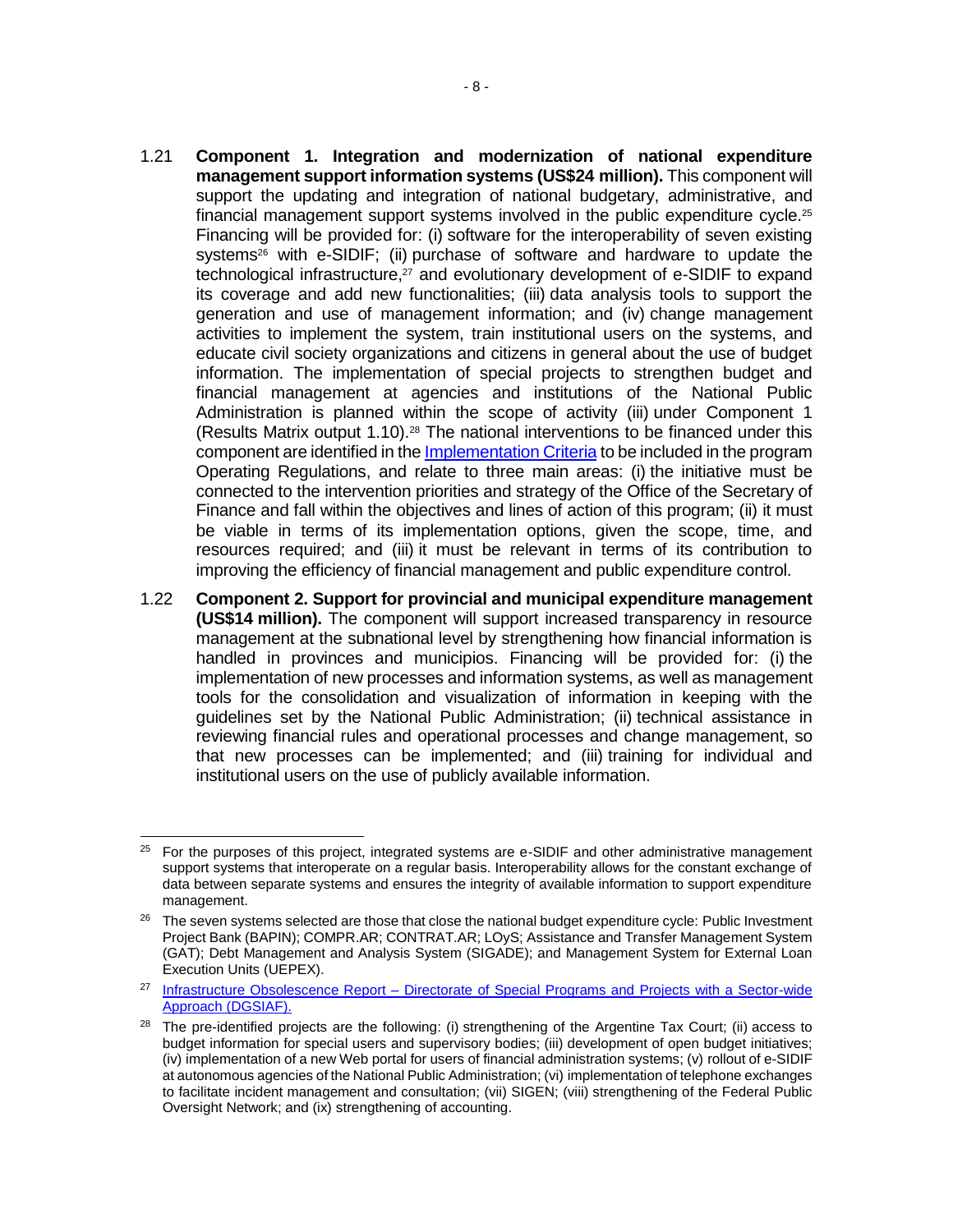- 1.23 For the intervention in a group of provinces and municipios, consideration will be given to the existing demand unmet by PROFIP II and the subnational government's commitment to bear the costs associated with the operation and with the maintenance and upgrade of the implemented digital solutions. The participation criteria for the provinces will be as follows: (i) signatory to the Fiscal Pact Agreement; (ii) not participating in other assistance programs with the same scope; (iii) municipios with over 100,000 inhabitants; and (iv) participation formalized through a letter of agreement. Thus far, four provinces have requested support from the Ministry of Finance to implement technological solutions enabling them to manage their financial information effectively: Santa Cruz, Catamarca, Santiago del Estero, and Chubut. The fifth province will be identified based on existing demand, in accordance with the [Implementation Criteria.](http://idbdocs.iadb.org/wsdocs/getDocument.aspx?DOCNUM=EZSHARE-119605780-64)
- 1.24 **Project administration, monitoring, evaluation, and audit.** The project involves US\$2 million in administration costs, equivalent to 5% of the project amount, including US\$1.4 million in planning, monitoring, evaluation, and audit costs.

### **C. Key results indicators**

- 1.25 **Expected outcomes.** The expected impact will be measured by the increase in the percentage of budget programs that achieve their outturns, with an emphasis on prioritized budget programs. Component 1 is expected to lead to greater efficiency in national public expenditure management,<sup>29</sup> which will be reflected in increased budget execution relative to current credit at agencies of the National Public Administration, greater compliance with the execution schedules in priority programs, and lower administrative costs of processing competitive bids for goods. Under Component 2, the expected outcome is improved transparency in subnational management.
- 1.26 **Economic evaluation.** The program is expected to yield a social return, even though the assumptions are conservative as to the efficiencies that can be achieved. The benefits from the timely execution of social programs as scheduled are therefore being considered. The results are a social net present value (SNPV) of US\$11 million (at a social discount rate of 12%) and a social internal rate of return of 43.8%. The sensitivity analysis conducted using the Monte Carlo technique shows that the program has a positive SNPV in the majority of the analyzed conditions.

### **II. FINANCING STRUCTURE AND MAIN RISKS**

### **A. Financing instruments**

2.1 The program will be financed with a specific investment loan in the amount of US\$40 million from the Bank's Ordinary Capital resources. The disbursement period will be five years. Table 1 describes the budget by component. For more details, see the [Itemized Budget](http://idbdocs.iadb.org/wsdocs/getDocument.aspx?DOCNUM=EZSHARE-119605780-27) and Table 2.

 $\overline{a}$ <sup>29</sup> The execution of budget programs without the corresponding generation of planned products and services characterizes the inefficiency of public expenditure.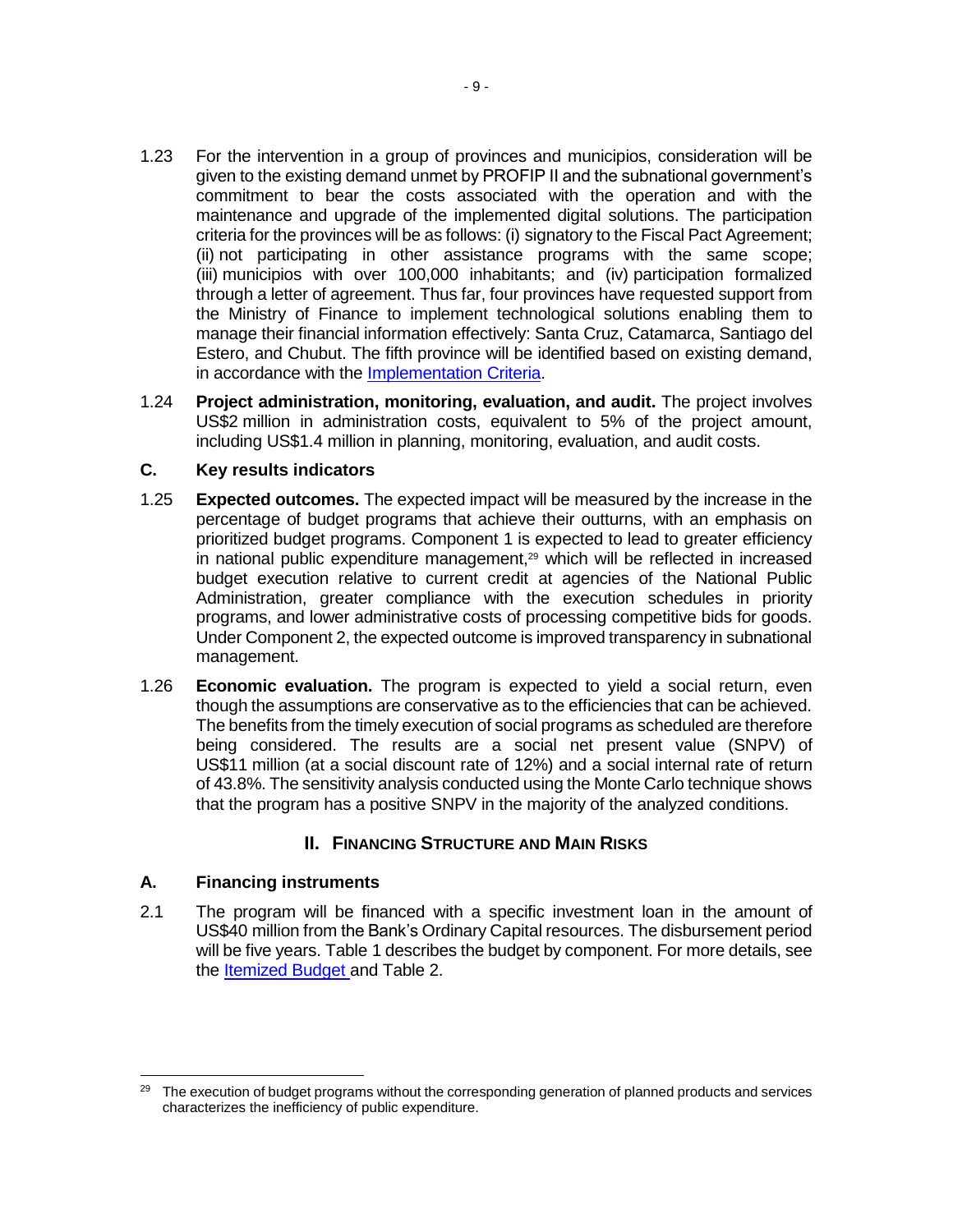| <b>Components</b>                                                                                                      | <b>IDB</b> | $\frac{9}{6}$ |
|------------------------------------------------------------------------------------------------------------------------|------------|---------------|
| Component 1. Integration and modernization of national<br>expenditure management support information systems           | 24,000     | 60.0          |
| Interoperability of seven existing systems with e-SIDIF                                                                | 2,750      | 6.9           |
| Update of technological infrastructure and evolutionary development of<br>e-SIDIF                                      | 14,000     | 35.0          |
| Data analysis tools to support the generation and use of management<br>information                                     | 5,800      | 14.5          |
| Change management and training for institutional users in use of                                                       |            |               |
| systems, and for civil society and citizens in the use of budget                                                       | 1,450      | 3.6           |
| information                                                                                                            |            |               |
| Component 2. Support for provincial and municipal expenditure                                                          | 14,000     | 35.0          |
| management                                                                                                             |            |               |
| Implementation of information systems and management tools aligned                                                     | 12,000     | 30.0          |
| with National Public Administration guidelines                                                                         |            |               |
| Technical assistance in reviewing financial rules and operational<br>processes and change management for new processes | 1,000      | 2.5           |
| Training for individual and institutional users on the use of publicly<br>available information                        | 1,000      | 2.5           |
| Administration, monitoring, evaluation, and audit                                                                      | 2,000      | 5.0           |
| Administration and finance                                                                                             | 400        | 1.0           |
| Planning and monitoring                                                                                                | 710        | 1.8           |
| Audits                                                                                                                 | 40         | 0.1           |
| Evaluations                                                                                                            | 650        | 1.6           |
| Contingencies                                                                                                          | 200        | 0.5           |
| <b>Total</b>                                                                                                           | 40,000     | 100.0         |

**Table 1. Estimated Program Costs (US\$000s)**

| Table 2. Program Disbursement Schedule (US\$000s) |  |  |
|---------------------------------------------------|--|--|
|---------------------------------------------------|--|--|

| , apic L. cq.a Dioparconiciit concaalo (coopoco) |        |               |                   |        |                   |              |
|--------------------------------------------------|--------|---------------|-------------------|--------|-------------------|--------------|
|                                                  | Year 1 | <b>Year 2</b> | Year <sub>3</sub> | Year 4 | Year <sub>5</sub> | <b>TOTAL</b> |
| <b>IDB</b>                                       | 3.500  | 7.500         | 10.000            | 5.500  | 3.500             | 40.000       |
| % per year                                       | 9%     | 44%           | 25%               | 14%    | 9%                | 100%         |

### **B. Environmental and social safeguard risks**

2.2 No environmental or social risks are associated with the activities envisaged in this program under the Environment and Safeguards Compliance Policy (Operational Policy OP-703), so the operation is classified as category "C."

#### **C. Fiduciary risks**

2.3 During the program design process, the institutional capacity of the executing agency was analyzed, taking into consideration that it had successfully implemented the two previous operations: PROFIP I (loan 1588/OC-AR) and PROFIP II (loan 2754/OC-AR). The Institutional Capacity Assessment System (ICAS) yielded a "medium" fiduciary risk level for the operation. The risk is medium because there is room for improvement in financial management as concerns the formalization of procedures. Although these procedures are being followed in practice, it is a matter of customs and usages among executing agency staff. For this reason, the executing agency is considered to possess the capacity to complete the actions identified in the evaluation in the short term and undertake most of the execution of the operation with satisfactory capacity. The formalization of procedures will be included or referenced in the program [Operating Regulations.](http://idbdocs.iadb.org/wsdocs/getDocument.aspx?DOCNUM=EZSHARE-119605780-54) Specific measures will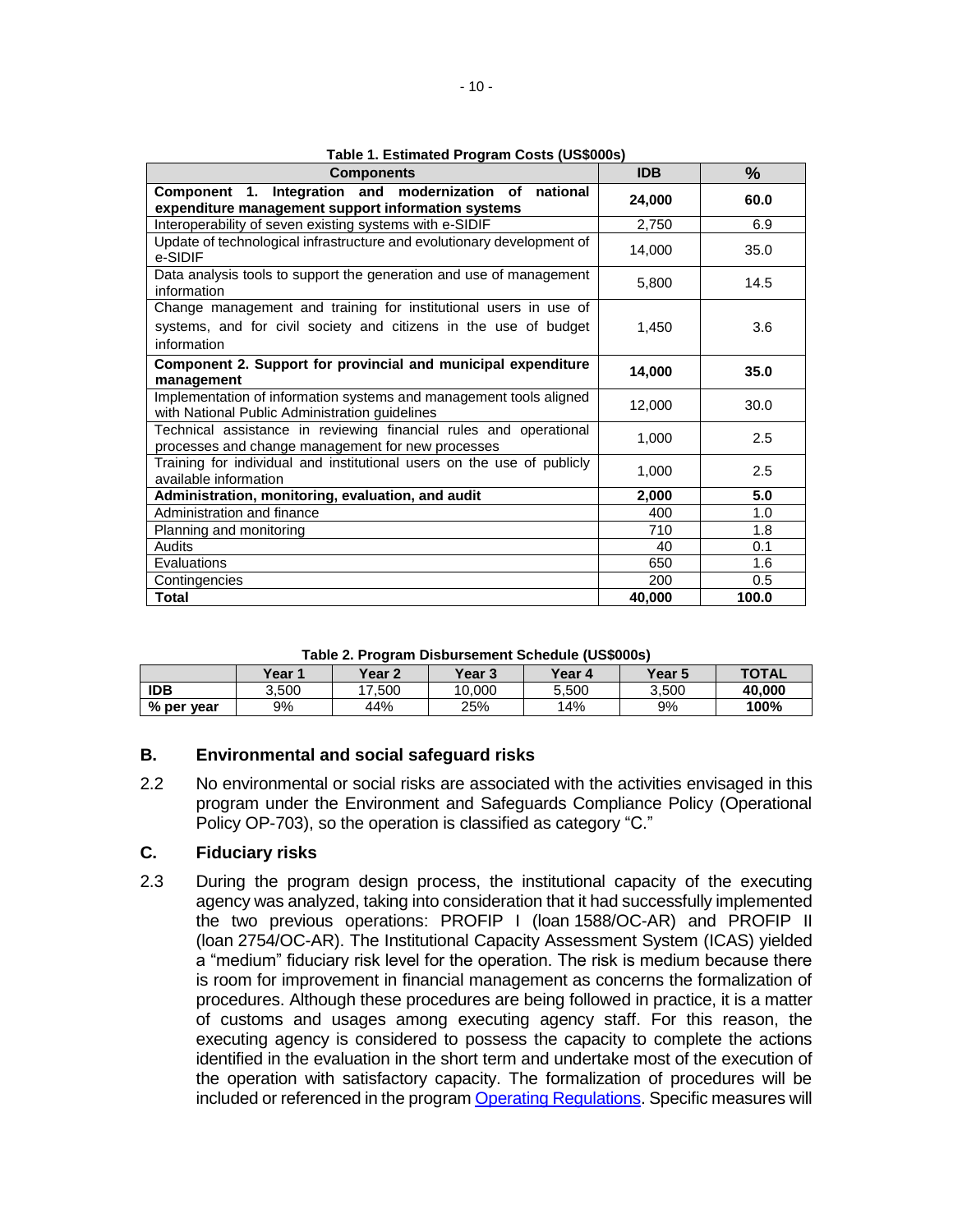also be deployed in procurement to help close the gaps identified, including in particular: (i) review, improve, and reflect the selection and contracting processes in the Operating Regulations with the accent on efficiency and flexibility; (ii) strengthen the Directorate of Special Programs and Projects with a Sector-wide Approach (DPYPEESA) with specialists and focused training; and (iii) update and/or develop relevant manuals, ministerial resolutions, or annexes to the Operating Regulations, to prevent procurement bottlenecks.

### **D. Other key risks and issues**

- 2.4 **Public management and governance.** The following are classified as medium risks: (i) personnel may resist the adoption of new systems, which could delay budget execution. Awareness and dissemination activities were identified as a mitigation measure to decrease potential resistance; and (ii) the project's priority may change in response to changes in authorities, affecting project targets and outcomes. Dialogue with future authorities to explain the program's benefits for the country was included as a mitigation measure for this risk.
- 2.5 **Macroeconomics and fiscal sustainability.** The possibility that fiscal constraints may lead to budgetary ceilings that limit performance of the project activities was classified as a medium risk. A monitoring and supervision and management mechanism with priority process flows has been established to track this risk.
- 2.6 **Program sustainability.** In recent years, the country has addressed the need to improve efficiency and transparency in the use of public resources, particularly those intended to finance priority programs, and the need to adopt measures aimed at overcoming shortcomings that limit the efficiency of expenditure management. Since this operation builds on the efforts of the previous operations and helps to consolidate and amplify the results achieved, and the current public policy seeks to improve the efficiency of fiscal resources, the outcomes of this program are very much aligned with the country's medium-term priorities. The information systems to be updated and integrated have now been operational for at least two years, with e-SIDIF being the oldest at five years. This shows the national government's commitment to maintaining them. Moreover, the technical criteria issued by the National Information Technology Office (ONTI) defining the requirements for subsequent sustainability of the systems are incorporated from the design of the specifications to system operationalization.

### **III. IMPLEMENTATION AND MANAGEMENT PLAN**

### **A. Summary of implementation arrangements**

3.1 **Borrower and executing agency.** The executing agency will be the Ministry of Finance, acting through the Office of the Secretary of Finance with support from the Directorate of Special Programs and Projects with a Sector-wide Approach (DPYPEESA) in operational, administrative, budgetary, and financial/accounting management. Strategic program coordination will be the responsibility of the Secretary of Finance, or the delegated official for this task, who will serve as the General Director of the Program. The General Director will be responsible for meeting the program objectives and will make decisions on the program's general implementation, supervision, and technical management. DPYPEESA will be the direct liaison with the Bank.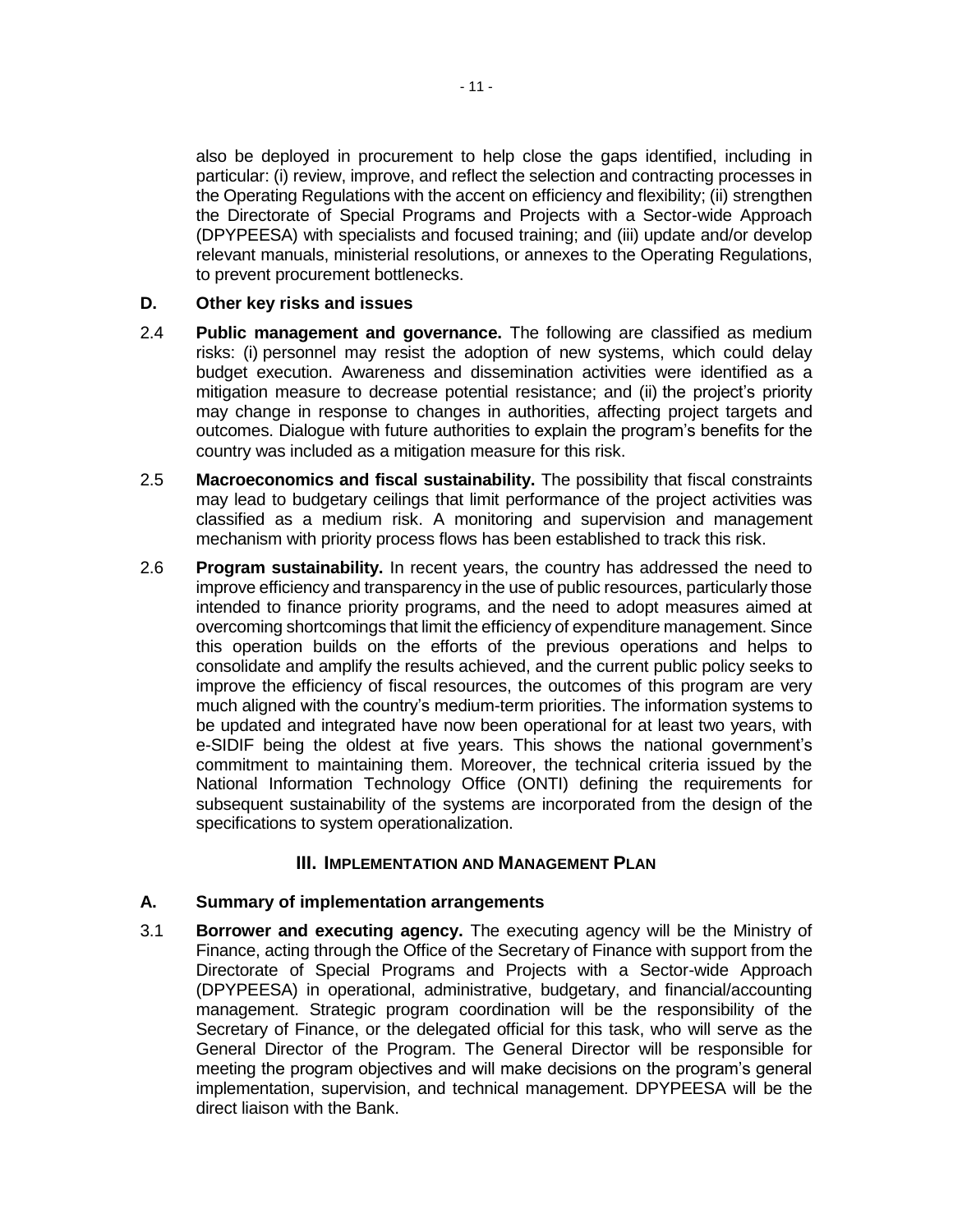- 3.2 The executing agency's roles and responsibilities will include: (i) coordinating financial and administrative procedures related to the program; (ii) coordinating, consolidating, preparing, and submitting to the Bank all information and documentation on the overall management of the program; and (iii) ensuring coordination, consistency, and compliance with the program management tools, to contribute to achieving the expected outcomes. DPYPEESA will be responsible for contracting. Its duties will include: (i) collaborating on the preparation and approval of terms of reference for contracting; (ii) preparing technical and administrative documentation for competitive bidding and contracting processes, as appropriate; and (iii) coordinating contracting processes as instructed by the General Director.
- 3.3 For the execution of projects under Components 1 and 2 of this program, letters of agreement, equivalent to agreements, will be signed, as applicable, between the Ministry of Finance and the program-eligible national and subnational entities to establish and formalize the commitments and obligations of the parties involved. $30$ These letters of agreement will be signed prior to the implementation of activities with each beneficiary, replicating the execution method used for PROFIP I (loan 1588/OC-AR) and PROFIP II (loan 2754/OC-AR) with the same coordination plan, which worked effectively.<sup>31</sup>
- 3.4 **Program Operating Regulations.** The program Operating Regulations will describe the execution strategy for the operation and will include: (i) the requirement that eligible national and subnational institutions sign a letter of agreement with the executing agency, establishing the rights and obligations of the parties with respect to program execution; (ii) the organizational framework for the project; (iii) the technical and operational arrangements for its execution; (iv) the plan for programming, monitoring, and evaluation of outcomes; (v) guidelines for financial, audit, and procurement processes; (vi) operational guidelines for the selection of consultants; and (vii) details on the functions of the executing agency and the responsibilities of the other relevant ministerial bodies in the planned program processes. The annexes will include at least the following: (i) Results Matrix; (ii) Fiduciary Agreements and Requirements; (iii) monitoring and evaluation plan (MEP); and (iv) itemized budget.
- 3.5 **Special contractual conditions precedent to the first disbursement of the loan proceeds: Evidence will be provided that the program [Operating Regulations](http://idbdocs.iadb.org/wsdocs/getDocument.aspx?DOCNUM=EZSHARE-119605780-54) have entered into force on the terms and conditions previously agreed upon with the Bank**, establishing the guidelines and procedures to be followed by the executing agency for successful execution of the program.
- 3.6 **Fiduciary agreements and requirements.** The main fiduciary management measures to be applied to the operation have been agreed upon (see Annex III) and relate primarily to: (i) the exchange rate to be used; (ii) audits; (iii) methods and thresholds for procurement processes, as stipulated in the Policies for the Procurement of Works and Goods Financed by the IDB (document GN-2349-9) and

<sup>&</sup>lt;sup>30</sup> Implementation Criteria – [Program to Support Integrated Public Expenditure Management.](http://idbdocs.iadb.org/wsdocs/getDocument.aspx?DOCNUM=EZSHARE-119605780-64)

<sup>&</sup>lt;sup>31</sup> The program's General Director will agree on the objectives of the letter of agreement with each institution participating in the program. Specific projects will subsequently be planned for inclusion in the letter of agreement, along with the terms of reference for services to be contracted. The projects outlined in the letter of agreement will be submitted for signature to the corresponding authorities of each institution in the various orders of government.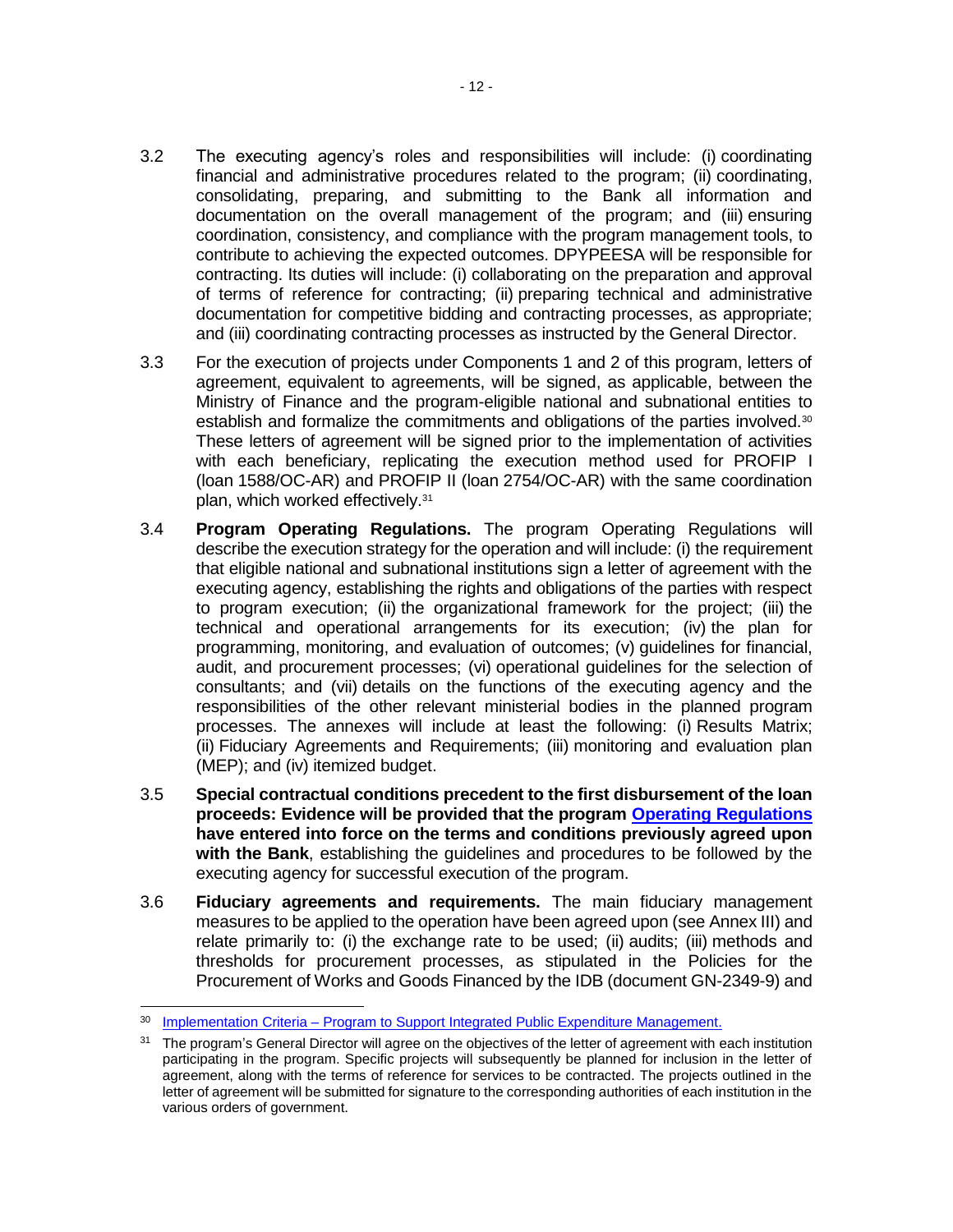the Policies for the Selection and Contracting of Consultants Financed by the IDB (document GN-2350-9), both approved in March 2011; (iv) the requirement that all procurements are to be included in the procurement plan approved by the Bank through the Procurement Plan Execution System (SEPA), and the methods and ranges established in it; and (v) the financial supervision plan. Specific details on intellectual property, software, or IT developments and their transfer will be established in contracts and agreements between vendors and the beneficiary public entities, as applicable.

- 3.7 The executing agency will use the Management System for External Loan Execution Units (UEPEX), <sup>32</sup> which identifies program funds and financing sources, as its financial administration system. The UEPEX system classifies program investments by expenditure matrix category, in keeping with the classification of accounts approved by the Bank. Accounting will be on a cash basis, following International Financial Reporting Standards, as applicable in accordance with the established country accounting criteria. The required financial reports will be: (i) financial execution plan for up to 180 days following the request for an advance of funds; (ii) audited annual financial statements, as stipulated in Article 7.03(a) of the General Conditions of the Loan Contract, to be prepared at the close of each fiscal year, and at the end of execution of the operation, within 120 days after the indicated cutoff dates; and (iii) other reports as requested by the fiduciary specialists.
- 3.8 Disbursements will be made using the advance of funds modality in accordance with the financial plan, which will cover a period of up to 180 days. Disbursements will be released when at least 80% of the funds have been spent. The disbursement request form, execution status, and financial plan for the next 180 days will be used to request disbursements. Supporting documentation for expenditures or payments made will not be required for accountability reporting, but this does not constitute approval of such expenditures by the Bank. The original supporting documentation for expenditures will be kept and made available for review by the Bank upon request.
- 3.9 **Retroactive financing.** The Bank may retroactively finance, against the loan proceeds, up to US\$8 million (20% of the proposed loan amount) in eligible expenditures incurred by the borrower prior to the loan approval date in the categories of works, goods, nonconsulting services, and consulting services, provided that requirements substantially similar to those established in the loan contract have been met.<sup>33</sup> Such expenditures must have been incurred on or after 22 October 2018 (the approval date of the project profile), but in no event will expenditures be included if incurred more than 18 months prior to the loan approval date.

<sup>32</sup> [https://dgsiaf.mecon.gov.ar/uepex/.](https://dgsiaf.mecon.gov.ar/uepex/)

<sup>&</sup>lt;sup>33</sup> The identified retroactive expenditures relate mainly to consulting and operating costs associated with the development of training activities for staff of apex agencies and other national agencies, consulting for the production of an OECD study as part of the process for the country to join that organization, and consulting services for operational support to the executing agency.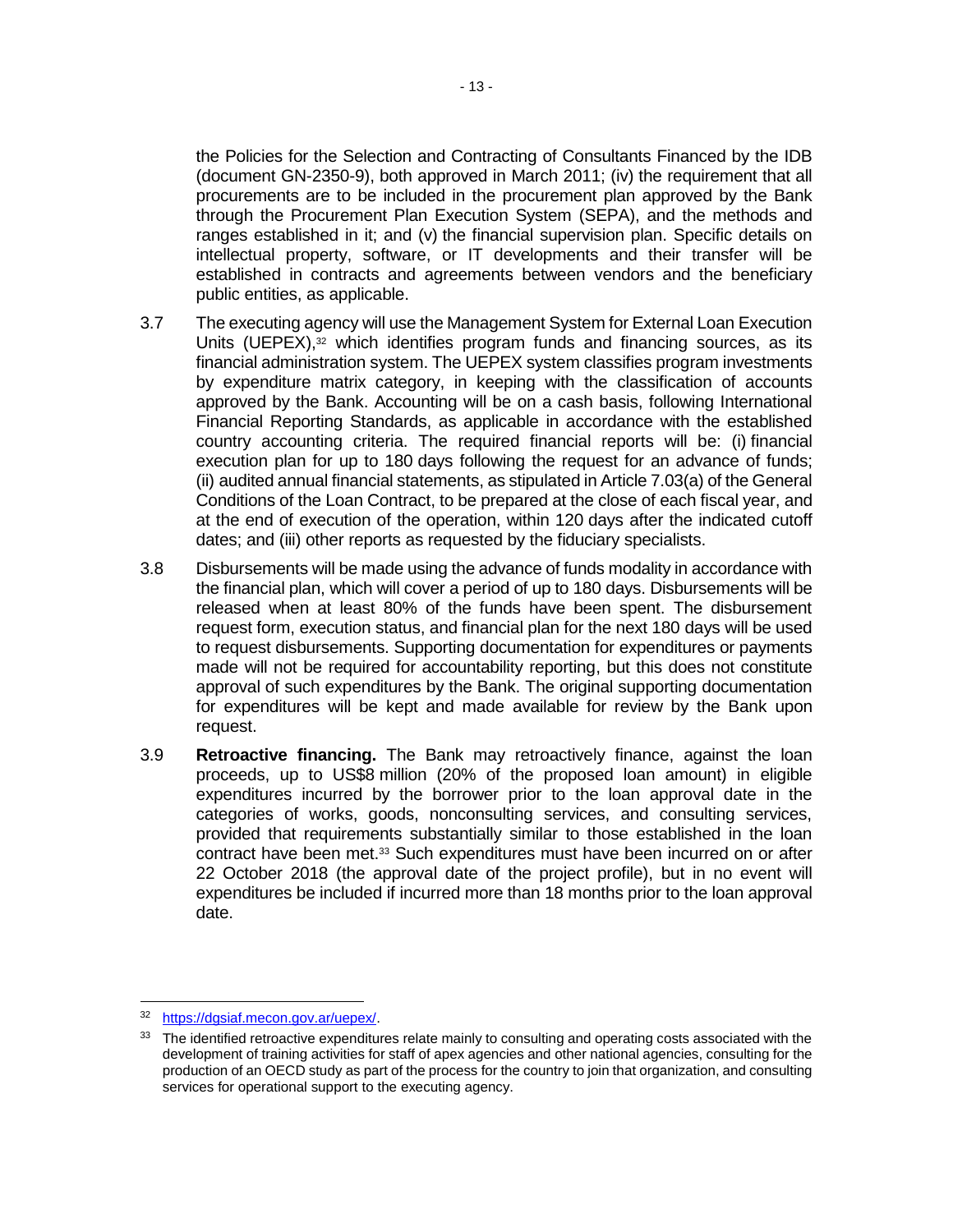- 3.10 **Monitoring.** A system will be implemented for monitoring and evaluation of project execution on two levels: (i) completion of the execution of project activities; and (ii) achievement of the output and outcome indicators contained in the Results Matrix. Program monitoring will be based on the following instruments: (i) Results Matrix; (ii) multiyear execution plan; (iii) annual work plan (AWP); (iv) [monitoring and](http://idbdocs.iadb.org/wsdocs/getDocument.aspx?DOCNUM=40111948)  [evaluation plan \(MEP\)](http://idbdocs.iadb.org/wsdocs/getDocument.aspx?DOCNUM=40111948); (v) procurement plan; (vi) program risk management matrices; (vii) progress monitoring reports; (viii) quarterly progress reports; (ix) audited financial statements; (x) consulting terms of reference; and (xi) administration missions or monitoring/inspection visits. An annual joint meeting will be held between the executing agency and the Bank to discuss such matters as: (i) progress of the activities identified in the AWP; (ii) the degree of achievement of the indicators established in the Results Matrix for each component; (iii) the AWP for the following year; and (iv) the procurement plan and potential changes to budget allocations by component. The features of each instrument, as well as other features of program monitoring, are described in the [MEP.](http://idbdocs.iadb.org/wsdocs/getDocument.aspx?DOCNUM=EZSHARE-119605780-38) The multiyear execution plan will be updated each year based on actual program progress. Annual revisions to the multiyear execution plan and AWP will be submitted to the Bank for approval.
- 3.11 **Midterm and final evaluation.** The Results Matrix and the MEP will be used for project evaluation, which will include a midterm and a final evaluation. The midterm evaluation will be conducted once the level of disbursements reaches at least 40%, or two years have passed since the effective date of the loan contract, whichever occurs first. The main objectives of the midterm evaluation will be to review the progress of all programmed activities thus far, along with any deviations and their causes, proposing corrective measures to be taken, as well as to determine whether the intermediate outputs have been generated and the risks set out in the risk matrix have occurred, and measures implemented to mitigate them. The final evaluation will be conducted once the level of disbursements reaches at least 90%. Its objectives will be to determine the progress made in achieving the targets set for each expected outcome and in generating outputs by component. The final evaluation will also include a review of MEP implementation. Once the program is complete, the Bank will prepare the PCR, on which the beneficiary will comment regarding program performance, and the process will close with a workshop presenting the main findings.
- 3.12 **Impact assessment.** The impact assessment will be conducted jointly with the Ministry of Finance and the National Directorate of Public Investment with the objective of improving evidence-based budgetary decision-making. Expenditure requests are currently channeled from implementation agencies through the Integrated Financial Information System (e-SIDIF) and the Public Investment Project Bank (BAPIN). The cost-benefit analyses in them are clearly unreliable. The evaluation will therefore focus on: (i) investment projects; (ii) e-SIDIF and BAPIN pilots for in-depth cost-benefit analyses for some projects; and (iii) cost-benefit studies on budget efficiency.
- 3.13 Of the 4,000 capital investment requests made by approximately 150 agencies, just 1,000 are financed. The study will answer the question of how the Public Investment Directorate selects these investment initiatives. This will shed light on the importance of the cost-benefit analysis in decision-making regarding budget allocation, on the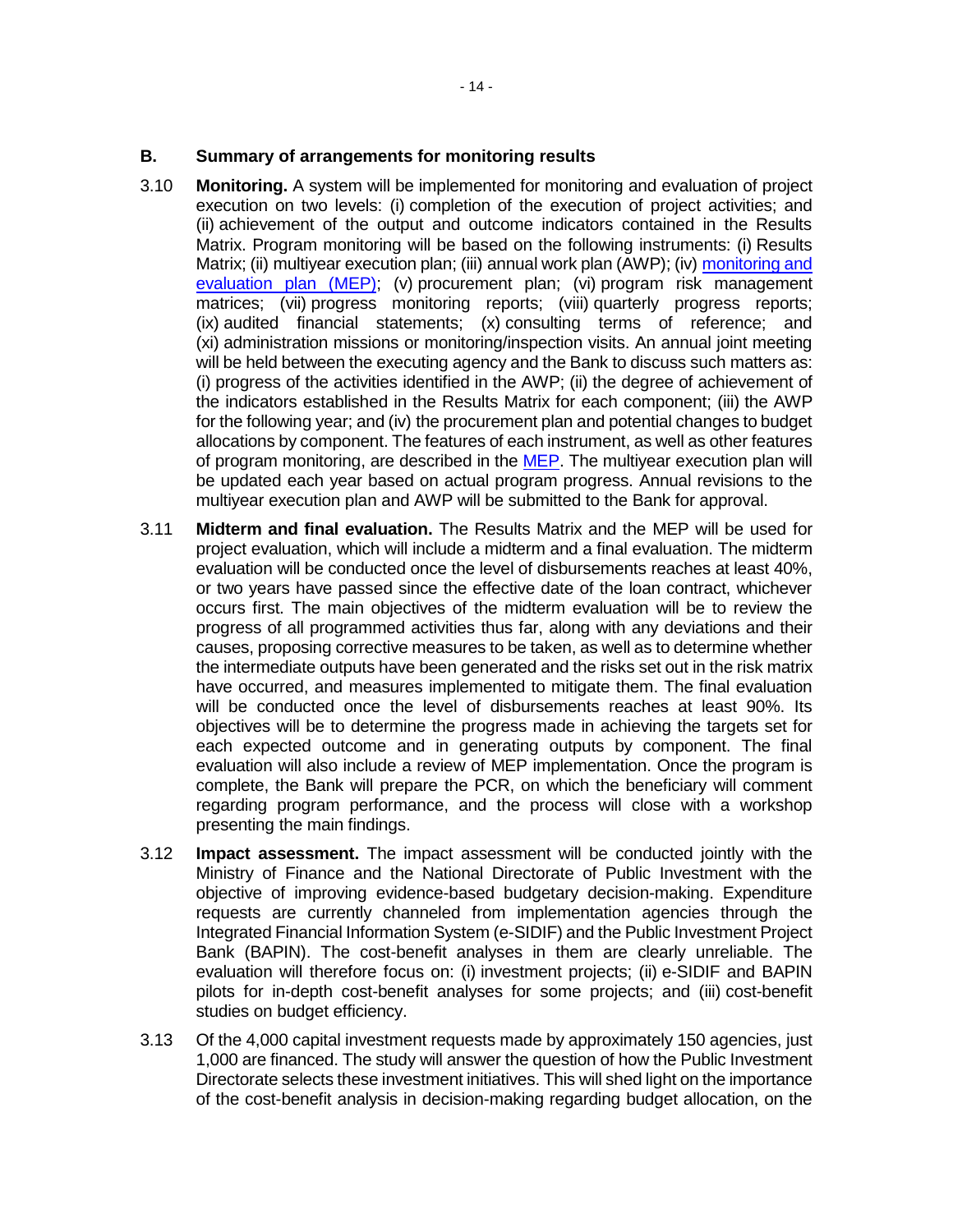best method for the cost-benefit analysis to be useful, and on the amount of resources that should be used for this analysis. The study will use the randomized controlled trial methodology.

- 3.14 **Ex post economic evaluation.** The ex post economic evaluation will be conducted six months after the last disbursement of the loan and will consist of an ex post costbenefit evaluation of the program, based on the methodology used for the ex ante evaluation, and may include, at the discretion of the evaluators, other benefits associated with the program outcomes that can be feasibly measured.
- 3.15 The ex post cost-benefit analysis will determine whether the benefits and costs generated by the program are equal to or less than those foreseen in the ex ante cost-benefit analysis. The following will have to be taken into account for this purpose: (i) the analysis of costs and benefits will be incremental, that is, it will compare the condition "with the project" to the condition "without the project," to identify the program benefits; and (ii) the benefit will be calculated based on the project's positive external impact, measured in terms of the opportunity costs of the physical, human, and monetary resources used in the project.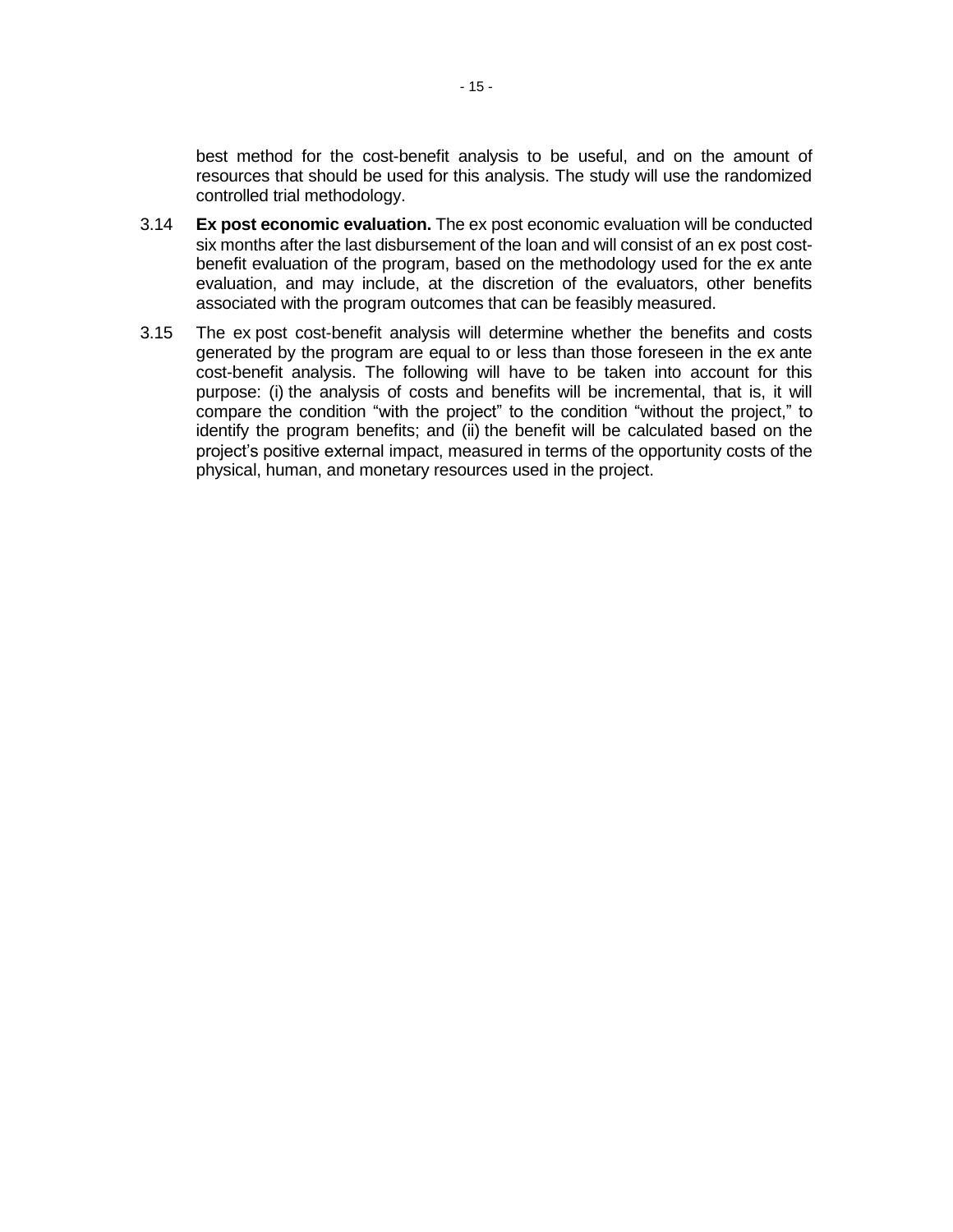| <b>Development Effectiveness Matrix</b>                                                                                                                                     |                                                                                                                                          |                                                                                             |
|-----------------------------------------------------------------------------------------------------------------------------------------------------------------------------|------------------------------------------------------------------------------------------------------------------------------------------|---------------------------------------------------------------------------------------------|
| <b>Summary</b>                                                                                                                                                              |                                                                                                                                          |                                                                                             |
| I. Corporate and Country Priorities                                                                                                                                         |                                                                                                                                          |                                                                                             |
| 1. IDB Development Objectives                                                                                                                                               |                                                                                                                                          | Yes                                                                                         |
| Development Challenges & Cross-cutting Themes                                                                                                                               | -Institutional Capacity and the Rule of Law                                                                                              |                                                                                             |
| <b>Country Development Results Indicators</b>                                                                                                                               | -Government agencies benefited by projects that strengthen technological and<br>managerial tools to improve public service delivery (#)* |                                                                                             |
| 2. Country Development Objectives                                                                                                                                           |                                                                                                                                          | Yes                                                                                         |
| <b>Country Strategy Results Matrix</b>                                                                                                                                      | GN-2870-1                                                                                                                                | Institutional strengthening of government                                                   |
| <b>Country Program Results Matrix</b>                                                                                                                                       | GN-2948                                                                                                                                  | The intervention is included in the 2019 Operational Program.                               |
| Relevance of this project to country development challenges (If not aligned to country<br>strategy or country program)                                                      |                                                                                                                                          |                                                                                             |
| II. Development Outcomes - Evaluability                                                                                                                                     |                                                                                                                                          | Evaluable                                                                                   |
| Evidence-based Assessment & Solution<br>3.                                                                                                                                  |                                                                                                                                          | 8.3                                                                                         |
| 3.1 Program Diagnosis                                                                                                                                                       |                                                                                                                                          | 1.8                                                                                         |
| 3.2 Proposed Interventions or Solutions<br>3.3 Results Matrix Quality                                                                                                       |                                                                                                                                          | 4.0<br>2.5                                                                                  |
| <b>Ex ante Economic Analysis</b>                                                                                                                                            |                                                                                                                                          | 8.0                                                                                         |
| 4.1 Program has an ERR/NPV, or key outcomes identified for CEA                                                                                                              |                                                                                                                                          | 3.0                                                                                         |
| 4.2 Identified and Quantified Benefits and Costs                                                                                                                            |                                                                                                                                          | 3.0                                                                                         |
| 4.3 Reasonable Assumptions                                                                                                                                                  |                                                                                                                                          | 0.0                                                                                         |
| 4.4 Sensitivity Analysis                                                                                                                                                    |                                                                                                                                          | 2.0                                                                                         |
| 4.5 Consistency with results matrix<br><b>Monitoring and Evaluation</b>                                                                                                     |                                                                                                                                          | 0.0<br>10.0                                                                                 |
| 5.1 Monitoring Mechanisms                                                                                                                                                   |                                                                                                                                          | 2.5                                                                                         |
| 5.2 Evaluation Plan                                                                                                                                                         |                                                                                                                                          | 7.5                                                                                         |
| III. Risks & Mitigation Monitoring Matrix                                                                                                                                   |                                                                                                                                          |                                                                                             |
| Overall risks rate = magnitude of risks*likelihood                                                                                                                          |                                                                                                                                          | Medium                                                                                      |
| Identified risks have been rated for magnitude and likelihood<br>Mitigation measures have been identified for major risks                                                   |                                                                                                                                          | Yes<br>Yes                                                                                  |
| Mitigation measures have indicators for tracking their implementation                                                                                                       |                                                                                                                                          | Yes                                                                                         |
| Environmental & social risk classification                                                                                                                                  |                                                                                                                                          | c                                                                                           |
| IV. IDB's Role - Additionality                                                                                                                                              |                                                                                                                                          |                                                                                             |
| The project relies on the use of country systems<br>Fiduciary (VPC/FMP Criteria)                                                                                            | Yes                                                                                                                                      | Financial Management: Budget, Accounting and Reporting.<br>Procurement: Information System. |
| Non-Fiduciary                                                                                                                                                               |                                                                                                                                          |                                                                                             |
| The IDB's involvement promotes additional improvements of the intended beneficiaries<br>and/or public sector entity in the following dimensions:                            |                                                                                                                                          |                                                                                             |
| Additional (to project preparation) technical assistance was provided to the public sector<br>entity prior to approval to increase the likelihood of success of the project |                                                                                                                                          |                                                                                             |

Note: (\*) Indicates contribution to the corresponding CRF's Country Development Results Indicator.

#### *Evaluability Assessment Note:*

*The main goal of the operation is to improve the efficiency and transparency of public spending in Argentina by supporting the use of information in decision making processes and citizen control.* 

To achieve this end, the operation defines an approach focused in two specific areas in which the project intervenes. The focus of the first area is to increase the efficiency of national public spending through the generation of comprehensive and timely information in order to achieve improvements in the execution of priority programs. The second area<br>focuses on improving the access to budget info *Additionally, the document includes a description of the gaps leading to weaknesses in each of these areas.*

The economic analysis provides a quantification of the improvement in the effectiveness of the priority programs, measured by the social utility value of the advancement and the<br>implementation of a public service or an inf

The monitoring is based on reports from Argentina's Ministry of Treasury. The ex-post evaluation includes an experimental evaluation (randomized controlled trial) to identify<br>changes in the prioritization of investment ini

Six risks were identified, out of which three classified as medium and the rest as low, none was classified as high. The main risks are resistance to the adoption of the system,<br>change in priorities and budgetary constrain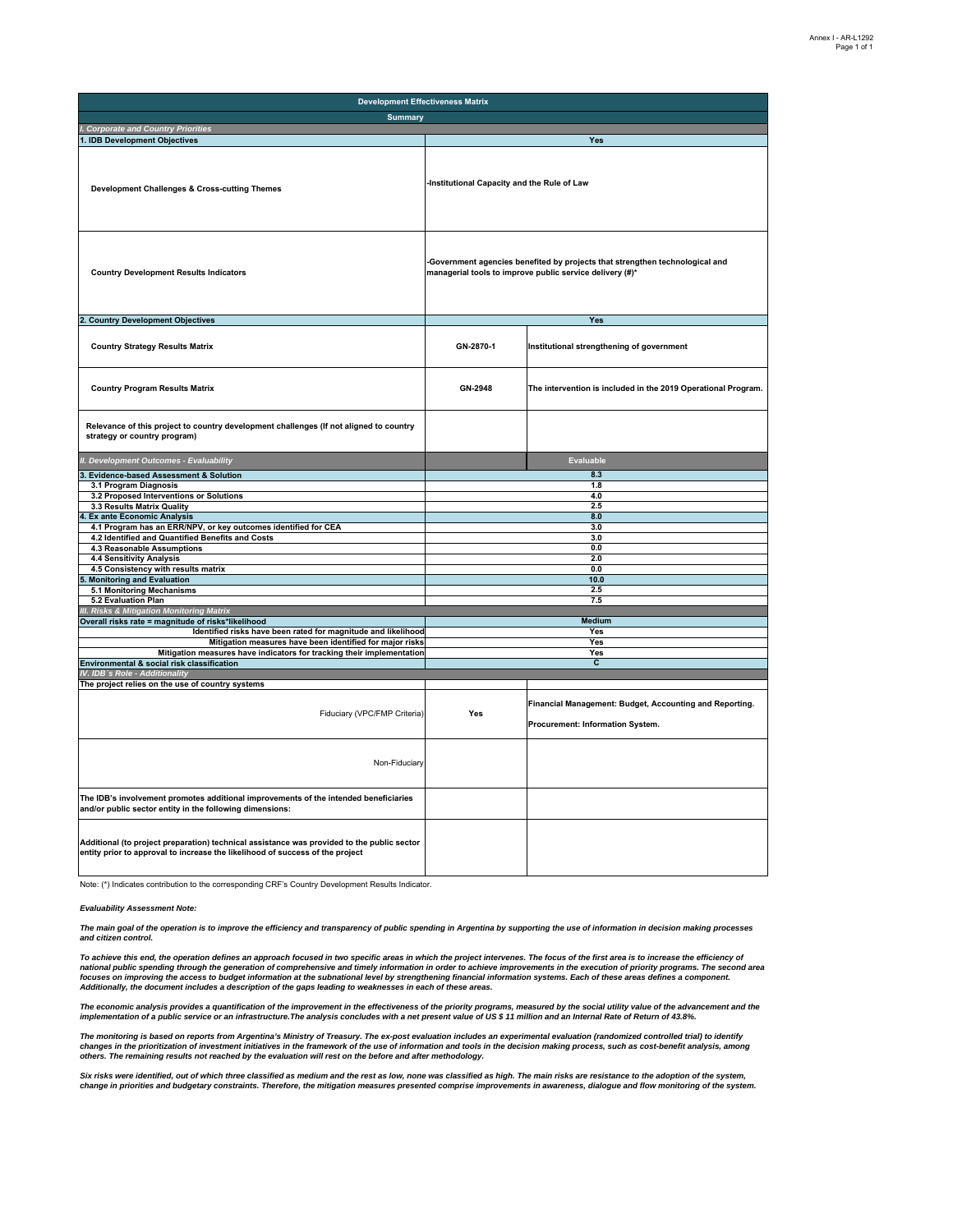### **RESULTS MATRIX**

| <b>Project objective:</b> | The main objective of this project will be to improve the efficiency and transparency of public expenditure through support<br>for the use of information in decision making and citizen oversight. The specific objectives will be: (i) to improve the efficiency<br>of national public expenditure by generating timely, comprehensive information to improve the execution of priority<br>programs; and (ii) to increase access to budget information at the subnational level by strengthening financial information<br>systems. |
|---------------------------|--------------------------------------------------------------------------------------------------------------------------------------------------------------------------------------------------------------------------------------------------------------------------------------------------------------------------------------------------------------------------------------------------------------------------------------------------------------------------------------------------------------------------------------|
|---------------------------|--------------------------------------------------------------------------------------------------------------------------------------------------------------------------------------------------------------------------------------------------------------------------------------------------------------------------------------------------------------------------------------------------------------------------------------------------------------------------------------------------------------------------------------|

### **EXPECTED IMPACT**

| <b>Indicators</b>                                                                  | Unit of<br>measure                       | <b>Base</b><br>-line | <b>Base year</b> | Year | Year | Year<br>3 | Year<br>4 | Year<br>5 | <b>Final</b><br>target | <b>Means of</b><br>verification                          | <b>Comments</b>                                                                                                                                                                                                                                                                                                      |
|------------------------------------------------------------------------------------|------------------------------------------|----------------------|------------------|------|------|-----------|-----------|-----------|------------------------|----------------------------------------------------------|----------------------------------------------------------------------------------------------------------------------------------------------------------------------------------------------------------------------------------------------------------------------------------------------------------------------|
| <b>IMPACT 1: GREATER EFFECTIVENESS OF PUBLIC EXPENDITURE MANAGEMENT</b>            |                                          |                      |                  |      |      |           |           |           |                        |                                                          |                                                                                                                                                                                                                                                                                                                      |
| Achievement<br>of planned<br>social program<br>targets with<br>assigned<br>results | Percentage<br>achieved/<br>total targets | 70%                  | 2018             | 70%  | 73%  | 75%       | 77%       | 80%       | 80%                    | Annual<br>investment<br>account<br>report<br>(Volume II) | The indicator refers to the weighted<br>average for the expenditure as a<br>function of the ratio of the value<br>achieved for the indicator target to<br>the programmed value for the<br>target. The outcome indicators for<br>the social programs listed in<br>Annex 2 of the MEP will be<br>considered universal. |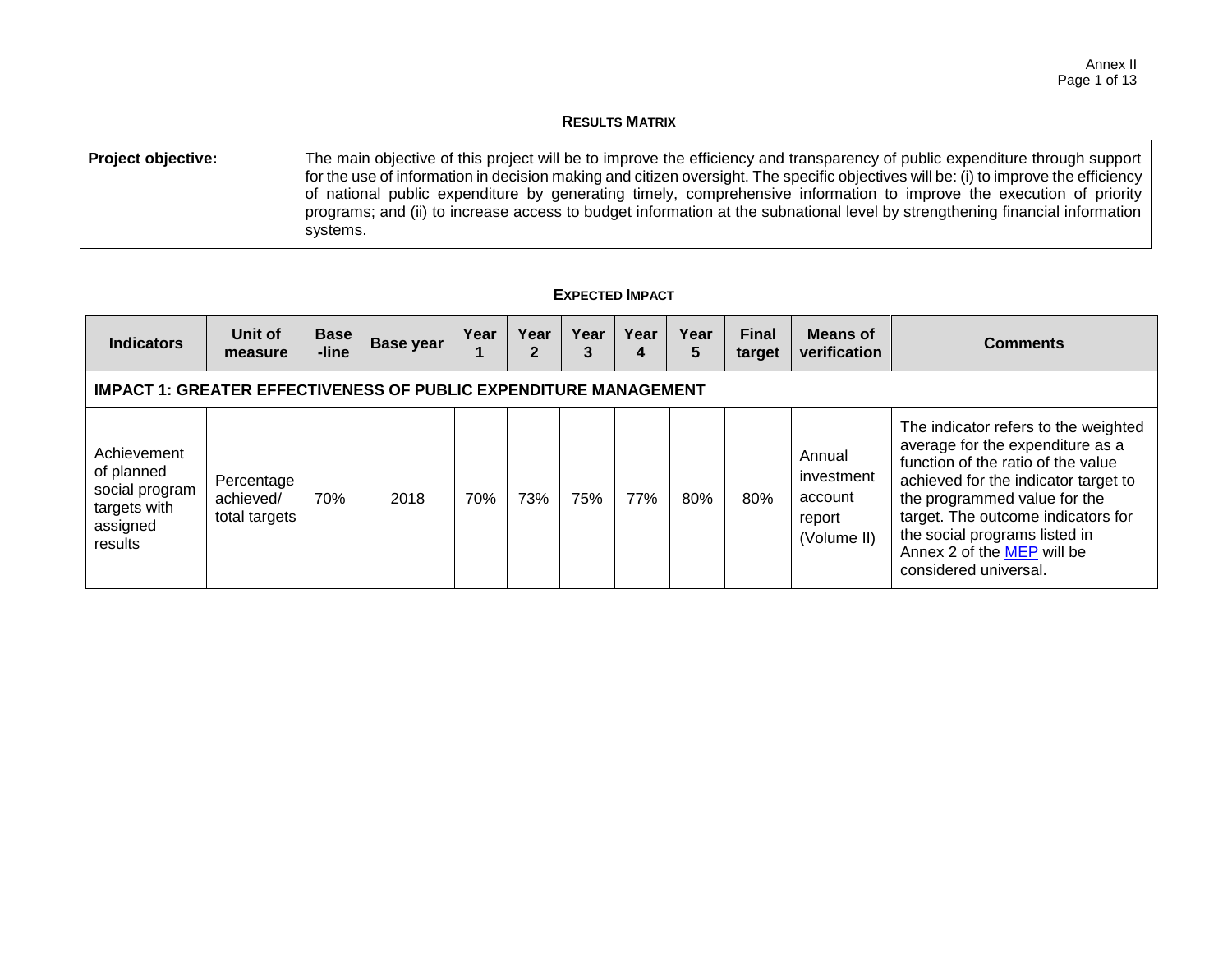### **EXPECTED OUTCOMES**

| <b>Indicators</b>                                                                                                                   | Unit of<br>measure                       | <b>Baseline</b> | <b>Base</b><br>year | Year 1 | Year <sub>2</sub> | Year 3 | Year 4 | Year 5 | <b>Final</b><br>target | <b>Means of</b><br>verification                                                        | <b>Comments</b>                                                                                                                                                                                                                                                                                                                                                                                                                                 |
|-------------------------------------------------------------------------------------------------------------------------------------|------------------------------------------|-----------------|---------------------|--------|-------------------|--------|--------|--------|------------------------|----------------------------------------------------------------------------------------|-------------------------------------------------------------------------------------------------------------------------------------------------------------------------------------------------------------------------------------------------------------------------------------------------------------------------------------------------------------------------------------------------------------------------------------------------|
| <b>OUTCOME 1: GREATER EFFICIENCY IN NATIONAL PUBLIC EXPENDITURE MANAGEMENT</b>                                                      |                                          |                 |                     |        |                   |        |        |        |                        |                                                                                        |                                                                                                                                                                                                                                                                                                                                                                                                                                                 |
| 1.1 Compliance<br>with execution<br>time frames set<br>out in priority<br>programs                                                  | Percentage<br>achieved/<br>total targets | 86%             | 2017                | 87%    | 88%               | 89%    | 90%    | 93%    | 93%                    | Annual<br>investment<br>account report<br>(Volume II)                                  | The indicator refers to<br>the achievement of the<br>physical targets<br>relative to the total<br>physical targets<br>planned, where a<br>physical target is<br>deemed achieved with<br>a deviation of up to<br>3 months. The total<br>priority budget<br>programs with planned<br>targets for the year, as<br>described in Annex 3<br>of the MEP, will be<br>considered universal.<br>The measurement will<br>be taken every year in<br>March. |
| 1.2 Budget<br>execution<br>relative to<br>current credit in<br>agencies of the<br><b>National Public</b><br>Administration<br>(APN) | Percentage<br>executed/<br>total budget  | 88.9%           | 2017                | 91%    | 93%               | 95%    | 97%    | 100%   | 100%                   | Published<br>report of the<br>Office of the<br>Secretary of<br>Finance of<br>Argentina | The indicator refers to<br>the ratio of budget<br>execution to current<br>credit, particularly for<br>the fixed assets and<br>consumer goods<br>categories<br>(classification by<br>purpose of<br>expenditure). The<br>details justifying the<br>measurement are<br>provided in Annex 4 of<br>the MEP.                                                                                                                                          |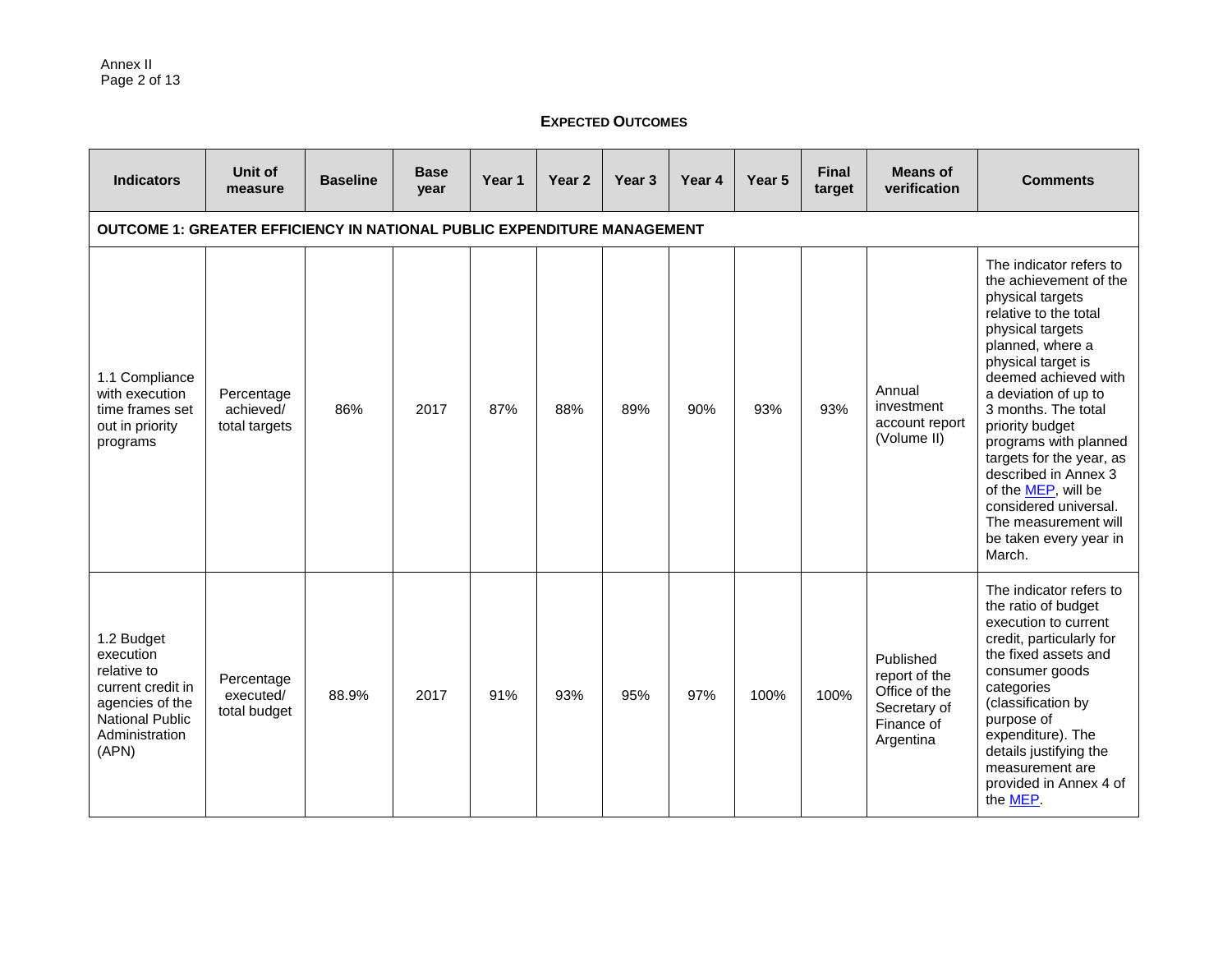#### Annex II Page 3 of 13

| <b>Indicators</b>                                                                  | Unit of<br>measure           | <b>Baseline</b> | <b>Base</b><br>year | Year 1 | Year <sub>2</sub> | Year <sub>3</sub> | Year 4 | Year 5 | <b>Final</b><br>target | <b>Means of</b><br>verification            | <b>Comments</b>                                                                                                                                                                                                                                                                                                                                                                                                                                                                                                                                     |
|------------------------------------------------------------------------------------|------------------------------|-----------------|---------------------|--------|-------------------|-------------------|--------|--------|------------------------|--------------------------------------------|-----------------------------------------------------------------------------------------------------------------------------------------------------------------------------------------------------------------------------------------------------------------------------------------------------------------------------------------------------------------------------------------------------------------------------------------------------------------------------------------------------------------------------------------------------|
| 1.3<br>Administrative<br>cost of<br>processing<br>competitive<br>bids for goods    | Processing<br>cost (in AR\$) | 66,582          | 2017                | 66,582 | 66,582            | 63,253            | 63,253 | 59,924 | 59,924                 | Cost analysis<br>for selected<br>processes | The indicator refers to<br>transaction costs<br>associated with<br>competitive bidding for<br>goods, estimated for<br>the Financial<br><b>Administration System</b><br>of Argentina's National<br><b>Sanitary Waterworks</b><br>Agency.                                                                                                                                                                                                                                                                                                             |
| <b>OUTCOME 2: GREATER TRANSPARENCY IN SUBNATIONAL MANAGEMENT</b>                   |                              |                 |                     |        |                   |                   |        |        |                        |                                            |                                                                                                                                                                                                                                                                                                                                                                                                                                                                                                                                                     |
| 2.1 Access to<br>budget<br>information<br>published by<br>beneficiary<br>provinces | Number of<br>accesses        | 44,186          | 2018                | 46,638 | 49,474            | 53,100            | 57,665 | 64,109 | 64,109                 | SimilarWeb                                 | The indicator refers to<br>the average number of<br>monthly accesses<br>(measured in "clicks")<br>on the official financial<br>information pages of<br>each province. The<br>baseline and targets<br>were estimated based<br>on SimilarWeb records<br>in the four selected<br>provinces: <sup>1</sup> Santa<br>Cruz, Chubut,<br>Catamarca, and<br>Santiago del Estero<br>(santacruz.gob.ar,<br>gabierto.chubut.gov.ar,<br>hacienda.catamarca.g<br>ov.ar, and<br>meconse.gov.ar;<br>respectively), as<br>described in Annex 6<br>of the <b>MEP</b> . |

 $\mathbf{1}$ The indicator targets will be reviewed during the launch workshop, when the fifth province is expected to be identified; the values will be adjusted accordingly.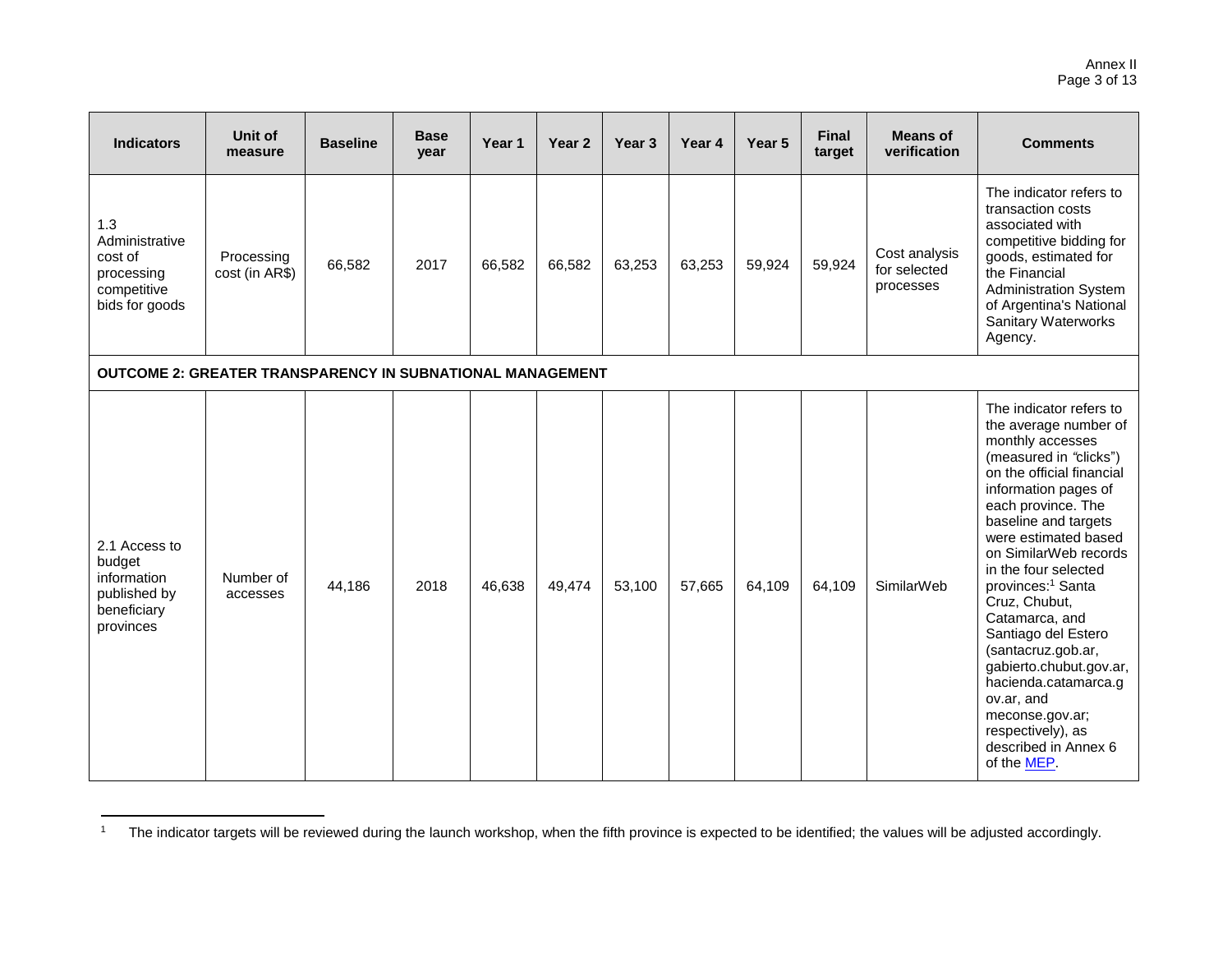#### Annex II Page 4 of 13

| <b>Indicators</b>                                                              | Unit of<br>measure | <b>Baseline</b> | <b>Base</b><br>year | Year 1 | Year 2 | Year 3 | Year 4 | Year 5 | <b>Final</b><br>target | <b>Means of</b><br>verification                                     | <b>Comments</b>                                                                                                                                                                                                                                                                                                                                                                                                                  |
|--------------------------------------------------------------------------------|--------------------|-----------------|---------------------|--------|--------|--------|--------|--------|------------------------|---------------------------------------------------------------------|----------------------------------------------------------------------------------------------------------------------------------------------------------------------------------------------------------------------------------------------------------------------------------------------------------------------------------------------------------------------------------------------------------------------------------|
| <b>OUTCOME 2: GREATER TRANSPARENCY IN SUBNATIONAL MANAGEMENT</b>               |                    |                 |                     |        |        |        |        |        |                        |                                                                     |                                                                                                                                                                                                                                                                                                                                                                                                                                  |
| 2.2 Delays in<br>presenting the<br>investment<br>account to the<br>legislature | Number of<br>days  | 531             | 2018                | 531    | 531    | 491    | 374    | 282    | 282                    | Evaluation<br>report on<br>implementation<br>results by<br>province | The indicator refers to<br>the average delay for<br>the selected provinces<br>to submit the<br>investment account to<br>the provincial<br>legislature, calculated<br>based on the statutory<br>time limit (180 days).<br>The baseline and<br>targets are estimated<br>based on an<br>evaluation of the<br>results of the e-SIDIF<br>rollout and setup in<br>La Rioja Province, as<br>described in Annex 7<br>of the <b>MEP</b> . |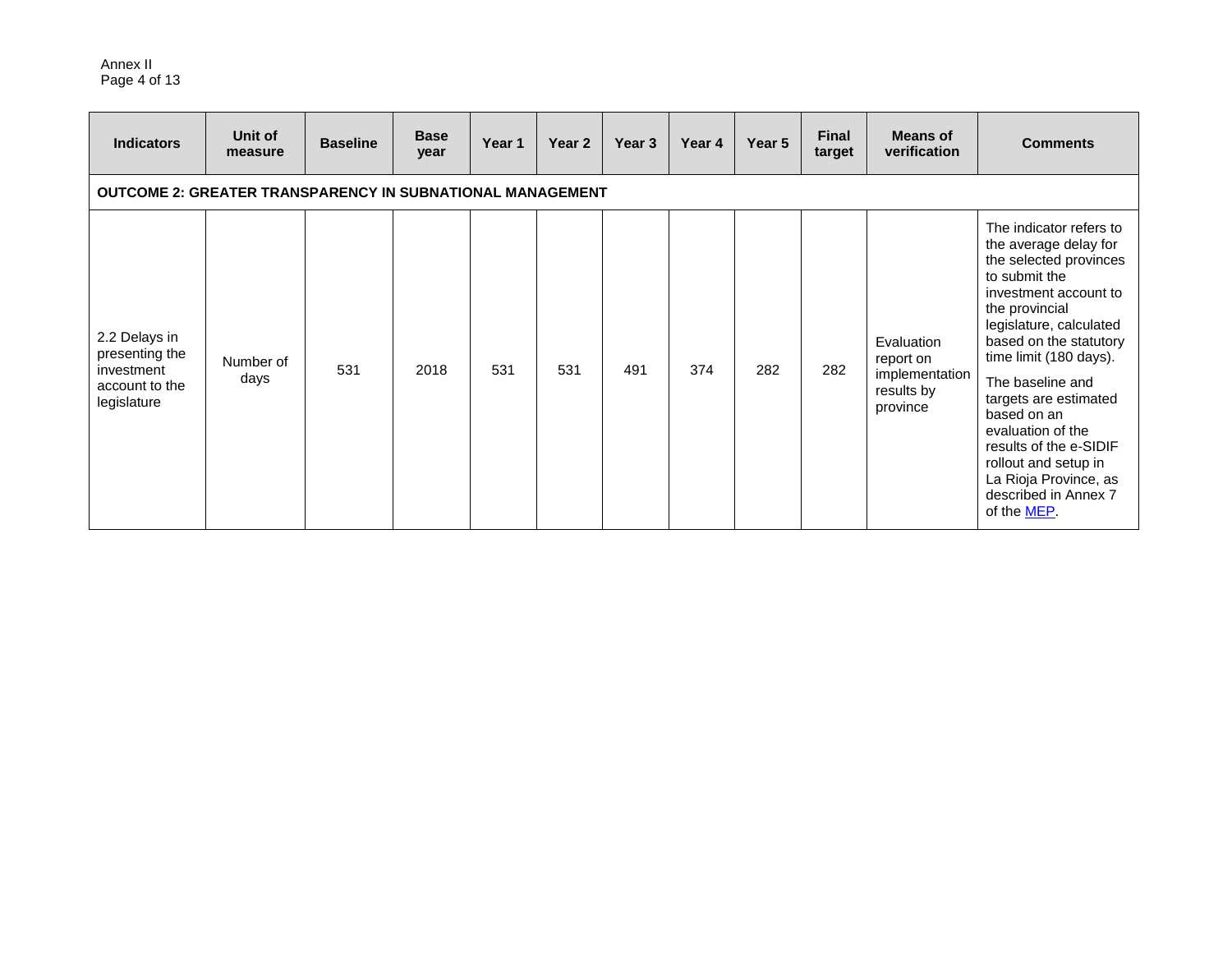#### **OUTPUTS**

| <b>Outputs</b>                                                                                            | Unit of<br>measure               | <b>Baseline</b> | <b>Base</b><br>year | Year<br>1   | Year<br>$\overline{2}$ | Year<br>3 | Year<br>4 | Year<br>5 | Final<br>target | <b>Means of</b><br>verification                                                                                                        | <b>Comments</b>                                                                                                                                                                                        |  |
|-----------------------------------------------------------------------------------------------------------|----------------------------------|-----------------|---------------------|-------------|------------------------|-----------|-----------|-----------|-----------------|----------------------------------------------------------------------------------------------------------------------------------------|--------------------------------------------------------------------------------------------------------------------------------------------------------------------------------------------------------|--|
| Component 1: Integration and modernization of national expenditure management support information systems |                                  |                 |                     |             |                        |           |           |           |                 |                                                                                                                                        |                                                                                                                                                                                                        |  |
| Interoperability of seven existing systems with e-SIDIF                                                   |                                  |                 |                     |             |                        |           |           |           |                 |                                                                                                                                        |                                                                                                                                                                                                        |  |
| O.1.1 Software developed and<br>interoperable with e-SIDIF                                                | Software                         | $\mathbf{0}$    | 2018                | $\mathbf 0$ | 1                      |           | $\Omega$  | 1         | 3               | Usage and/or<br>access report of<br>the Directorate<br>General of<br>Financial<br>Administration<br>Information<br>Systems<br>(DGSIAF) | Includes:<br>(i) interconnection of<br><b>BAPIN with e-SIDIF</b><br>or development of<br>BAPIN as an<br>e-SIDIF module;<br>(ii) treasury single<br>account in foreign<br>currency; and<br>(iii) UEPEX. |  |
| O.1.2 e-SIDIF interface with APN<br>crosscutting systems developed<br>and interoperating                  | Interface<br>support<br>software | $\mathbf 0$     | 2018                | 1           | 1                      | 2         | $\Omega$  | $\Omega$  | $\overline{4}$  | Annual rollout<br>and usage<br>report                                                                                                  | The following are<br>considered fully<br>interoperable with<br>e-SIDIF:<br>(i) CONTRAT.AR;<br>(ii) COMPR.AR;<br>(iii) LOyS; and<br>$(iv)$ GAT. <sup>2</sup>                                            |  |

 $\overline{2}$ <sup>2</sup> For both Output 1.1 and Output 1.2, the seven systems selected are those which close the national budget expenditure cycle.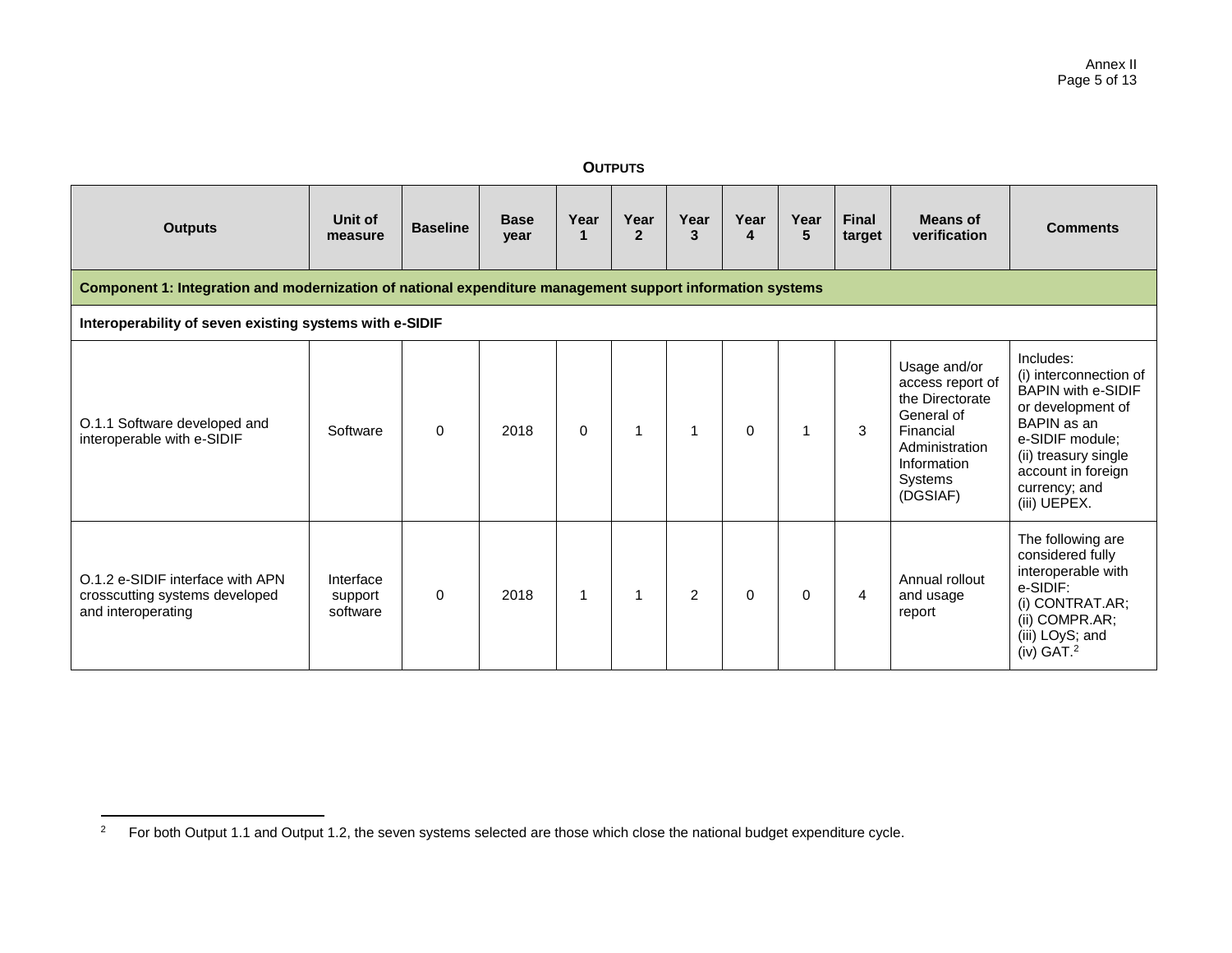#### Annex II Page 6 of 13

| <b>Outputs</b>                                                                                            | Unit of<br>measure | <b>Baseline</b> | <b>Base</b><br>year | Year<br>$\mathbf 1$ | Year<br>$\overline{2}$ | Year<br>3 | Year<br>$\overline{\mathbf{A}}$ | Year<br>5 | <b>Final</b><br>target | <b>Means of</b><br>verification                     | <b>Comments</b>                                                                                                                                                                                                                                             |
|-----------------------------------------------------------------------------------------------------------|--------------------|-----------------|---------------------|---------------------|------------------------|-----------|---------------------------------|-----------|------------------------|-----------------------------------------------------|-------------------------------------------------------------------------------------------------------------------------------------------------------------------------------------------------------------------------------------------------------------|
| Component 1: Integration and modernization of national expenditure management support information systems |                    |                 |                     |                     |                        |           |                                 |           |                        |                                                     |                                                                                                                                                                                                                                                             |
| O.1.3 Agencies of the National<br>Public Administration with<br>systems rolled-out and<br>operating       | Agencies           | $\Omega$        | 2018                | $\Omega$            | 0                      | 40        | 40                              | 44        | 124                    | Annual rollout<br>and usage<br>report               | The agency's<br>systems are<br>considered rolled out<br>and operational<br>when the following<br>systems are<br>operational and<br>interoperating with<br>e-SIDIF at this<br>agency:<br>(i) CONTRAT.AR;<br>$(ii)$ COMPR.AR;<br>(iii) LOyS; and<br>(iv) GAT. |
| O.1.4 Software developed for<br>consolidating financial<br>information with other<br>jurisdictions        | Software           | $\Omega$        | 2018                | $\Omega$            | $\Omega$               |           | 1                               | $\Omega$  | 2                      | Consolidated<br>financial<br>information<br>reports | Refers to IT<br>solutions expected<br>for dialogue between<br>financial<br>administration<br>systems in local<br>jurisdictions with<br>e-SIDIF, such as:<br>(i) SIGAF; and<br>(ii) RAFAM.                                                                   |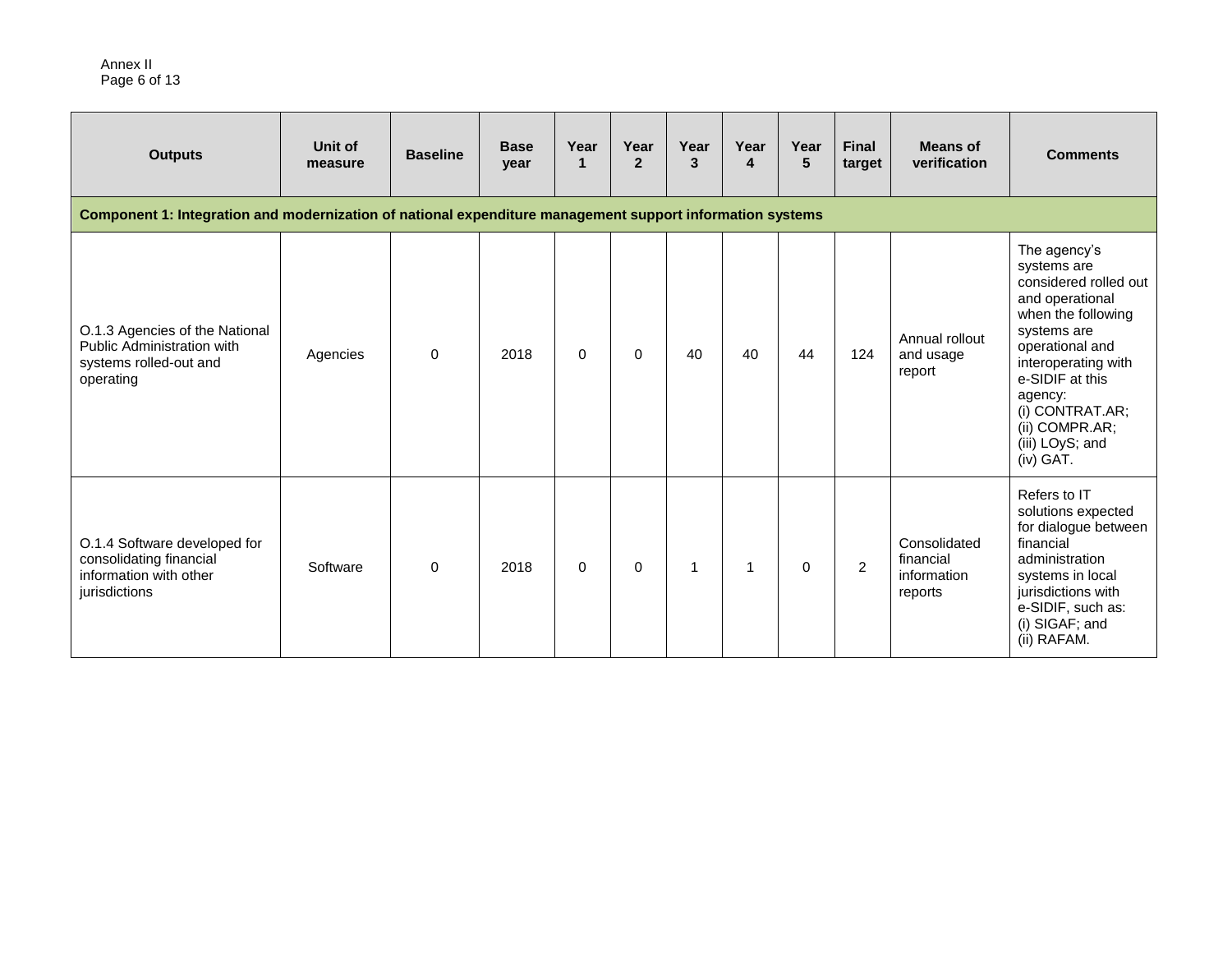#### Annex II Page 7 of 13

| <b>Outputs</b>                                                                                                                                                                                      | Unit of<br>measure | <b>Baseline</b> | <b>Base</b><br>year | Year     | Year<br>$\mathbf{2}$ | Year<br>3 | Year<br>4 | Year<br>5 | <b>Final</b><br>target | <b>Means of</b><br>verification                | <b>Comments</b>                                                                                                                                                                                                                             |  |
|-----------------------------------------------------------------------------------------------------------------------------------------------------------------------------------------------------|--------------------|-----------------|---------------------|----------|----------------------|-----------|-----------|-----------|------------------------|------------------------------------------------|---------------------------------------------------------------------------------------------------------------------------------------------------------------------------------------------------------------------------------------------|--|
|                                                                                                                                                                                                     |                    |                 |                     |          |                      |           |           |           |                        |                                                |                                                                                                                                                                                                                                             |  |
| Component 1: Integration and modernization of national expenditure management support information systems<br>Update of the technological infrastructure and the evolutionary development of e-SIDIF |                    |                 |                     |          |                      |           |           |           |                        |                                                |                                                                                                                                                                                                                                             |  |
| O.1.5 Technological update<br>projects implemented within<br><b>DGSIAF</b>                                                                                                                          | Document           | $\Omega$        | 2018                | $\Omega$ | $\overline{2}$       |           |           |           | 5                      | Usage check<br>and<br>implementation<br>report | Includes renewal<br>and update projects<br>as well as support<br>service and<br>operational<br>functionality<br>improvement<br>projects<br>implemented within<br>DGSIAF.<br>Procurement details<br>are included in the<br>Procurement Plan. |  |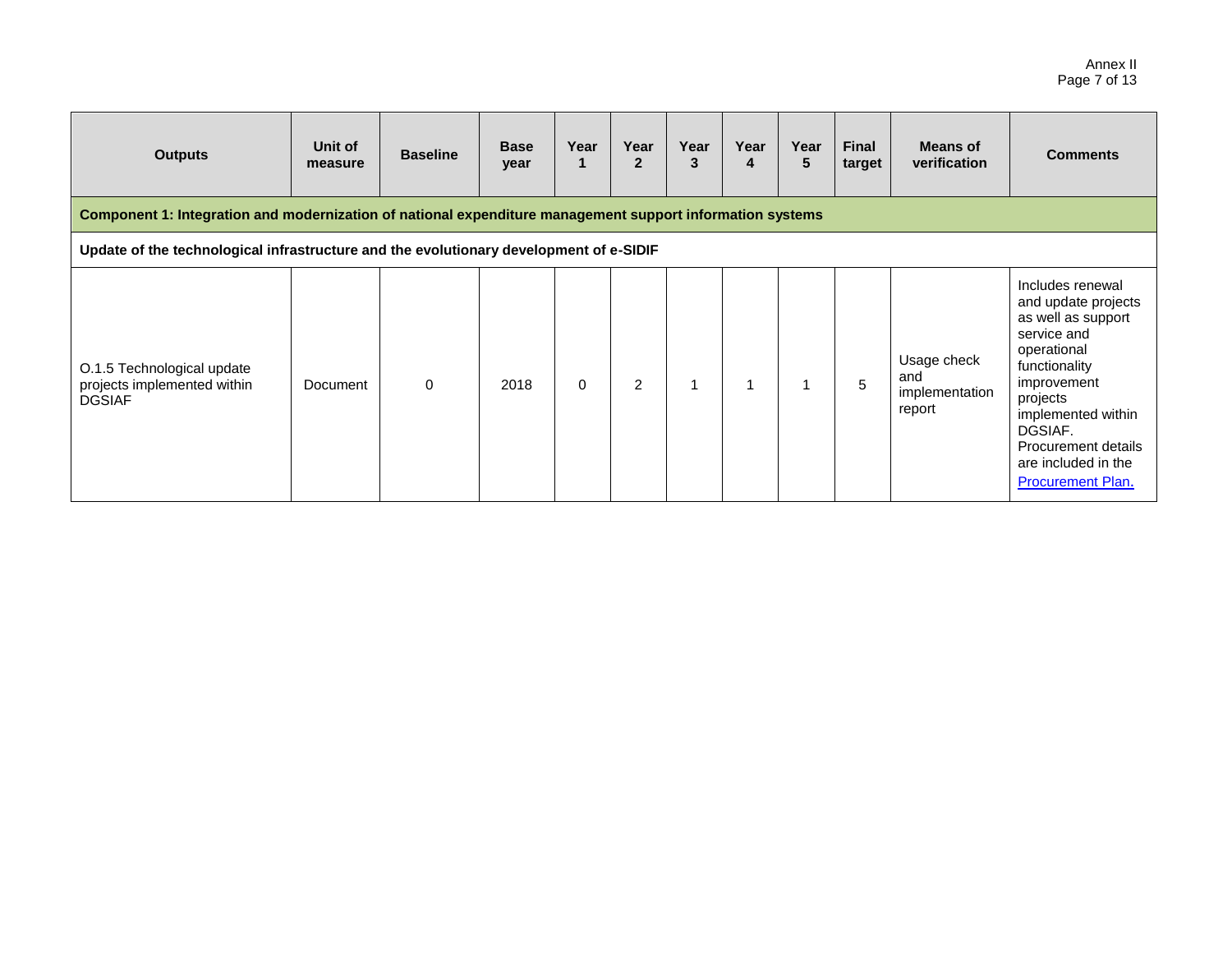| <b>Outputs</b>                                                                                                    | Unit of<br>measure | <b>Baseline</b> | <b>Base</b><br>year | Year<br>$\mathbf{1}$ | Year<br>$\mathbf{p}$ | Year<br>3 | Year<br>4 | Year<br>5 | <b>Final</b><br>target | Means of<br>verification                                          | <b>Comments</b>                                                                                                                                                                                                |
|-------------------------------------------------------------------------------------------------------------------|--------------------|-----------------|---------------------|----------------------|----------------------|-----------|-----------|-----------|------------------------|-------------------------------------------------------------------|----------------------------------------------------------------------------------------------------------------------------------------------------------------------------------------------------------------|
| Component 1: Integration and modernization of national expenditure management support information systems         |                    |                 |                     |                      |                      |           |           |           |                        |                                                                   |                                                                                                                                                                                                                |
| O.1.6 Technological update<br>projects implemented within the<br>Office of the Secretary of<br>Finance            | Document           | $\Omega$        | 2018                | $\Omega$             | $\overline{c}$       |           | 1         | 1         | 5                      | Usage check<br>and<br>implementation<br>report                    | Includes renewal<br>and update projects<br>as well as support<br>service and<br>operational<br>functionality<br>improvement<br>projects<br>implemented within<br>the Office of the<br>Secretary of<br>Finance. |
| Data analysis tools to support the generation and use of management information                                   |                    |                 |                     |                      |                      |           |           |           |                        |                                                                   |                                                                                                                                                                                                                |
| O.1.7 Instruments for national<br>budget and financial accounting<br>management developed                         | Document           | $\Omega$        | 2018                | $\Omega$             | 1                    | 1         | $\Omega$  | $\Omega$  | $\overline{2}$         | OECD<br>publication/<br>Publication of<br><b>Official Gazette</b> | Includes: (i) chart of<br>accounts manual;<br>and (ii) OECD study<br>on infrastructure and<br>budget governance.                                                                                               |
| O.1.8 Software for monitoring<br>priority government initiatives<br>and their budgetary relationship<br>developed | Software           | $\Omega$        | 2018                | $\Omega$             | 2                    | 0         | $\Omega$  | $\Omega$  | 2                      | Dashboard                                                         | Refers to IT<br>solutions for the<br>(i) exploration of<br>expenditure; and<br>(ii) monitoring of<br>priority initiatives.                                                                                     |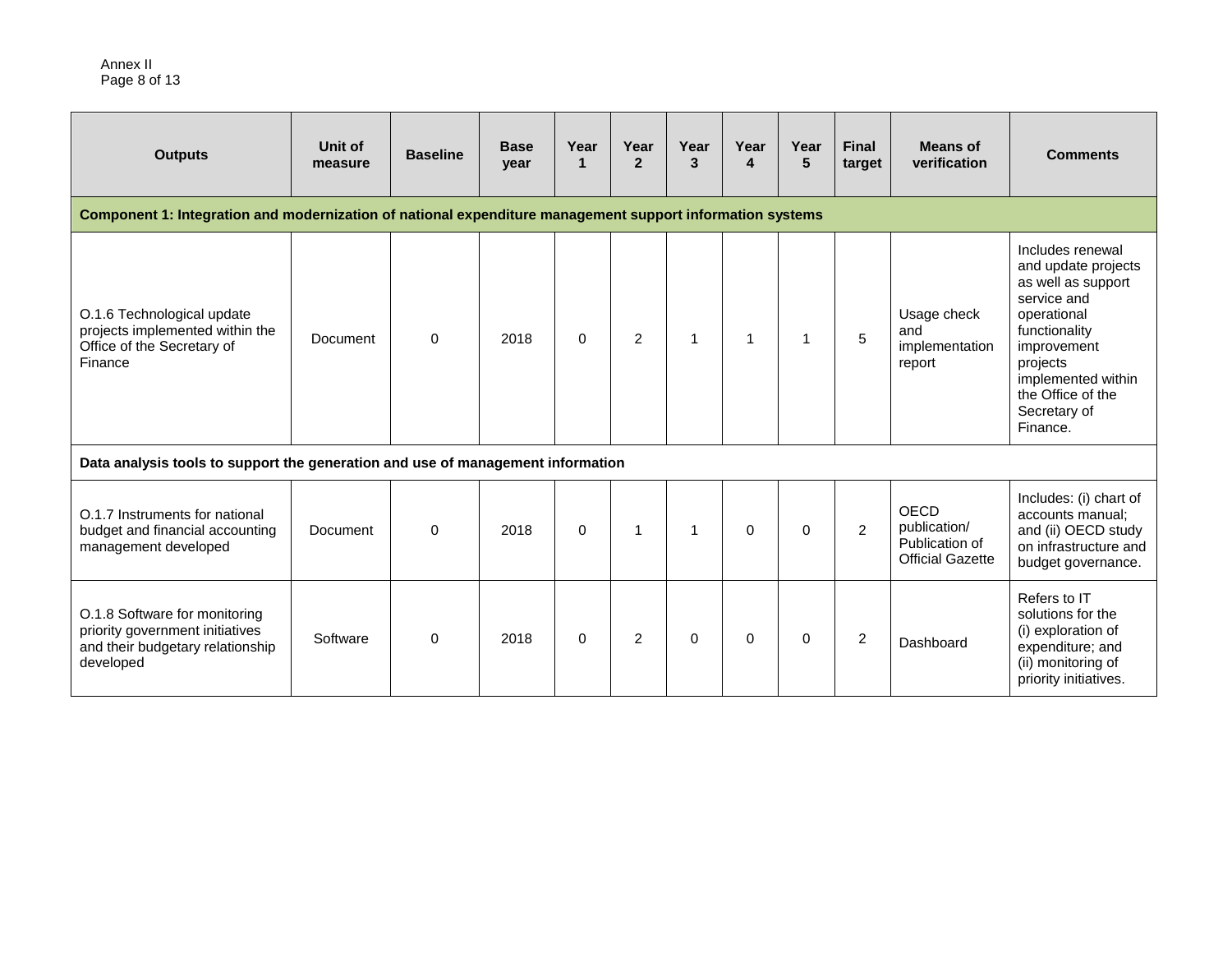#### Annex II Page 9 of 13

| <b>Outputs</b>                                                                                                  | Unit of<br>measure       | <b>Baseline</b> | <b>Base</b><br>year | Year<br>$\mathbf 1$ | Year<br>$\overline{2}$ | Year<br>3      | Year<br>4 | Year<br>5      | <b>Final</b><br>target | <b>Means of</b><br>verification                                                              | <b>Comments</b>                                                                                                                                                                                                                                                                                                                                                                                                                      |  |  |
|-----------------------------------------------------------------------------------------------------------------|--------------------------|-----------------|---------------------|---------------------|------------------------|----------------|-----------|----------------|------------------------|----------------------------------------------------------------------------------------------|--------------------------------------------------------------------------------------------------------------------------------------------------------------------------------------------------------------------------------------------------------------------------------------------------------------------------------------------------------------------------------------------------------------------------------------|--|--|
| Component 1: Integration and modernization of national expenditure management support information systems       |                          |                 |                     |                     |                        |                |           |                |                        |                                                                                              |                                                                                                                                                                                                                                                                                                                                                                                                                                      |  |  |
| O.1.9 Budget programs with<br>outcome indicators assigned                                                       | <b>Budget</b><br>program | 100             | 2018                | 20                  | 20                     | 20             | 20        | 20             | 200                    | Annual report<br>on budget<br>programs with<br>outcome<br>indicators<br>(source:<br>e-SIDIF) | Includes details in<br>the list of budget<br>programs presented<br>in Annex 3 of the<br>MEP.                                                                                                                                                                                                                                                                                                                                         |  |  |
| O.1.10 Special projects to<br>strengthen budget and financial<br>management implemented in<br>the public sector | Document                 | $\mathbf 0$     | 2018                | 1                   | 2                      | $\overline{2}$ | 2         | $\overline{c}$ | 9                      | Implementation<br>report                                                                     | Includes:<br>(i) strengthening of<br>the Argentine Tax<br>Court; (ii) provision<br>of access to budget<br>information for<br>special users and<br>supervisory bodies;<br>(iii) development of<br>open budget<br>initiatives;<br>(iv) implementation<br>of a new Web portal<br>for users of financial<br>administration<br>systems; (v) rollout<br>of e-SIDIF in<br>autonomous bodies<br>of the National<br>Public<br>Administration; |  |  |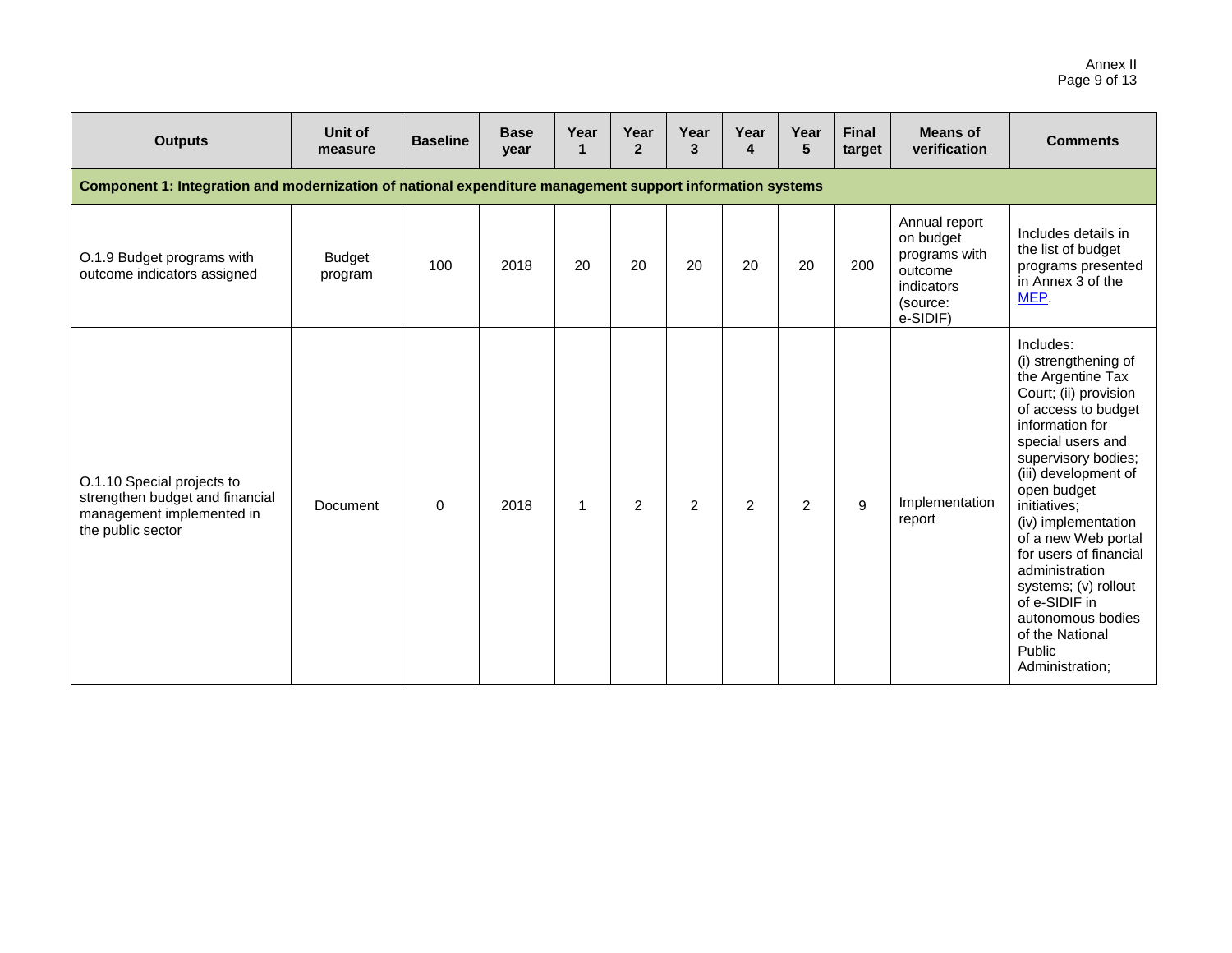Annex II Page 10 of 13

| <b>Outputs</b>                                                                                            | Unit of<br>measure | <b>Baseline</b> | <b>Base</b><br>year | Year | Year<br>$\mathbf{2}$ | Year<br>3 | Year<br>4 | Year<br>5 | <b>Final</b><br>target | <b>Means of</b><br>verification | <b>Comments</b>                                                                                                                                                                                                                                     |  |  |
|-----------------------------------------------------------------------------------------------------------|--------------------|-----------------|---------------------|------|----------------------|-----------|-----------|-----------|------------------------|---------------------------------|-----------------------------------------------------------------------------------------------------------------------------------------------------------------------------------------------------------------------------------------------------|--|--|
| Component 1: Integration and modernization of national expenditure management support information systems |                    |                 |                     |      |                      |           |           |           |                        |                                 |                                                                                                                                                                                                                                                     |  |  |
|                                                                                                           |                    |                 |                     |      |                      |           |           |           |                        |                                 | (vi) implementation<br>of telephone<br>exchanges to<br>facilitate incident<br>management and<br>consultation;<br>(vii) SIGEN;<br>(viii) strengthening of<br>the Federal Public<br>Oversight Network;<br>and<br>(ix) strengthening of<br>accounting. |  |  |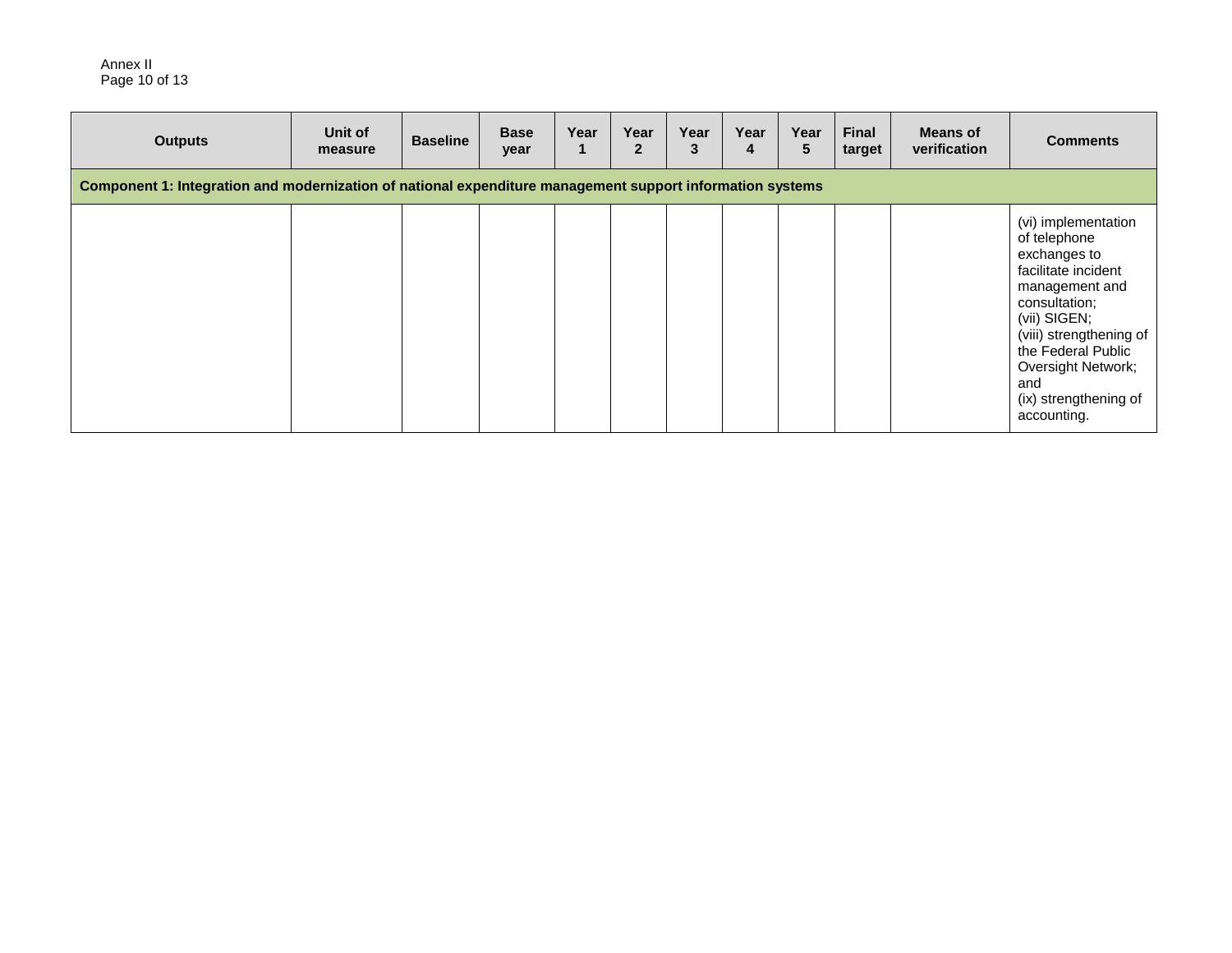| <b>Outputs</b>                                                                                                                                 | Unit of<br>measure      | <b>Baseline</b> | <b>Base</b><br>year | Year<br>1 | Year<br>$\mathbf{2}$ | Year<br>3 | Year<br>4      | Year<br>5 | <b>Final</b><br>target | <b>Means of</b><br>verification                  | <b>Comments</b>                                                                                                                                                                                   |  |
|------------------------------------------------------------------------------------------------------------------------------------------------|-------------------------|-----------------|---------------------|-----------|----------------------|-----------|----------------|-----------|------------------------|--------------------------------------------------|---------------------------------------------------------------------------------------------------------------------------------------------------------------------------------------------------|--|
| Component 1: Integration and modernization of national expenditure management support information systems                                      |                         |                 |                     |           |                      |           |                |           |                        |                                                  |                                                                                                                                                                                                   |  |
| Change management, training for civil servants on the systems, and education of civil society and citizens about the use of budget information |                         |                 |                     |           |                      |           |                |           |                        |                                                  |                                                                                                                                                                                                   |  |
| O.1.11 Persons trained on<br>financial administration and<br>public budget                                                                     | Training<br>certificate | $\mathbf 0$     | 2018                | 800       | 950                  | 1,250     | 1,400          | 950       | 5,350                  | Report on<br>training<br>certificates<br>awarded |                                                                                                                                                                                                   |  |
| O.1.12 Financial and budget<br>training programs developed                                                                                     | Training<br>course      | $\mathbf 0$     | 2018                | $\Omega$  | 2                    | 2         | $\overline{2}$ | 0         | 6                      | Report on<br>training<br>completed               | Includes accounting,<br>cash, budget,<br>DGSIAF,<br>results-based<br>management,<br>project<br>management, and<br>citizen budget for<br>civil society<br>organizations and<br>interested parties. |  |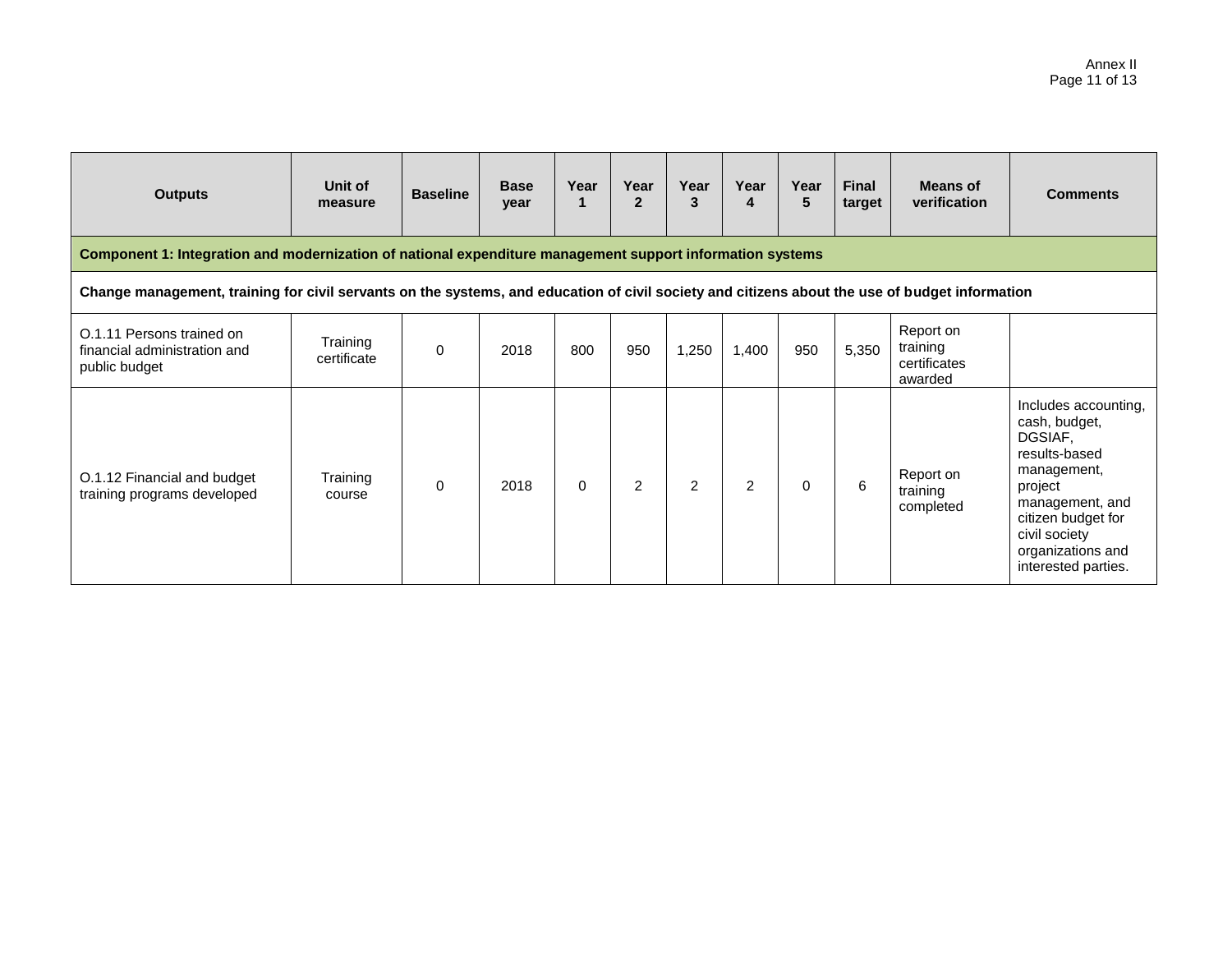| <b>Outputs</b>                                                                                                       | Unit of<br>measure      | <b>Baseline</b> | <b>Base</b><br>year | Year<br>$\mathbf{1}$ | Year<br>$\overline{2}$ | Year<br>3    | Year<br>4      | Year<br>5   | <b>Final</b><br>target | <b>Means of</b><br>verification                       | <b>Comments</b>                                                                                                                                                                                                                                                                                                                                                                                                                                                                       |  |  |
|----------------------------------------------------------------------------------------------------------------------|-------------------------|-----------------|---------------------|----------------------|------------------------|--------------|----------------|-------------|------------------------|-------------------------------------------------------|---------------------------------------------------------------------------------------------------------------------------------------------------------------------------------------------------------------------------------------------------------------------------------------------------------------------------------------------------------------------------------------------------------------------------------------------------------------------------------------|--|--|
| Component 2: Support for provincial and municipal expenditure management                                             |                         |                 |                     |                      |                        |              |                |             |                        |                                                       |                                                                                                                                                                                                                                                                                                                                                                                                                                                                                       |  |  |
| Implementation of information systems and management tools in keeping with National Public Administration guidelines |                         |                 |                     |                      |                        |              |                |             |                        |                                                       |                                                                                                                                                                                                                                                                                                                                                                                                                                                                                       |  |  |
| O.2.1 Provinces with e-SIDIF<br>rolled out and operational                                                           | Software<br>implemented | $\mathbf{1}$    | 2018                | $\mathbf{1}$         | $\mathbf{1}$           | $\mathbf{1}$ | 1              | $\mathbf 1$ | 6                      | DGSIAF usage<br>and/or access<br>report               | Santa Cruz,<br>Catamarca, Chubut,<br>Santiago del Estero,<br>and a fifth<br>province to be<br>identified.                                                                                                                                                                                                                                                                                                                                                                             |  |  |
| O.2.2 Comprehensive projects<br>for municipal financial<br>administration improvement<br>implemented                 | <b>Document</b>         | $\mathbf 0$     | 2018                | $\Omega$             | $\overline{2}$         | 3            | $\overline{2}$ | $\mathbf 0$ | $\overline{7}$         | DGSIAF usage<br>check and<br>implementation<br>report | Includes the<br>following lines of<br>action to be<br>implemented in<br>municipios with<br>more than<br>100,000 inhabitants<br>(69 municipios out of<br>a total of 2,223 meet<br>this criterion):<br>(i) regulatory<br>framework;<br>(ii) organizational<br>management and<br>procedures:<br>(iii) training;<br>(iv) transparency<br>and communication<br>management;<br>(v) results-based<br>management;<br>(vi) e-SIDIF transfer;<br>and (vii) related<br>transactional<br>systems. |  |  |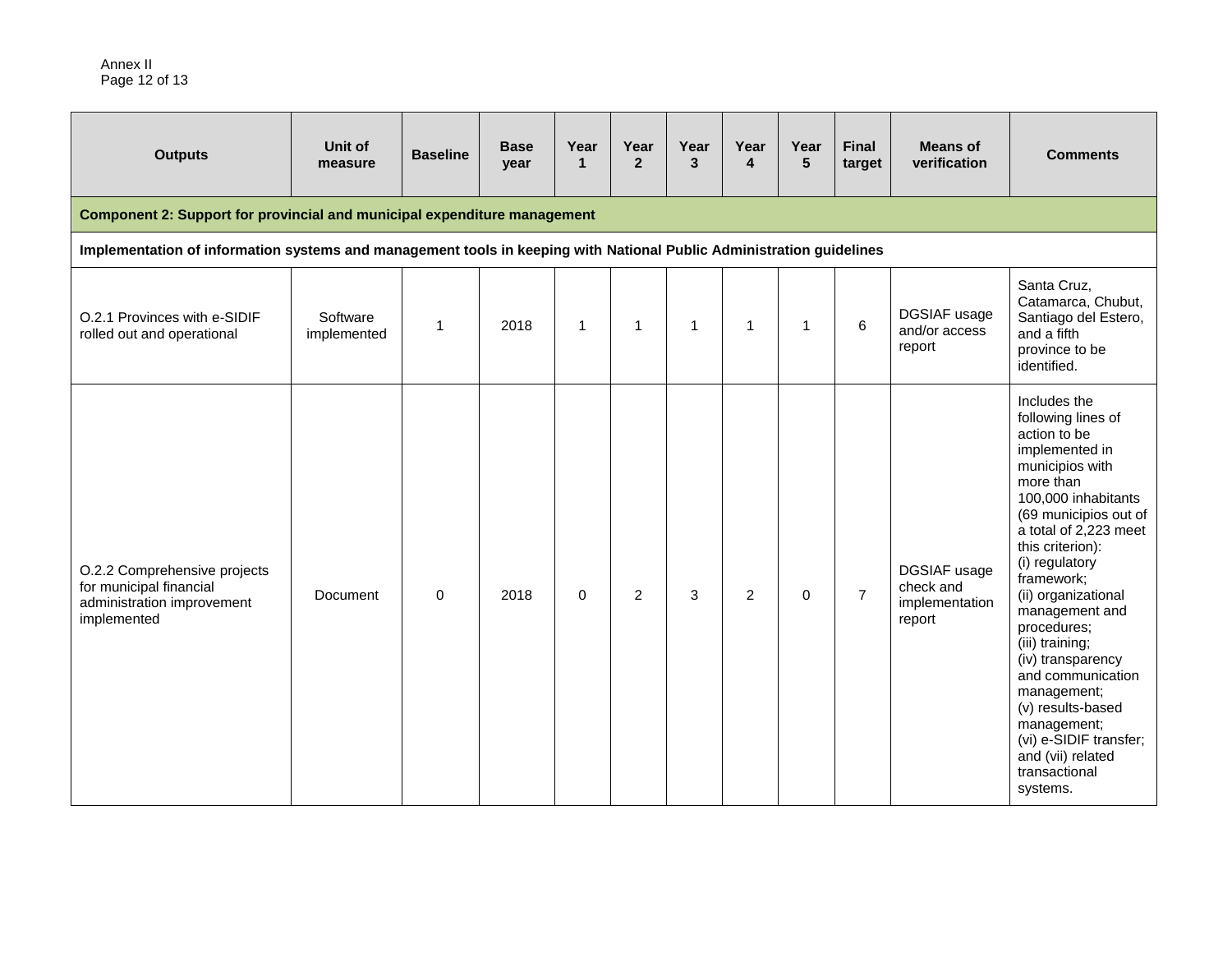| <b>Outputs</b>                                                                                                   | Unit of<br>measure       | <b>Baseline</b> | <b>Base</b><br>year | Year<br>$\mathbf 1$ | Year<br>$\overline{2}$ | Year<br>3 | Year<br>$\overline{\mathbf{4}}$ | Year<br>5      | <b>Final</b><br>target | <b>Means of</b><br>verification                                                                                       | <b>Comments</b>                                                                                        |
|------------------------------------------------------------------------------------------------------------------|--------------------------|-----------------|---------------------|---------------------|------------------------|-----------|---------------------------------|----------------|------------------------|-----------------------------------------------------------------------------------------------------------------------|--------------------------------------------------------------------------------------------------------|
| <b>Component 2: Support for provincial and municipal expenditure management</b>                                  |                          |                 |                     |                     |                        |           |                                 |                |                        |                                                                                                                       |                                                                                                        |
| O.2.3 Provincial citizen budget<br>portals implemented                                                           | Software                 | $\mathbf 0$     | 2018                | $\Omega$            |                        | 1         | $\overline{1}$                  | $\overline{2}$ | 5                      | Report on the<br>publication of<br>citizen budget<br>on provincial<br>portal                                          | Santa Cruz,<br>Catamarca, Chubut,<br>Santiago del Estero,<br>and a fifth province<br>to be identified. |
| Technical assistance in reviewing financial rules and operational processes and managing change on new processes |                          |                 |                     |                     |                        |           |                                 |                |                        |                                                                                                                       |                                                                                                        |
| O.2.4 Provincial and municipal<br>budget programs with physical<br>and financial monitoring<br>indicators        | <b>Budget</b><br>program | $\mathbf 0$     | 2018                | 3                   | 6                      | 6         | 15                              | 20             | 50                     | Report on<br>budget<br>programs with<br>physical and<br>financial<br>monitoring<br>indicators<br>(source:<br>e-SIDIF) |                                                                                                        |
| Training for individual and institutional users on using publicly available information                          |                          |                 |                     |                     |                        |           |                                 |                |                        |                                                                                                                       |                                                                                                        |
| O.2.5 Persons trained on<br>provincial budget and financial<br>management                                        | Training<br>certificate  | $\mathbf 0$     | 2018                | 310                 | 730                    | 990       | 1,310                           | 990            | 4,330                  | Report on<br>training<br>certificates<br>awarded                                                                      |                                                                                                        |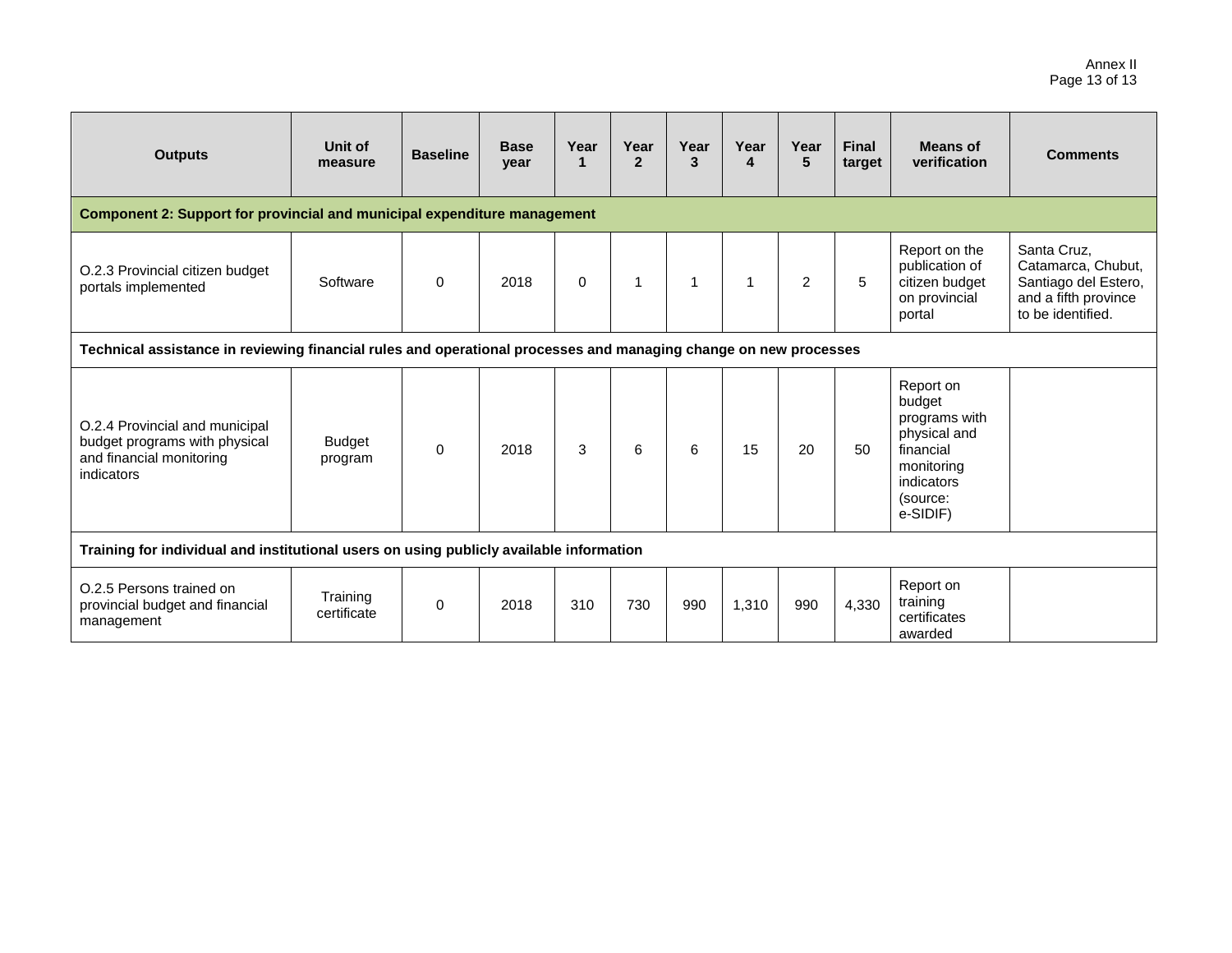#### **FIDUCIARY AGREEMENTS AND REQUIREMENT**

| Country:                 | Argentina                                                                     |
|--------------------------|-------------------------------------------------------------------------------|
| Project number:          | AR-L1292                                                                      |
| Project name:            | Program to Support Integrated Public Expenditure<br>Management                |
| <b>Executing agency:</b> | Ministry of Finance, acting through the Office of the<br>Secretary of Finance |
| <b>Fiduciary team:</b>   | Roberto Laguado and Juan Carlos Lazo (FMP/CAR)                                |

### **I. EXECUTIVE SUMMARY**

 $1.1$ The Bank analyzed the institutional capacity of the executing agency using the Institutional Capacity Assessment System (ICAS), which, combined with the recent experience in executing Bank operations, yield a "medium" level of fiduciary risk, taking into account that the executing agency has successfully executed two operations: PROFIP I (loan 1588/OC-AR) and PROFIP II (loan 2754/OC-AR).

### **II. FIDUCIARY CONTEXT OF THE EXECUTING AGENCY**

 $2.1$ The Ministry of Finance will be responsible for project execution, acting through the Office of the Secretary of Finance, which will receive support from the Directorate of Special Programs and Projects with a Sector-wide Approach (DPYPEESA). DPYPEESA currently has fiduciary staff with experience executing Bank-financed operations. Nonetheless, recent restructuring within the executing agency leaves open the option of strengthening the fiduciary team, once execution has begun.

### **III. FIDUCIARY RISK ASSESSMENT AND MITIGATION ACTIONS**

3.1 During the program design process, the executing agency's institutional capacity was analyzed, taking into consideration the fact that the agency had successfully implemented the two previous operations: PROFIP I (loan 1588/OC-AR) and PROFIP II (loan 2754/OC-AR). The Institutional Capacity Assessment System (ICAS) yielded a "medium" fiduciary risk level for the operation. The risk is medium because there is room for improvement in financial management as concerns the formalization of procedures. Although these procedures are being followed in practice, it is a matter of customs and usages among executing agency staff. For this reason, the executing agency is considered to possess the capacity to complete the actions identified in the evaluation in the short term and undertake most of the execution of the operation with satisfactory capacity. The formalization of procedures will be included or referenced in the program [Operating Regulations.](http://idbdocs.iadb.org/wsdocs/getDocument.aspx?DOCNUM=EZSHARE-119605780-54) Specific measures will also be deployed in procurement to help close the gaps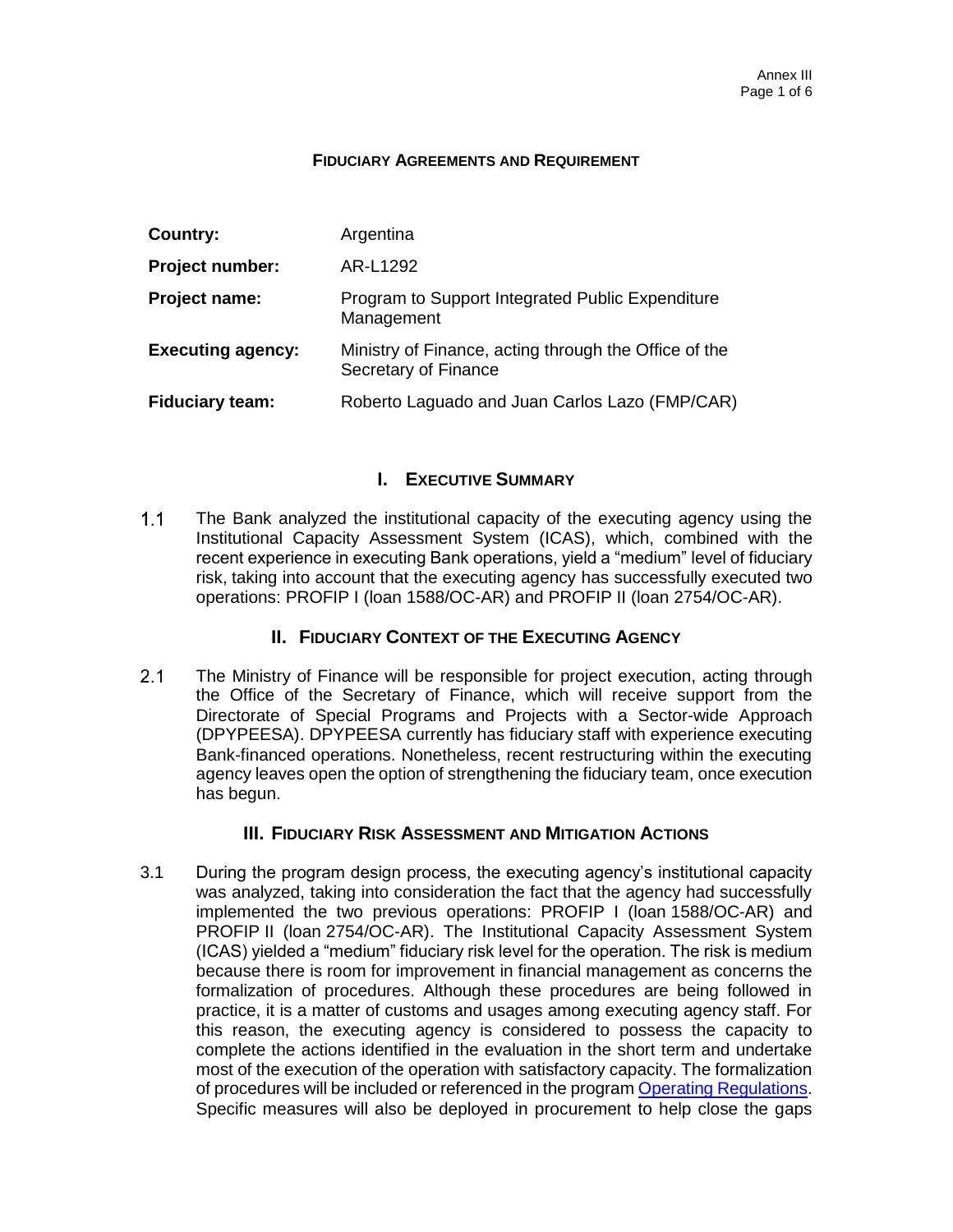identified, including in particular: (i) review, improve, and reflect the selection and contracting processes in the Operating Regulations with the accent on efficiency and flexibility; (ii) strengthen DPYPEESA with specialists and focused training; and (iii) update and/or develop relevant manuals, ministerial resolutions, or annexes to the Operating Regulations, to prevent procurement bottlenecks.

### **IV. AGREEMENTS AND REQUIREMENTS FOR PROCUREMENT EXECUTION**

- $4.1$ The fiduciary agreements and requirements for procurements establish the applicable provisions for the execution of all procurements planned under the operation.
- $4.2$ **Retroactive financing.** The Bank may retroactively finance, against the loan proceeds, up to US\$8 million (20% of the proposed loan amount) in eligible expenditures incurred by the borrower prior to the loan approval date in the categories of works, goods, nonconsulting services, and consulting services, provided that requirements substantially similar to those established in the Loan Contract have been met.<sup>1</sup> Such expenditures must have been incurred on or after 22 October 2018 (the approval date of the project profile), but in no event will expenditures be included if incurred more than 18 months prior to the loan approval date.

### **A. Procurement execution**

- $4.3$ The Policies for the Procurement of Works and Goods Financed by the IDB (document GN-2349-9) and the Policies for the Selection and Contracting of Consultants Financed by the IDB (document GN-2350-9), both of April 2011, will apply. Of the country subsystems approved by the Bank, the information system will be used.
- 4.4 **Procurement of works, goods, and nonconsulting services.** Works, goods, and nonconsulting services<sup>2</sup> arising under the project and subject to international competitive bidding (ICB) will be procured using the standard bidding documents issued by the Bank. Bidding processes subject to national competitive bidding (NCB) will be executed using national bidding documents agreed upon with the Bank. The program sector specialist is responsible for reviewing the technical specifications of procurements during the preparation of selection processes.
- 4.5 **Selection and contracting of consultants.** Consulting service contracts arising under the program will be executed using the standard request for proposals issued by the Bank. The program sector specialist is responsible for reviewing the terms of reference for the contracting of consulting services.
- 4.6 **Selection of individual consultants.** Individual consultants will be selected through competitive processes on the basis of their qualifications to do the work, based on a comparison of the qualifications of at least three candidates. The

 <sup>1</sup> The identified retroactive expenditures relate mainly to consulting and operating costs associated with the development of training activities for staff of apex agencies and other national agencies, consulting for the production of an OECD study as part of the process for the country to join that organization, and consulting services for operational support to the executing agency.

<sup>&</sup>lt;sup>2</sup> Policy document GN-2349-9, paragraph 1.1: Nonconsulting services are treated as goods.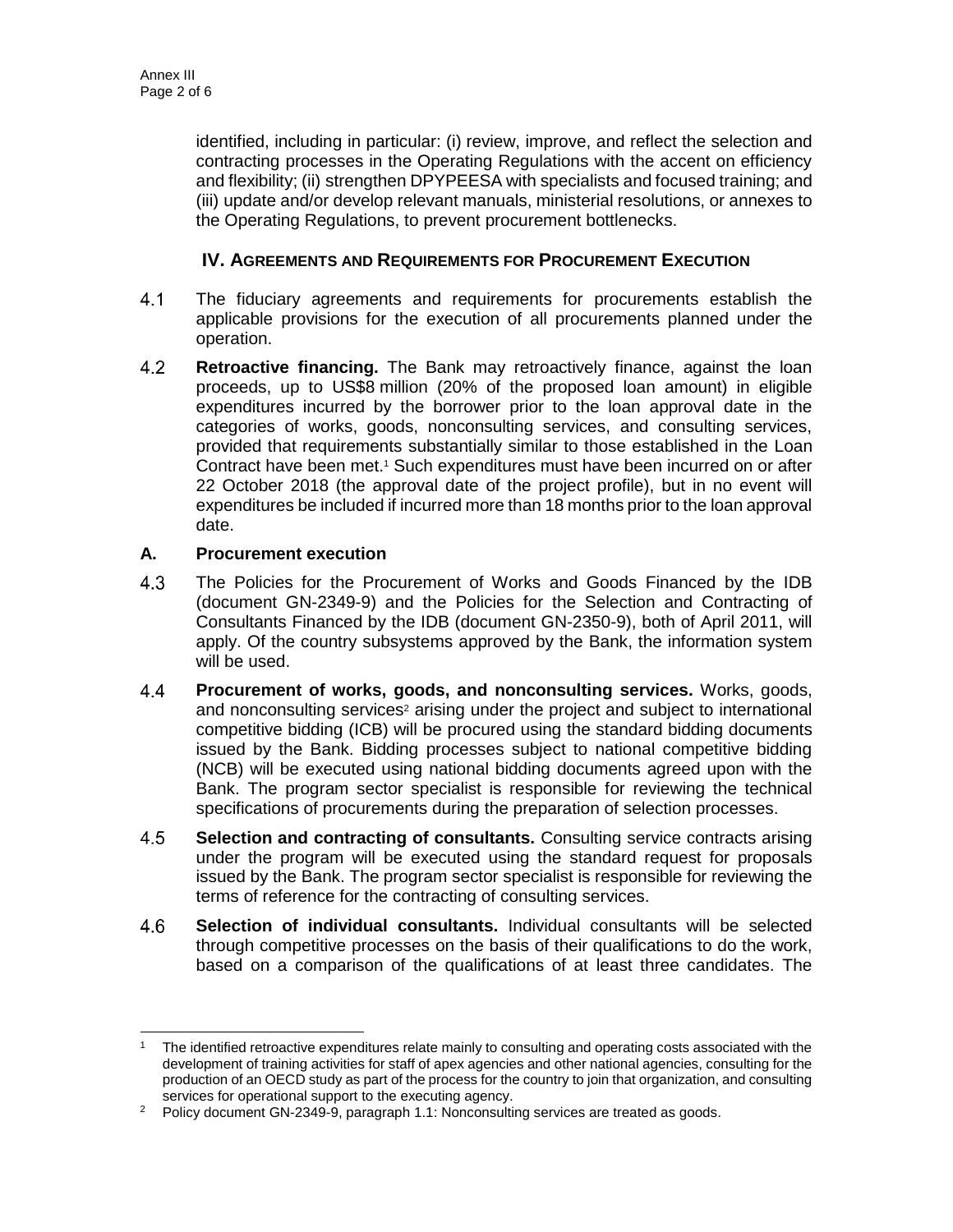program sector specialist is responsible for reviewing the terms of reference for the contracting of consulting services.

4.7 For the contracting of the technical and specific services envisaged in the program, to be conducted in accordance with Bank policies, the executing agency may engage the facilitation and technical and administrative support services of national, provincial, or regional public universities or agencies specializing in contract and/or project management.

| $\frac{1}{2}$ |                           |                 |             |                         |                            |                                   |                                       |
|---------------|---------------------------|-----------------|-------------|-------------------------|----------------------------|-----------------------------------|---------------------------------------|
| <b>Works</b>  |                           |                 |             | <b>Goods</b>            | <b>Consulting services</b> |                                   |                                       |
| <b>ICB</b>    | <b>NCB</b>                | <b>Shopping</b> | <b>ICB</b>  | <b>NCB</b>              | <b>Shopping</b>            | <b>International</b><br>publicity | <b>Short list</b><br>100%<br>national |
| > 25,000,000  | < 25,000,000<br>> 350,000 | < 350.000       | > 1,500,000 | < 1,500,000<br>>100,000 | < 100.000                  | > 200.000                         | < 1,000,000                           |

#### **Table 4.1 Threshold Amounts for ICB and International Short List (US\$)**

### **B. Main procurement processes**

| <b>Activity</b>                                                                                                                       | Type of<br><b>process</b> | <b>Estimated date</b> | <b>Estimated</b><br>amount<br>(US\$) |
|---------------------------------------------------------------------------------------------------------------------------------------|---------------------------|-----------------------|--------------------------------------|
| Computer equipment for the update and renewal of the<br>technological environment at DGSIAF and Office of the<br>Secretary of Finance | ICB.                      | <b>Jul-20</b>         | 6,200,000                            |
| Computer equipment for the delivery of DGSIAF and Office<br>of the Secretary of Finance services                                      | ICB                       | <b>Jul-21</b>         | 2,600,000                            |
| Computer equipment to guarantee the necessary<br>operational functionality at DGSIAF and Office of the<br>Secretary of Finance        | ICB                       | <b>Jul-20</b>         | 5,200,000                            |
| Computer equipment for implementation of special projects                                                                             | <b>ICB</b>                | Jun-20                | 1,720,000                            |
| Computer equipment for modernization of the<br>technological environment to conduct training                                          | <b>NCB</b>                | Jun-20                | 250,000                              |
| Computer equipment to develop a platform/portal for online<br>training                                                                | Shopping                  | Apr-19                | 100,000                              |
| Computer equipment to roll out e-SIDIF in beneficiary<br>provinces                                                                    | <b>NCB</b>                | Jun-19                | 1,125,000                            |
| Equipment for central storage of provincial data                                                                                      | <b>NCB</b>                | Jun-19                | 450,000                              |

### **Table 4.2 Type of Bidding Process and Amounts**

### **C. Procurement supervision**

4.8 Procurement supervision will be as indicated in the procurement plan, but generally ex ante with the exception of shopping, selection of consulting firms based on qualifications, and individual consulting, which will be subject to ex post supervision. The ex post review visits will be conducted every 12 months. Ex post review reports will include at least one physical inspection visit, selected from among the procurement processes subject to ex post review. At least 10% of the reviewed contracts will be subject to physical inspection during the program.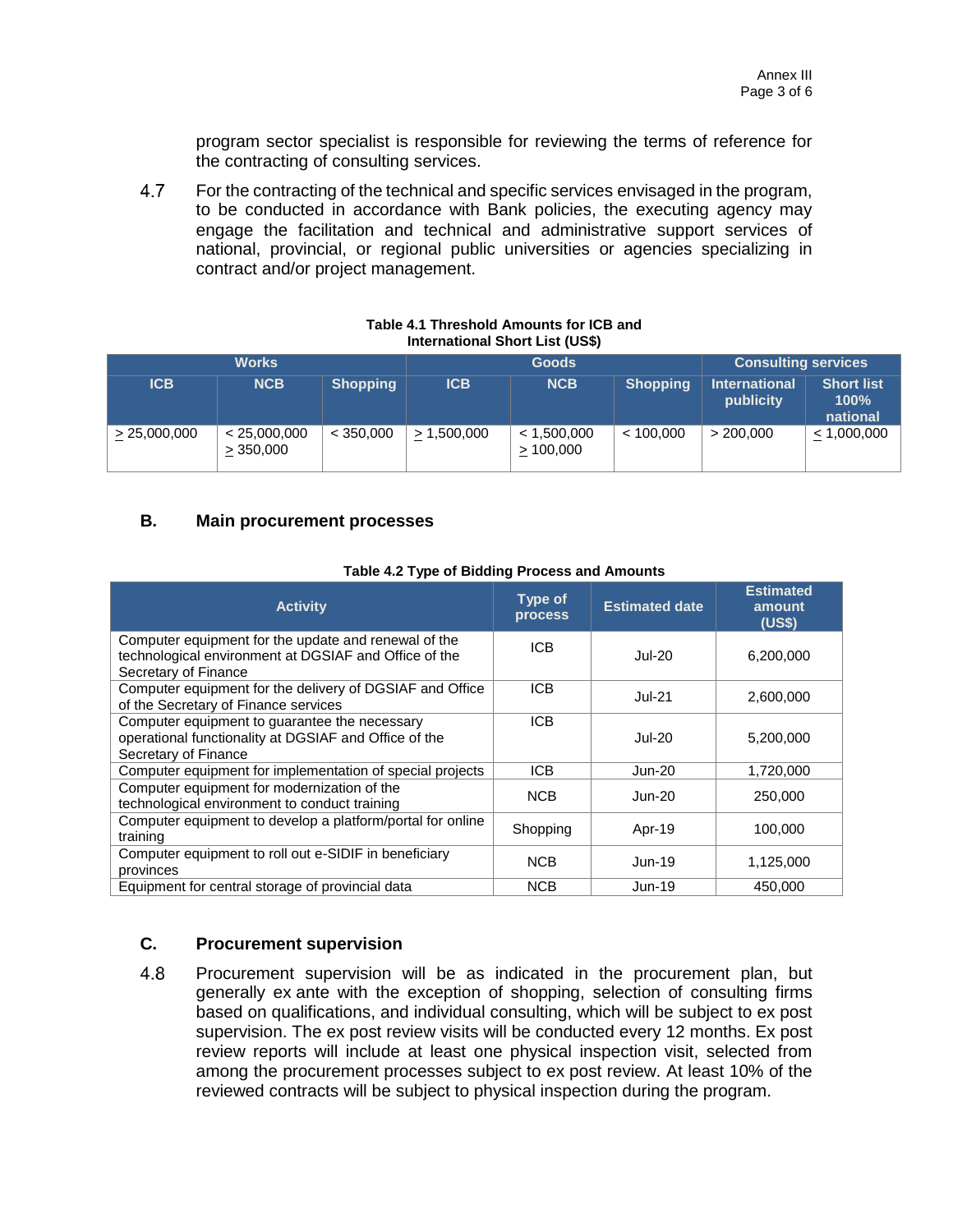4.9 The threshold amounts established for ex post review apply based on the fiduciary capacity for execution of the Ministry of Finance as examined during operation design and may be modified by the Bank should that capacity change.

| <b>Works</b> | <b>Goods</b> | <b>Consulting services</b> | Individual consulting |  |  |
|--------------|--------------|----------------------------|-----------------------|--|--|
| < 5.000.000  | <600,000     | < 300.000                  | < 50.000              |  |  |

#### **Table 4.3 Thresholds for Ex Post Review (US\$)**

### **D. Special provisions**

4.10 **Measures to prevent prohibited practices.** The provisions of documents GN-2349-9 and GN-2350-9 regarding prohibited practices will be followed (lists of firms and individuals declared ineligible by multilateral agencies).

### **E. Records and files**

 $4.11$ The documentation on procurement processes will be kept at the offices of DPYPEESA as the entity responsible for program procurement. For ex post reviews, the records and files of each procurement and contracting process will be kept properly ordered, filed, and updated.

### **V. FINANCIAL MANAGEMENT**

 $5.1$ The Financial Management Guidelines for IDB-financed Projects (document OP-273-6) and the Financial Management Operational Guidelines for IDB-financed Projects (document OP-274-2) will be applicable.

### **A. Programming and budget**

- $5.2$ The executing agency budget has programmatic categories and other classifications by purpose of expenditure (headline items). Depending on their economic nature, items are current expenditures, capital expenditures, or financial investments. The budget must be allocated in advance, to ensure that the operation is executed within the established time frame.
- $5.3$ The executing agency is responsible for formulating and programming the annual budget and completing all procedures for consolidation of the annual budget for approval. As the need arises to expand or reallocate budget items, the executing agency will request the changes and facilitate the process for their approval. Budgetary credits will be executed through quarterly commitment and monthly accrual amounts, which are allocated by the National Budget Office.
- $5.4$ The source of any local contribution during execution must be identified, guaranteeing that it will be available in a timely manner.

#### **B. Treasury and disbursement management**

- $5.5$ Disbursements will be made on the basis of an itemized financial plan based on the program's actual liquidity needs.
- $5.6$ The executing agency will manage the bank accounts opened for the exclusive and separate management of the loan proceeds. It will also be responsible for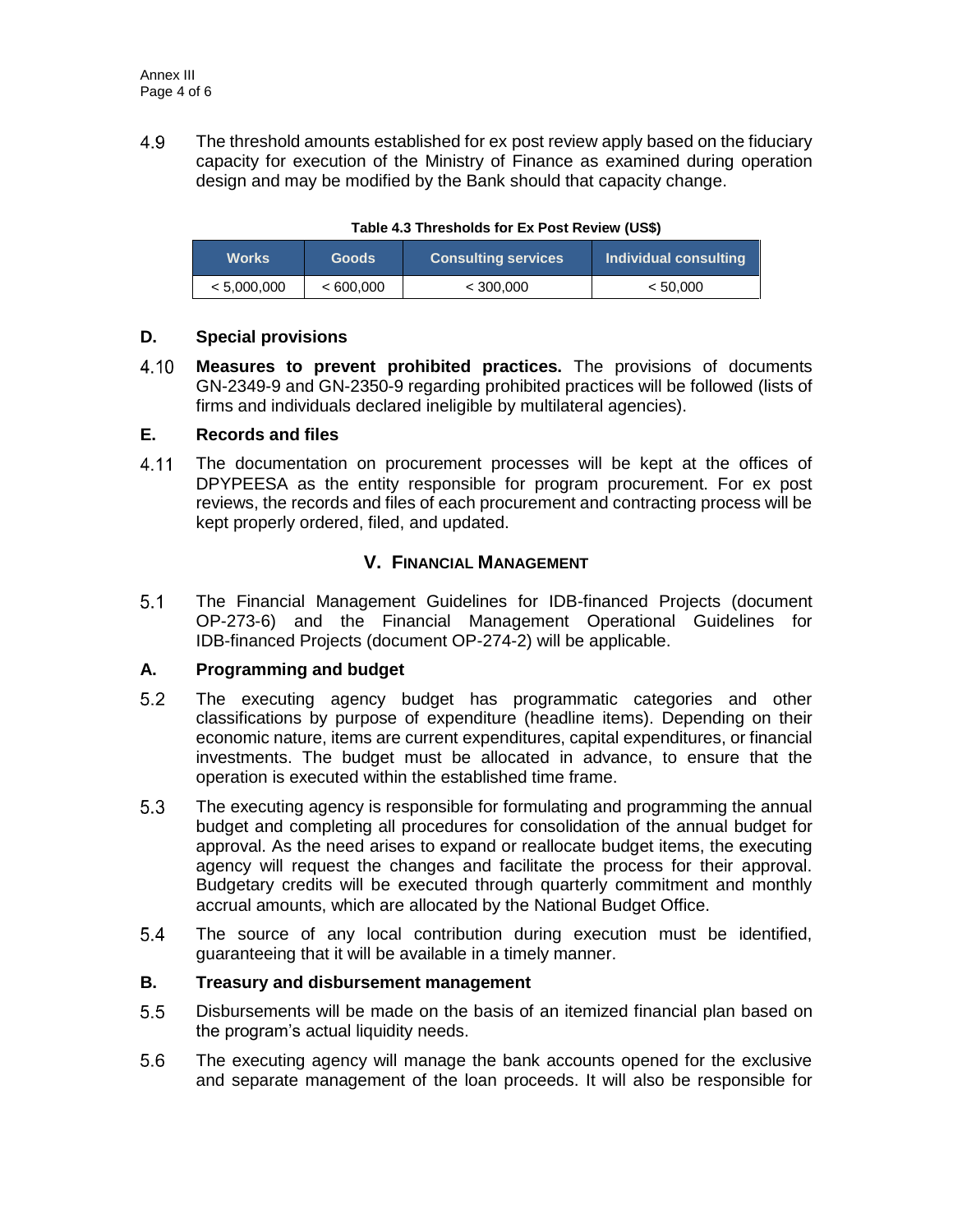checking the balance of special accounts in dollars on a monthly basis and reconciling program bank accounts.

 $5.7$ The Bank will recommend that the executing agency use the IDB's Web-based e-Disbursements system to electronically prepare and send disbursement requests to the Bank. This lowers transaction costs and enables the Bank to review and process requests submitted remotely.

### **C. Accounting, information systems, and reports**

- 5.8 The executing agency will use the Management System for External Loan Execution Units ( $U$ EPEX),<sup>3</sup> which identifies program funds and financing sources, as its financial administration system. The UEPEX system classifies program investments by expenditure matrix category, in keeping with the classification of accounts approved by the Bank. Accounting will be on a cash basis, following International Financial Reporting Standards, as applicable in accordance with the established country accounting criteria. The required financial reports will be: (i) financial execution plan for up to 180 days following the request for an advance of funds; (ii) audited annual financial statements, as stipulated in Article 7.03(a) of the General Conditions of the Loan Contract, to be prepared at the close of each fiscal year, and at the end of execution of the operation, within 120 days after the indicated cutoff dates; and (iii) other reports as requested by the fiduciary specialists.
- $5.9$ For the purpose of accountability reporting for the loan proceeds, the effective exchange rate on the date of conversion from the currency of approval or disbursement to the local currency of the borrower's country will be used, pursuant to Article 4.10(b)(i).
- $5.10$ For the purpose of disbursements in a currency other than United States dollars and the Argentine pesos, in the case of direct payment and repayment of the letter of credit guarantee, the equivalence of the loan currency will remain fixed in accordance with the amount actually disbursed by the IDB.

### **D. Internal control and internal audit**

 $5.11$ The national internal control entity is the National General Accounting Office (SIGEN). The internal audit of each executing agency is performed through the Internal Audit Unit. Reporting directly to the minister, this unit is responsible for conducting audits and making recommendations in accordance with the authority granted by Law 24,156 (Financial Administration Law).

### **E. External control: external financial audits and program reports**

 $5.12$ For flexibility in contracting the auditing service for the operation, there will be the option to use any of the institutions eligible for auditing IDB-financed operations. When the time comes to begin the contracting process, the executing agency will ask the Bank for the short list of institutions that can be invited to participate.

## **F. Financial supervision plan**

 $5.13$ The initial financial supervision plan is based on risk and fiduciary capacity assessments conducted on the basis of on-site and desk reviews scheduled for

<sup>3</sup> [https://dgsiaf.mecon.gov.ar/uepex/.](https://dgsiaf.mecon.gov.ar/uepex/)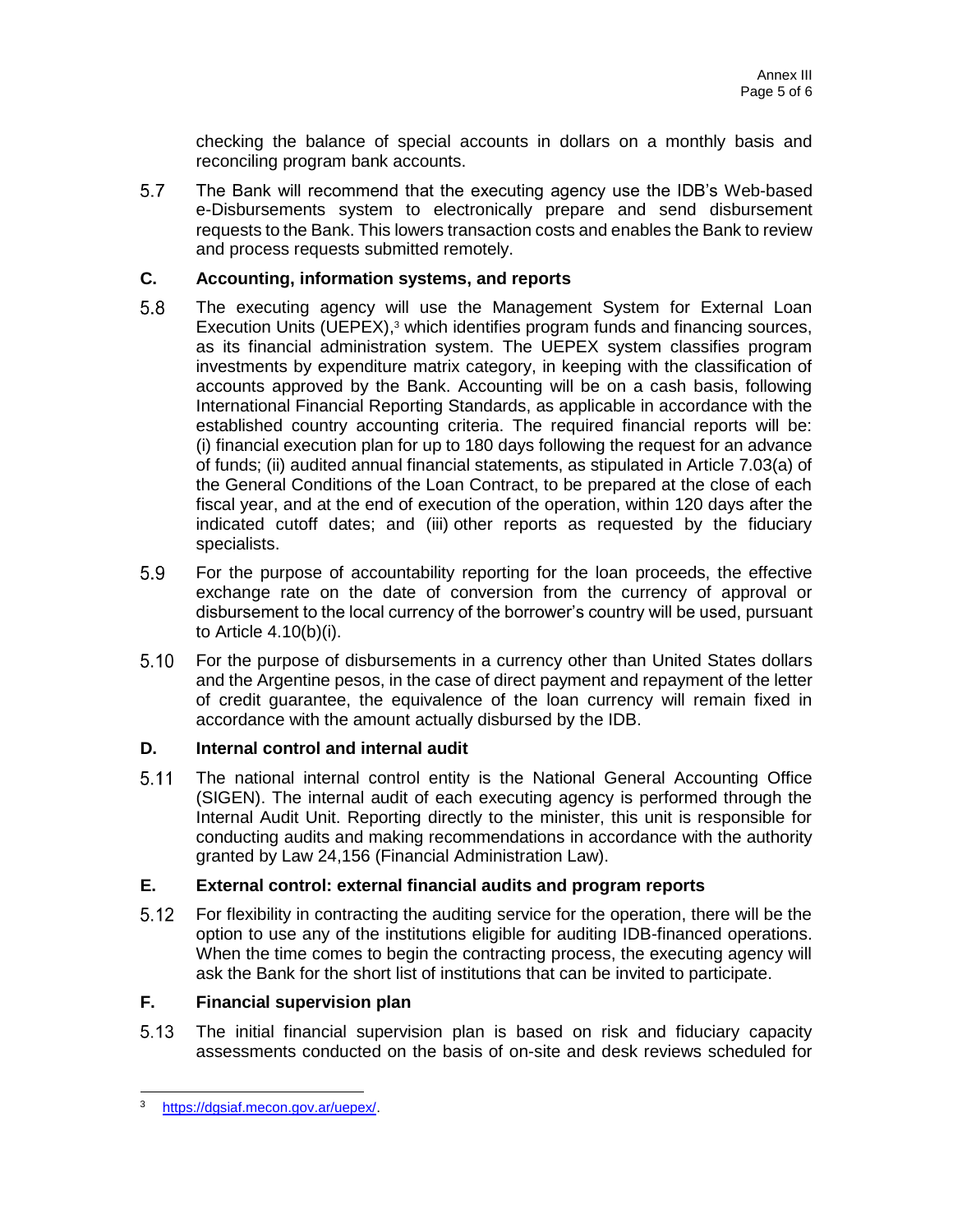the program and includes the scope of operational, financial, and accounting activities, enforcement and legal considerations, frequency, and identification of responsible parties. The plan is to conduct annual financial inspection visits. The ex post review method will be adopted for disbursements.

### **G. Execution mechanism**

 $5.14$ **Borrower and executing agency.** The executing agency will be the Ministry of Finance, acting through the Office of the Secretary of Finance. Strategic program coordination will be the responsibility of the Secretary of Finance, or the delegated official for this task, who will serve as the General Director of the Program. The General Director will be responsible for meeting the program objectives and will make decisions on the program's general implementation, supervision, and technical management. DPYPEESA will be the direct liaison with the Bank. For the execution of subnational projects, letters of agreement will be signed with the program's beneficiary agencies, to establish and formalize the commitments and obligations of the parties involved.

### **H. Disbursement management**

 $5.15$ Disbursements will be made using the advance of funds modality in accordance with the financial plan, which will cover a period of up to 180 days. Disbursements will be released when at least 80% of the funds have been spent. The disbursement request form, execution status, and financial plan for the next 180 days will be used to request disbursements. Supporting documentation for expenditures or payments made will not be required for accountability reporting, but this does not constitute approval of such expenditures by the Bank. The original supporting documentation for expenditures will be kept and made available for review by the Bank upon request.